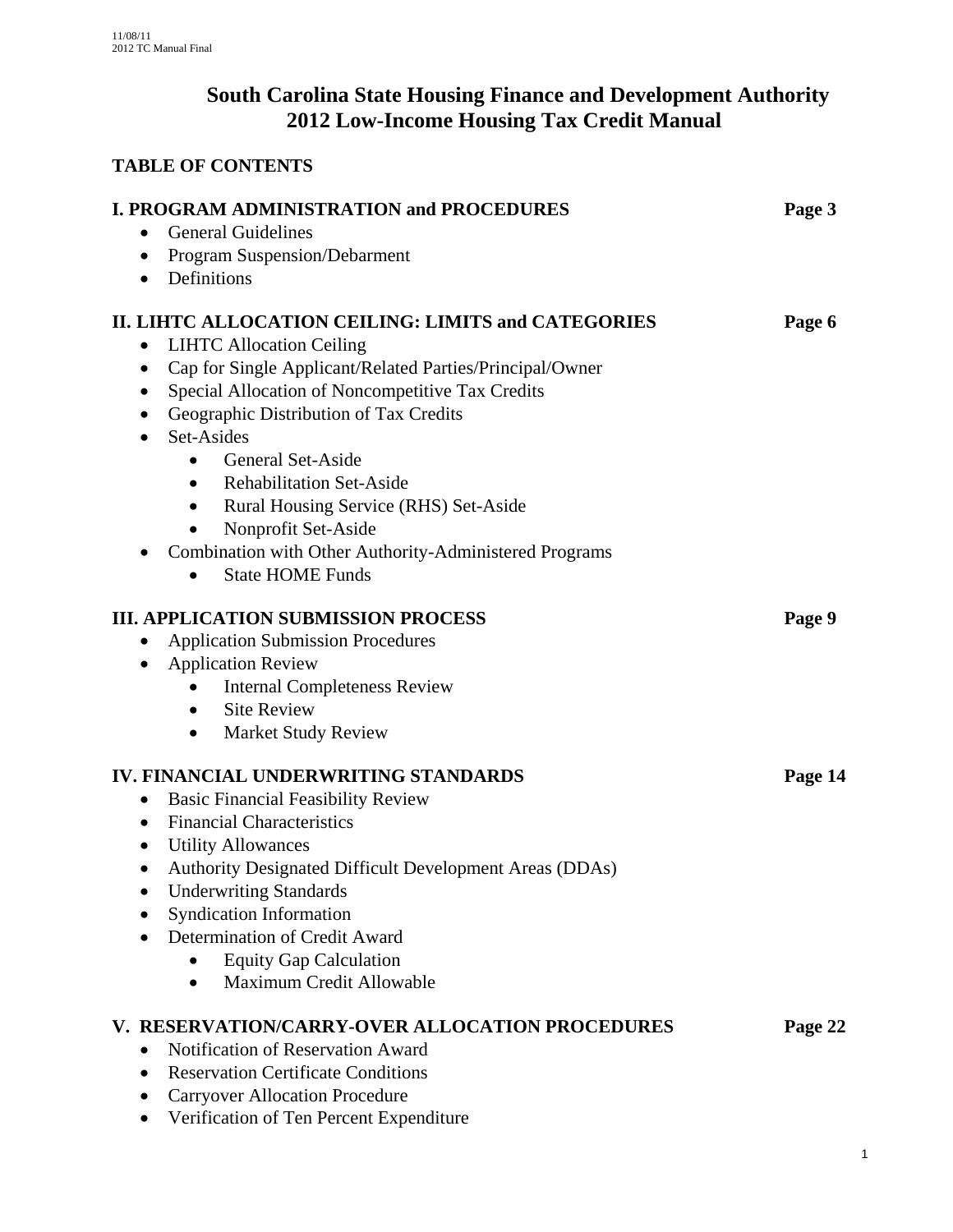| VI. DEVELOPMENT PROGRESS REPORT REQUIREMENTS                                                  | Page 24 |
|-----------------------------------------------------------------------------------------------|---------|
| <b>Exhibit L Progress Reports</b><br>$\bullet$                                                |         |
| Eight (8) Month Progress Report<br>$\bullet$                                                  |         |
| Ten (10) Month Progress Report                                                                |         |
| Twelve (12) Month Progress Report<br>$\bullet$                                                |         |
| VII. PLACED IN SERVICE ALLOCATION                                                             | Page 25 |
| Placed in Service Allocation Requirements                                                     |         |
| Placed in Service Application Submission                                                      |         |
| <b>Cost Certification Requirements</b><br>$\bullet$                                           |         |
|                                                                                               |         |
| VIII. COMPLIANCE MONITORING PROCEDURES                                                        | Page 27 |
| Record Keeping<br>$\bullet$                                                                   |         |
| <b>Record Retention</b><br>$\bullet$                                                          |         |
| <b>Annual Owners Certification</b><br>$\bullet$                                               |         |
| <b>Document Review</b><br>$\bullet$                                                           |         |
| $\bullet$                                                                                     |         |
| Frequency of Certification Documents<br>Physical Inspection of LIHTC Development<br>$\bullet$ |         |
| <b>Authority Retention of Records</b>                                                         |         |
| Notification of Noncompliance<br>$\bullet$                                                    |         |
| <b>Cure Period</b><br>$\bullet$                                                               |         |

# **IX. DEVELOPMENTS UTILIZING NON-COMPETITIVE TAX CREDITS WITH TAX EXEMPT BOND FINANCING Page 31**

- Preliminary Opinion of Eligibility (QAP Requirements)
- Application for an Allocation of Non-Competitive LIHTCs

# **ADDENDUMS**

- 2012 Market Study Guideline Procedures
- 2012 LIHTC Program Schedule
- List of Code Numbers for South Carolina Counties
- 2012 Qualified Census Tracts (QCTs) and Difficult Development Areas (DDAs) are posted on the Authority's website at **www.schousing.com**
- 2011 Rent and Income Charts are posted on the Authority's website at **www.schousng.com** As soon as possible following publication by HUD, the 2012 Rent and Income Charts will be posted on the Authority's website. It is the responsibility of the Applicant to obtain the applicable rent and income information to use in completing the Application.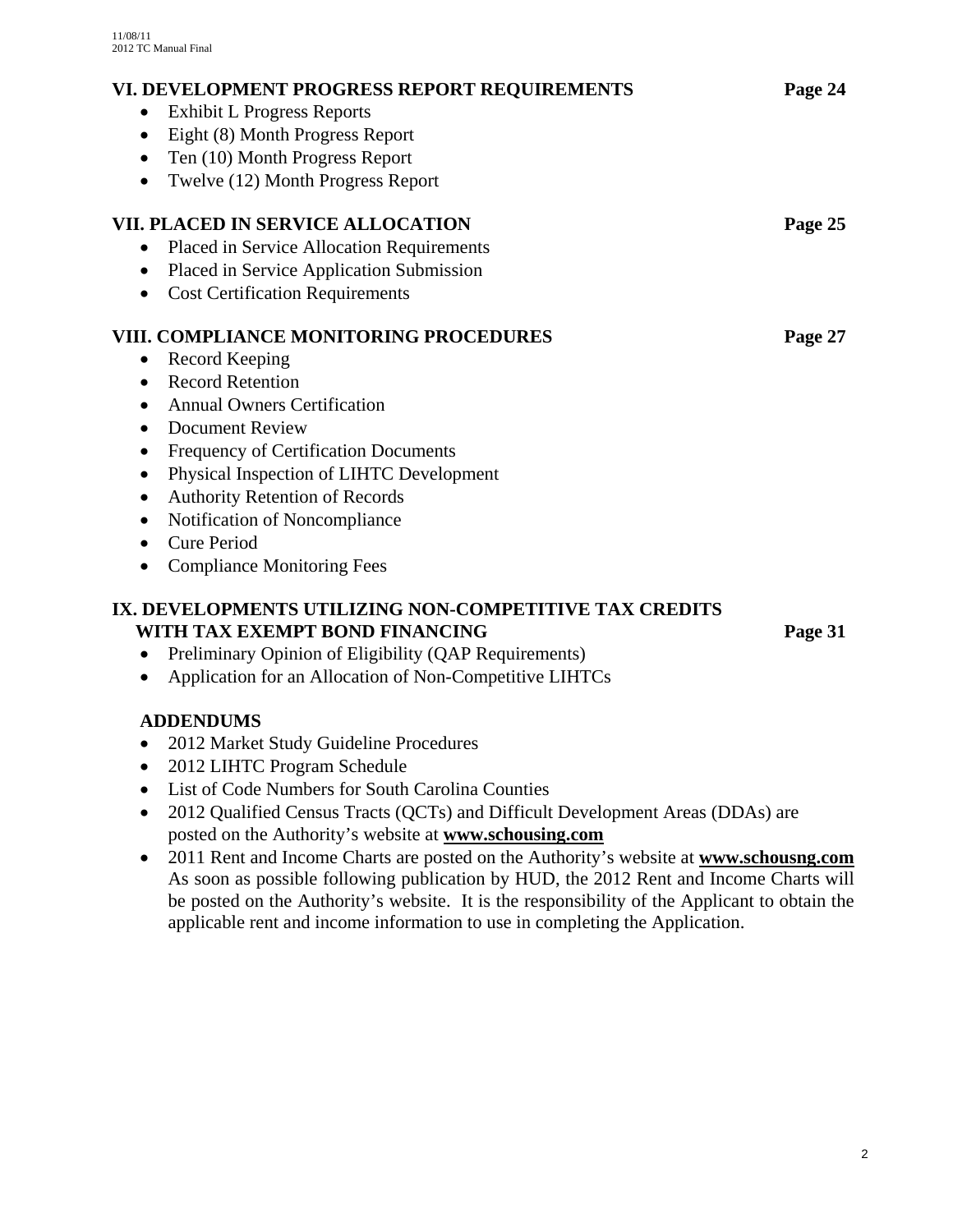#### 11/08/11 2012 TC Manual Final **I. PROGRAM ADMINISTRATION and PROCEDURES**

## **General Guidelines:**

- **1. Fees** Payment of **all** fees must be in the form of a cashier's check made payable to the South Carolina State Housing Finance and Development Authority. All fees are nonrefundable.
- **2. Deadlines** All applications must be submitted by the required due dates as specified in the LIHTC Program Schedule. Additional information requested by the Authority will be due not later than seven (7) business days from the date the information was requested.
- **3. Document Timeliness-** All supporting documentation required for the 2012 Tax Credit Application must not be dated prior to September 1, 2011. The only exception will be for Site Control Documents, Community Revitalization Development Plans (CRDP) and the Railroad Noise Study.

## **4. Material Changes Prohibited**

- **a)** If, upon the submission of the Carryover Allocation Documents, the Verification of Ten Percent Expenditure (10% Test) Application or the Placed-in-Service (PIS) Application, it is determined that the development is not substantially the same as the development described in the original Tax Credit Application, the development will not receive an allocation of Low Income Housing Tax Credits (LIHTC). The following changes are deemed to be material and are not permitted:
	- **i.** General or Managing Partners (GP);
	- **ii.** Total number of LIHTC units;
	- **iii.** Total number of units;
	- **iv.** Number of bedrooms and bathrooms per unit mix;
	- **v.** Specific tenant population targeted;
	- **vi.** Tenant mix (low-income/market rate);
	- **vii.** An increase in the total number of units after initial application submission;
	- **viii.** Site; or
	- **ix.** Decreases in square footage.
- **b)** Changes in the number of buildings and units contained in each building will be allowed only to comply with changes required by local regulatory codes made after the Application submittal deadline. Required changes must be received in writing from the City/County/Regulatory Agency requiring such.

## **5. Transfers**

- **a)** Neither reservations nor carryovers are transferable without the prior written consent of the Authority. Examples of situations in which such consent may be given include, but are not limited to:
	- **i.** Death;
	- **ii.** Bankruptcy;
	- **iii.** Receivership; or
	- **iv.** Cessation of business operations of a GP;
- **b**) No change in the makeup or identity of a GP in a partnership or its equivalent in a limited liability company is permitted without the prior written consent of the Authority. Without limitation, this prohibition includes indirect transfers through the admission of any "special limited partner(s)" under any scheme that leads to the eventual exit of a GP or its equivalent in a limited liability company;
- **c)** LIHTCs allocated to developments whose ownership is altered in violation of this provision shall be subject to revocation by the Authority.
- **6. Fractional Rounding** Fractional units must be increased to the next whole unit.

## **7. ADA Requirements and Certification**

- **a)** The Authority will not offer an allocation to any development unless the Applicant submits, with its Application, a certification, signed by an architect or professional engineer licensed to practice in SC, which states that the architect or engineer will review the plans and specifications of the proposed development to ensure that such plans and specifications will comply with the accessibility and other requirements of Section 504 of the Rehabilitation Act, the Fair Housing Amendments to the Civil Rights Act of 1968, the Americans With Disabilities Act, and any other applicable state or federal legislation;
- **b)** As part of its PIS Application, a certification must be included which is signed by an architect or professional engineer licensed to practice in SC which contains a statement that the development has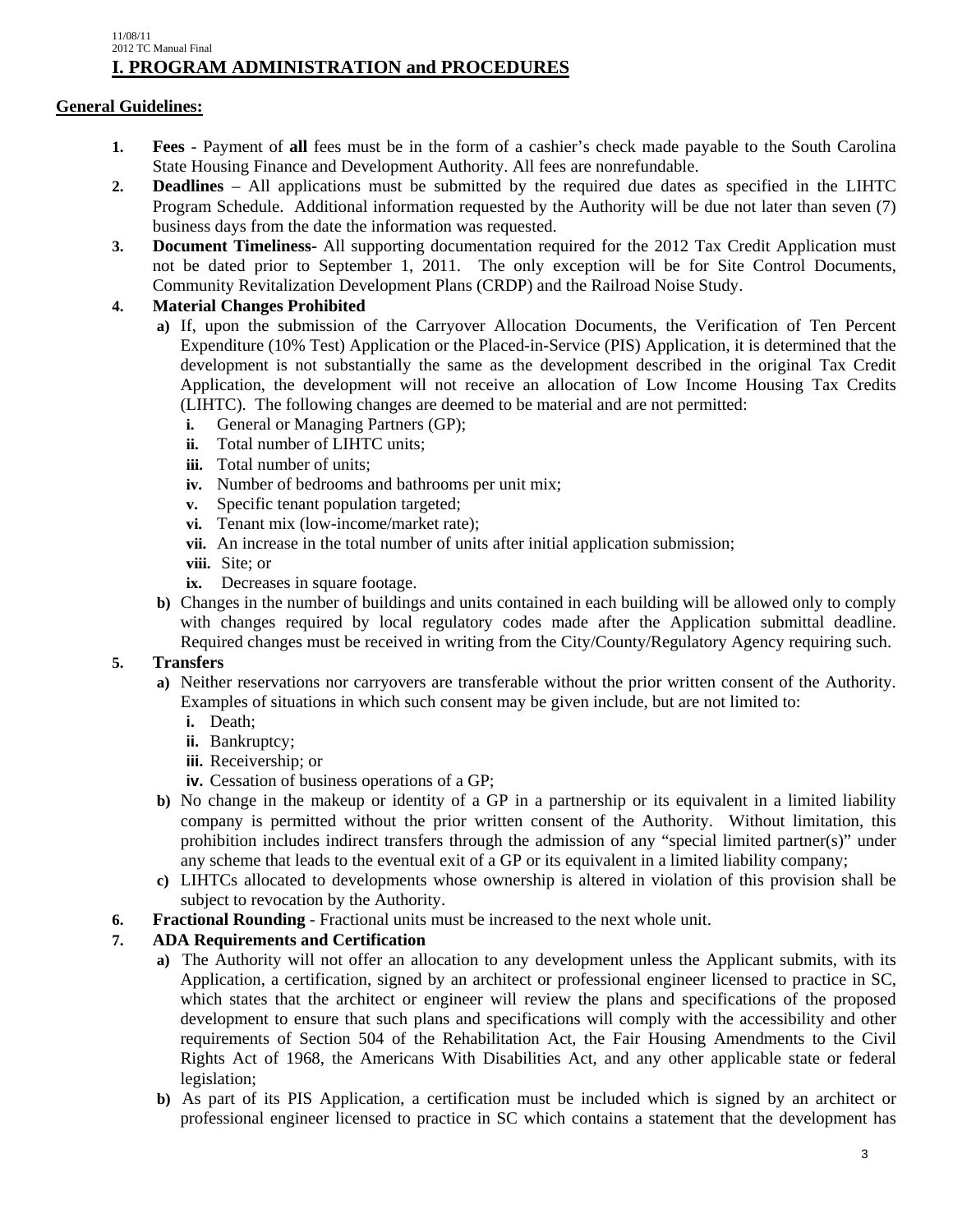been constructed in accordance with the accessibility and other requirements of Section 504 of the Rehabilitation Act, the Fair Housing Amendments to the Civil Rights Act of 1968, the Americans With Disabilities Act, and any other applicable state or federal legislation, and that the development, as built, complies with the U.S. Department of Housing and Urban Development (HUD) "*Fair Housing Act Design Manual."*

- **8.** By submitting an application to the Authority, the applicant waives, hold harmless, and releases any claim or cause of action against the Authority or its staff related to or arising under the processing or scoring of any application or for the award of any tax credits under this program, and further the applicant covenants not to sue the Authority or its staff related to or arising under the processing or scoring of any application or for the award of any tax credits under this program. The applicant further agrees to indemnify the Authority for any claim or cause of action brought against the Authority related to or arising under the applicant's Tax Credit Application.
- **9.** The applicant acknowledges and understands that the tax credits awarded through this program are not entitlements or rights, but rather are privileges conferred at the sole discretion of the Authority to encourage the development of low income housing for citizens of the State.

## **Program Suspension/Debarment:**

- **1.** Any of the following actions may result in suspension from participating for funding from any of the Authority administered programs for a period of three (3) years:
	- **a)** Developments that receive a carryover allocation under the program are expected to meet the Ten Percent (10%) Test by the date specified in the carryover document, and to be placed-in-service by the Code deadline. Failure of a development to achieve either of these goals will disqualify the Applicant.
	- **b)** All GPs of a limited partnership and the equivalent in a limited liability corporation that receive a carryover allocation are required to remain in the partnership until the development places-in-service. Exceptions due to death, bankruptcy, or cessation of business operations will be allowed. All other removals whether voluntary or involuntary will result in disqualification for all GPs in a limited partnership and the equivalent in a limited liability corporation. Any person or entity, including Syndicators, that attempts to circumvent this provision will be subject to disqualification.
	- **c)** Failure to provide the Exhibit G certification, or providing a false or inaccurate certification that a development meets the above standards when, in fact, it does not, will result in the disqualification of the developer and the architect. The Authority will also file a complaint against the architect with the S.C. Department of Labor, Licensing and Regulation.
	- **d)** Developments that receive Tax Credit Assistance Program (TCAP) funds or Exchange Program funds are expected to remain in compliance with all rules and regulations imposed by these programs. Failure of a development to remain in compliance will result in all GPs of a limited partnership and the equivalent in a limited liability corporation being suspended.
	- **e)** Applicant(s) may not interfere with a tax credit application, for which it is not an owner or principal, at any public hearing or other official meeting. This type of action could undermine the tax credit program in general and could create on-going consequences that can create a negative connotation of the tax credit program.
- **2.** Any of the following actions will result in the permanent debarment from participating for funding from any of the Authority administered programs:
	- **a)** Any Applicant who provides false or misleading information to the Authority with regard to a development seeking LIHTC will be permanently debarred from further participation in the Authority's programs, in any capacity whatsoever, regardless of when such false or misleading information is discovered. Any reservation or carryover allocation obtained on the basis of such false or misleading information shall be void. Each Applicant shall be given written notice by the Program Director stating the reason for which the sanction of debarment was imposed.
	- **b)** Any partnership formation and/or developer agreement, whether written or otherwise, that attempts to circumvent Authority requirements will result in the permanent debarment of all parties involved from further participation in the Authority programs, regardless of when the violation is discovered.
	- **c)** For nonprofit sponsored developments, if the requirement for continuous and ongoing material participation is breached, the nonprofit and all of its officers and directors shall be permanently debarred from future participation. In the event that the requirement for continuous and ongoing control over the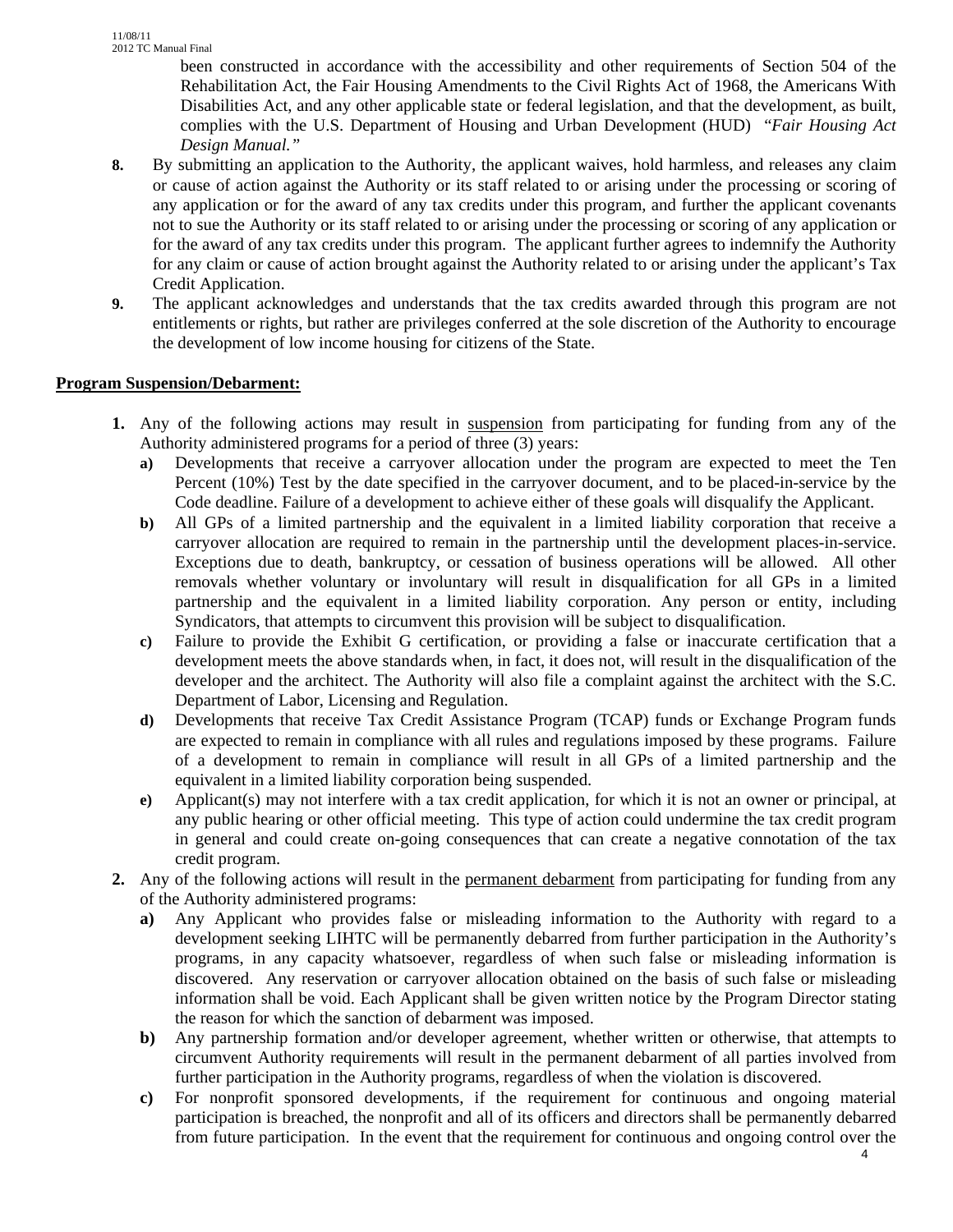development is breached, such breach will be reported to the IRS as noncompliance, and the nonprofit and all of its officers and directors shall be permanently debarred.

- **3.** Member(s) of the development team or person(s) on behalf of a development team member(s) contacting Board members from the Tax Credit Application submission date through the date of the award of the tax credits regarding (i) the scoring or evaluation of any applications, (ii) interpretations of the QAP, this Manual, or the implementation of the LIHTC program, or (iii) the award of tax credits will be suspended from the tax credit program until the next competitive funding cycle. In addition, all application(s) associated with any such member(s) of the development team will be disqualified from funding consideration.
- **4.** The Authority, in its sole discretion, may determine other acts to be infractions of the program that require suspension or debarment. Suspensions or debarments based on such acts not defined shall be conducted as outlined in the South Carolina State Housing Finance and Development Authority's Debarment and Program Suspension Policy.

# **Definitions:**

- **1. Applicant** includes each person, corporation, developer, partnership, joint venture, association, or other entity that has an ownership interest in the development for which the LIHTC application is submitted.
- **2. Developer** any individual or entity responsible for initiating and controlling the development process and ensuring that a material portion of the development process is accomplished.
- **3. Material Participation**  the regular, continuous and substantial involvement in the operation of the development throughout the compliance period, as defined by the Code.
- **4. Participants** the Applicant, owner, developer, property management entity, consultants, Syndicators, etc., proposed to be involved with the development for which an application is submitted.
- **5. Principal** any Applicant, owner, developer, guarantor, financial guarantor, or any other person, corporation, partnership, joint venture, or other entity, including any affiliate thereof, or any other person, firm, corporation, or entity of any kind whatsoever that either directly or indirectly receives a portion of the development fee (whether or not deferred) for development services and/or receives any compensation with respect to such development. Note: Consultants are not considered Principals.
- **6. Related Parties** Notwithstanding anything to the contrary contained herein, the Authority will not reserve credits in an amount in excess of \$1.7 million to any GP or Principal(s) of such GP, directly or indirectly. Applicants will be deemed to be related if any Principal of an Applicant is also a Principal in any other Applicant.

An **"Identity of Interest"** is considered to exist if any of the following conditions exist:

- When there is any financial interest of the Applicant, Principal, owner and any other member of the development team;
- When one or more of the officers, directors, stockholders, members, or partners of the Applicant, Principal, or owner is also an officer, director, stockholder, member, or partner of any other member of the development team;
- When any officer, director, stockholder, member or partner of the Applicant, Principal, or owner has any financial interest whatsoever in any other member of the development team;
- When any other member of the development team advances any funds to the Applicant, Principal, or owner;
- When any other member of the development team provides and pays, on behalf of the Applicant, Principal, or owner, the cost of any architectural services or engineering services other than those of a surveyor, general superintendent, or engineer employed by any other member of the development team in connection with its obligations under its contract with the Applicant, Principal, or owner;
- When any other member of the development team takes stock or any interest in the Applicant, Principal, or owner entity as part of the consideration to be paid him/her;
- When any relationship exists which would give the Applicant, Principal, or owner or any other member of the development team control or influence over the price of the contract or the price paid to any other member of the development team or to a subcontractor, material supplier or lessor of equipment;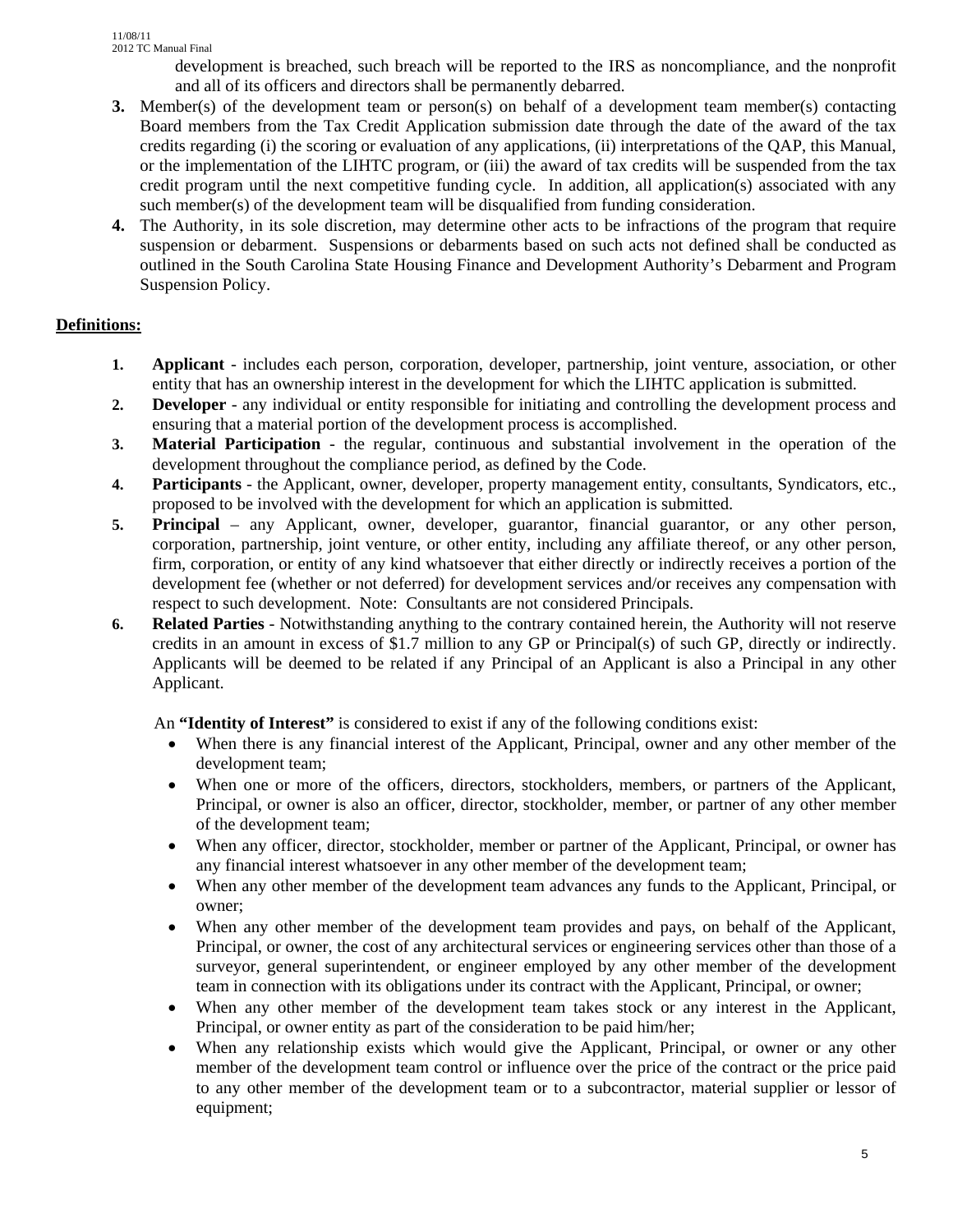• When there exist (or come into being) any side deals, agreements, contracts, or undertakings entered into or contemplated, thereby altering, amending, or canceling any of the required application or closing (should there be a closing) documents.

# **II. LIHTC ALLOCATION CEILING: LIMITS and CATEGORIES**

## **LIHTC Allocation Ceiling:**

The amount of LIHTC available in SC in each calendar year reflects the sum of the amounts allowed under IRC Section  $42(h)(3)(C)$ . This amount may be increased by returned tax credits from prior years, tax credits allocated from the National Pool or by new legislation increasing the amount of LIHTC distributed to each state. The Authority reserves the right to withhold such credits from allocation as it deems advisable.

**Return of Credits and Returned Credit Allocation Procedures** - Allocations of credit may be returned only in accordance with applicable U.S. Treasury Regulations on a date agreed upon by the Authority and the Applicant. Amounts that are not accepted or are returned will be made available as follows:

- **a**) Amounts awarded in the competition and returned prior to December  $1<sup>st</sup>$  may be offered to qualified developments submitted in the annual tax credit funding cycle that are capable of meeting carryover requirements. Reservations of returned amounts will be offered to developments in the order in which they appear on the waiting list if the amount offered is at least ninety percent (90%) of the credit amount for which the development is qualified. If no development can be funded to at least ninety percent (90%) of its qualified amount, such amounts shall be carried forward to the following tax credit year. LIHTC developments receiving a reservation of credits prior to December  $1<sup>st</sup>$  will be required to meet all carryover qualifications.
- **b**) Any amounts returned after December 1<sup>st</sup> will be carried forward into the next tax credit year.

#### **Cap for Single Applicant/ Related Parties/ Principal/ Owner:**

- **1.** The Authority will not allocate more than \$1.7 million in LIHTCs to a Principal involved with multiple developments (see "Definitions" on page 5).
- **2.** The maximum tax credit awarded per project will not exceed \$850,000.
- **3.** In the event a Principal exceeds the limitation, the tax credit award to that Principal's development with the lowest point score will be reduced so that the limitation is not exceeded. That development will be awarded a reservation only if the LIHTC amount, as calculated by the Authority, is at least ninety percent (90%) of the unreduced amount that the development would have otherwise received.
- **4.** Regardless of the percentage of participation a Principal has in the development, one hundred percent (100%) of the development's LIHTC reservation will count toward the limitation per Principal.
- **5.** A Principal may not be associated with or submit more than three (3) applications/developments.

## **Special Allocation of Noncompetitive Tax Credits:**

In its sole and absolute discretion, and where warranted by extenuating circumstances, the Authority reserves the right to allocate additional credits to previously awarded developments.

Any additional credits from the 2012 credit ceiling supplementing awards from prior years will not count against the 2012 cap limits for single applicant, related parties, principal or owner.

## **Geographic Distribution of Tax Credits:**

In order to ensure that tax credits are geographically distributed to all areas of the State, the Authority will limit tax credit awards to a maximum of two (2) new construction developments per county from the General and Nonprofit Set-Asides. **Set-Asides:**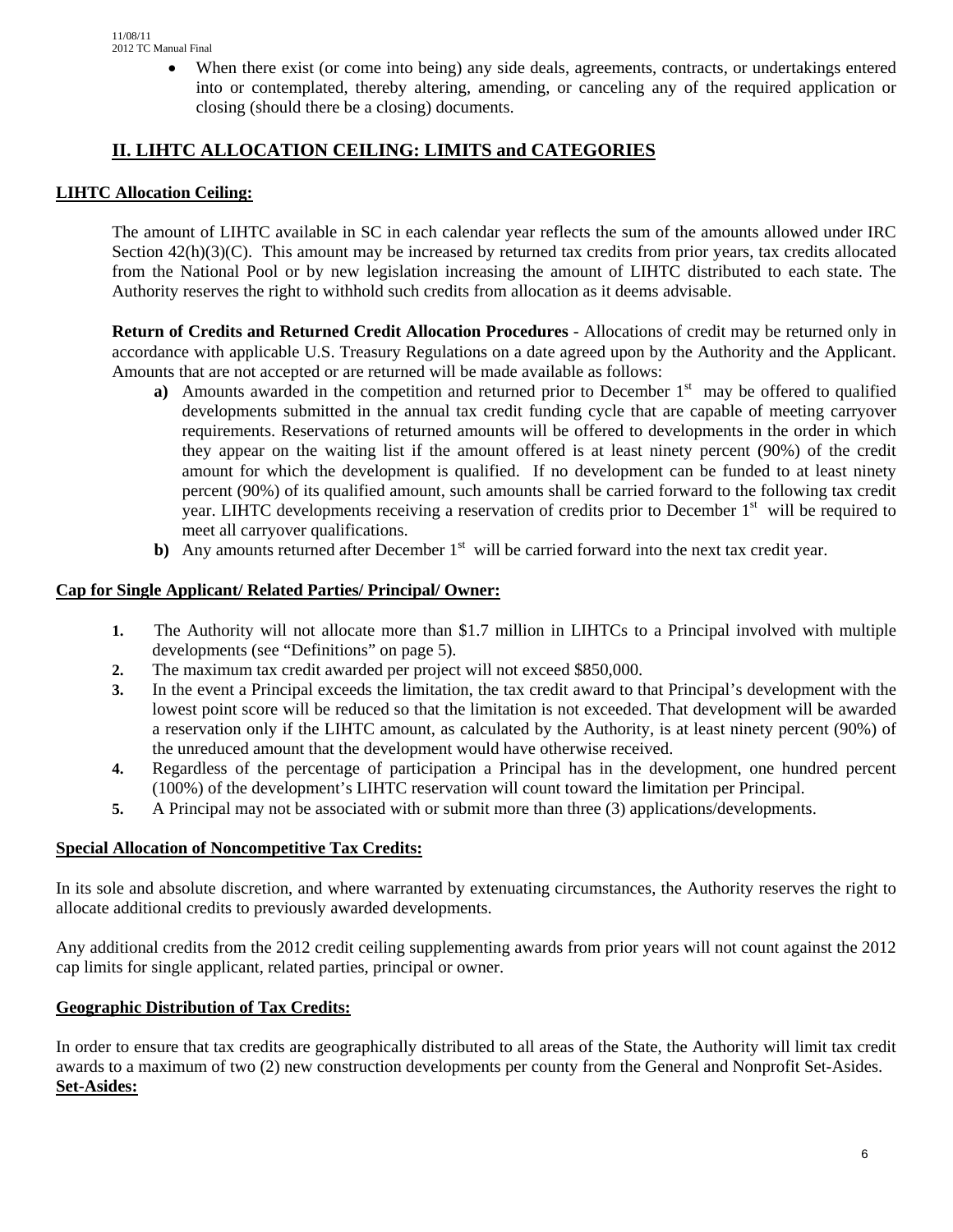The Authority has four (4) set-asides in which applicants may compete for credits: General, Rehabilitation, Rural Housing Service (RHS), and Nonprofit Set-Asides. Excess funds in the Rehabilitation, Nonprofit or RHS Set-Asides will roll up to the General Set-Aside. After awards have been made in the General Set-Aside, any excess funds will be allocated to the development, irrespective of the development's pool, having the highest funding percentage. The maximum funding percentage is determined by dividing the amount of credit remaining in that pool by the amount of credit calculated by the Authority for a development that is partially funded. These excess funds will be allocated if they increase the development's funding percentage to at least ninety percent (90%). A development can compete for funding consideration only in the set-aside in which it applies.

HOME funds will be provided to the set-asides as follows: General- up to \$2,640,000; Rehabilitation- up to \$530,000; RHS- up to \$320,000 and Nonprofit- up to \$610,000. HOME funds will be awarded in descending point score order by set-aside until the HOME funds are exhausted. A development will be awarded HOME funds only if the HOME amount, as calculated by the Authority, is at least ninety percent (90%) of the unreduced amount that the development would have otherwise received. If there are HOME funds remaining unused in a set-aside, the unused funds will roll to the General Set-Aside. The Authority reserves the right to reduce HOME funds requested based on underwriting analysis.

## **1. General Set-Aside:**

To compete in this set-aside, the Applicant must be qualified to do business in the State of South Carolina, as evidenced by having a status of "Good Standing" with the South Carolina Secretary of State's Office. Developments eligible to participate in this set-aside can be new construction, rehabilitation, or adaptive reuse.

## **2. Rehabilitation Set-Aside:**

- **a)** Up to \$1,300,000 of the state LIHTC ceiling is reserved for developments participating in the Rehabilitation Set-Aside.
- **b)** This set-aside is for one hundred percent (100%) rehabilitation developments only. Adaptive Reuse will not be allowed in this set-aside.
- **c)** Rehabilitation developments having a current vacancy rate of 30% or greater will not be allowed to participate in the Rehabilitation Set-Aside. These developments must compete in the General Set-Aside.

## **3. Rural Housing Service (RHS) Set-Aside:**

- **a)** Up to \$800,000 of the state LIHTC ceiling is reserved for the exclusive use of eligible RHS developments;
- **b)** In order to compete within the RHS Set-Aside:
	- **i.** The development must have been selected for RHS 514, 515, or 516 funding as evidenced by a letter from the RHS State Multifamily Housing Director.
	- **ii.** The applicant must be qualified to do business in the State of South Carolina, as evidenced by having a status of "Good Standing" with the South Carolina Secretary of State's Office.

# **4. Nonprofit Set-Aside:**

- **a)** As per Section 42 of the Code, a minimum of ten percent (10%) of the state LIHTC ceiling is reserved for the exclusive use of eligible nonprofit organizations. The Authority will reserve up to \$1,500,000 of the state LIHTC ceiling for use in the Nonprofit Set-Aside. Credits awarded to eligible nonprofit organizations from the designated set-aside will count toward meeting the minimum ten percent (10%) state ceiling. Should the Authority not award the minimum ten percent (10%) state ceiling then those credits will be carried forward to the next funding cycle.
- **b)** Eligible nonprofit organizations must meet the following criteria:
	- **i.** The nonprofit organization(s) must be a tax-exempt organization under Section  $501(c)(3)$  or  $501(c)(4)$  of the Code. A tax-exempt organization is defined as:
		- **1.** An entity that has full-time staff whose responsibilities include the development of housing.
		- **2.** An entity qualified to do business in the State of South Carolina, as evidenced by having a status of "Good Standing" with the South Carolina Secretary of State's Office.
	- **ii.** The nonprofit organization(s) must have among its exempt purposes the development of lowincome housing;
	- **iii.** The nonprofit organization(s) must also meet the requirements for material participation contained in Section 469 of the Code: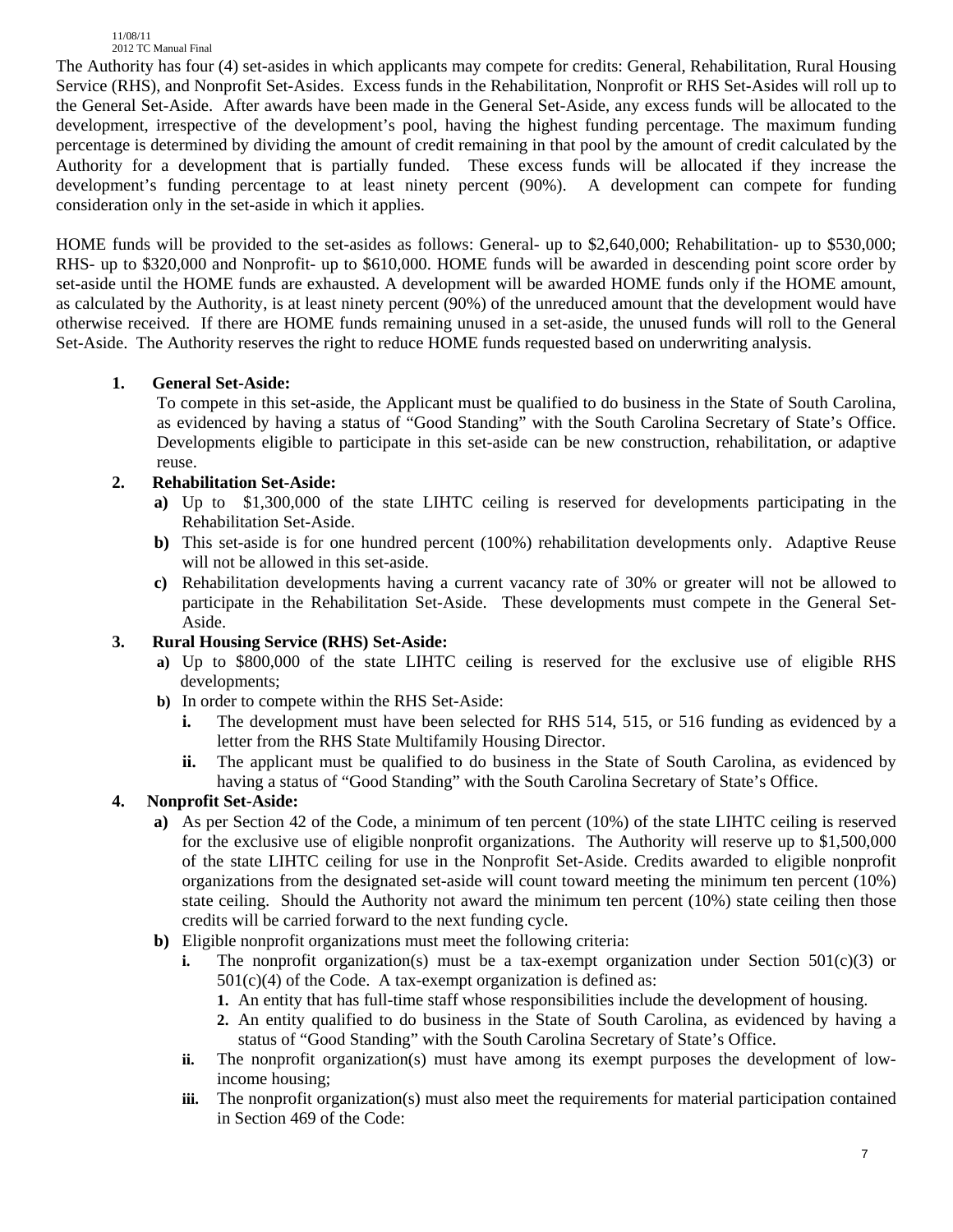- **1.** Each nonprofit must submit a narrative statement, certified by a resolution of the nonprofit's Board of Directors, describing the nonprofit's plan for material participation during the development and compliance period;
- **2.** The Authority will review the narrative statement to determine whether the participation of the nonprofit in the ongoing operation of the development will be deemed material. Such determination shall be made in the sole discretion of the Authority;
- **3.** For participation to be deemed material, it must be continuous and ongoing throughout the compliance period;
- **4.** In the event that the requirement for continuous and ongoing material participation is breached, such breach will be reported to the IRS as noncompliance and the nonprofit and all of its officers and directors shall be permanently debarred;
- **iv.** If the ownership entity of the development is a limited partnership, the nonprofit organization or the wholly owned single-asset entity subsidiary must own (directly or through the partnership) at least 51% interest in the general partner of the partnership entity in accordance with current laws and IRS regulations throughout the development's compliance period. If the ownership entity of the development is a limited liability company, the nonprofit organization or the wholly owned single-asset entity subsidiary must be the managing member (having similar powers to a GP in a limited partnership) throughout the development's compliance period.
- **v.** The nonprofit GP of the limited partnership or its equivalent in a limited liability company may be an association or alliance of eligible nonprofit organization(s) and a for profit organization(s).
- **vi.** Fees paid to third party development consultants, evidenced by the cost certification, must not exceed \$35,000. The consultant fee must be for legitimate and necessary consulting services;
- **vii.** Only the nonprofit organization(s) that is the GP, or the functional equivalent(s) in an LLC, shall be permitted to exercise substantial and ongoing continuous control over the application submission process and over the subsequently produced development. All functions and responsibilities normally performed or undertaken by a GP must be performed by the nonprofit GP. No LP or other investor shall be permitted to exercise control, either directly or indirectly, over the nonprofit GP or to participate in matters relating to the ownership or operation of the development beyond the degree of participation that is usual and customary for an LP.

#### **Combination with Other Authority-Administered Programs:**

# **Applicants may apply for HOME funds only when applying for tax credits.**

## **State HOME Funds**

- **a)** State HOME funds up to \$4.1 million will be available in the LIHTC competition;
- **b)** For the LIHTC competition, HOME funds are not available in the following counties: Aiken, Anderson, Beaufort, Berkeley, Charleston, Greenville, Horry, Lexington, Richland, Spartanburg and York.
- **c)** The maximum state HOME award any one (1) development can request is \$400,000. These awards will be available as deferred loans with a one half percent  $(1/2%)$  interest rate and a term and amortization period of no longer than thirty (30) years. Both principal and interest will be deferred for thirty (30) years;
- **d)** State HOME funds are a permanent financing source and therefore may not be used during the course of project construction. HOME funds may only be requested once the following criteria has been met:
	- i. The project is 100% complete and a certificate of occupancy has been issued by the local City/County officials; and
	- ii. The HOME final inspection has been requested, completed and approved; and
	- iii. The HOME loan has closed and, at a minimum, Authority staff in receipt of a copy of the recorded or clock marked date stamped HOME Mortgage and HOME Restrictive Covenant.
- **e)** State HOME funds can be applied for and combined with LIHTC proposals only in conjunction with the LIHTC competition. If a HOME award has previously been awarded for the proposed LIHTC development and has not been closed out then the development is not eligible for LIHTC funding. Previously awarded HOME developments that have been closed out can apply only if written approval is given by the Authority's Awards Management Manager and if the development meets the 10-year rule criteria as outlined in Section 42 of the Code;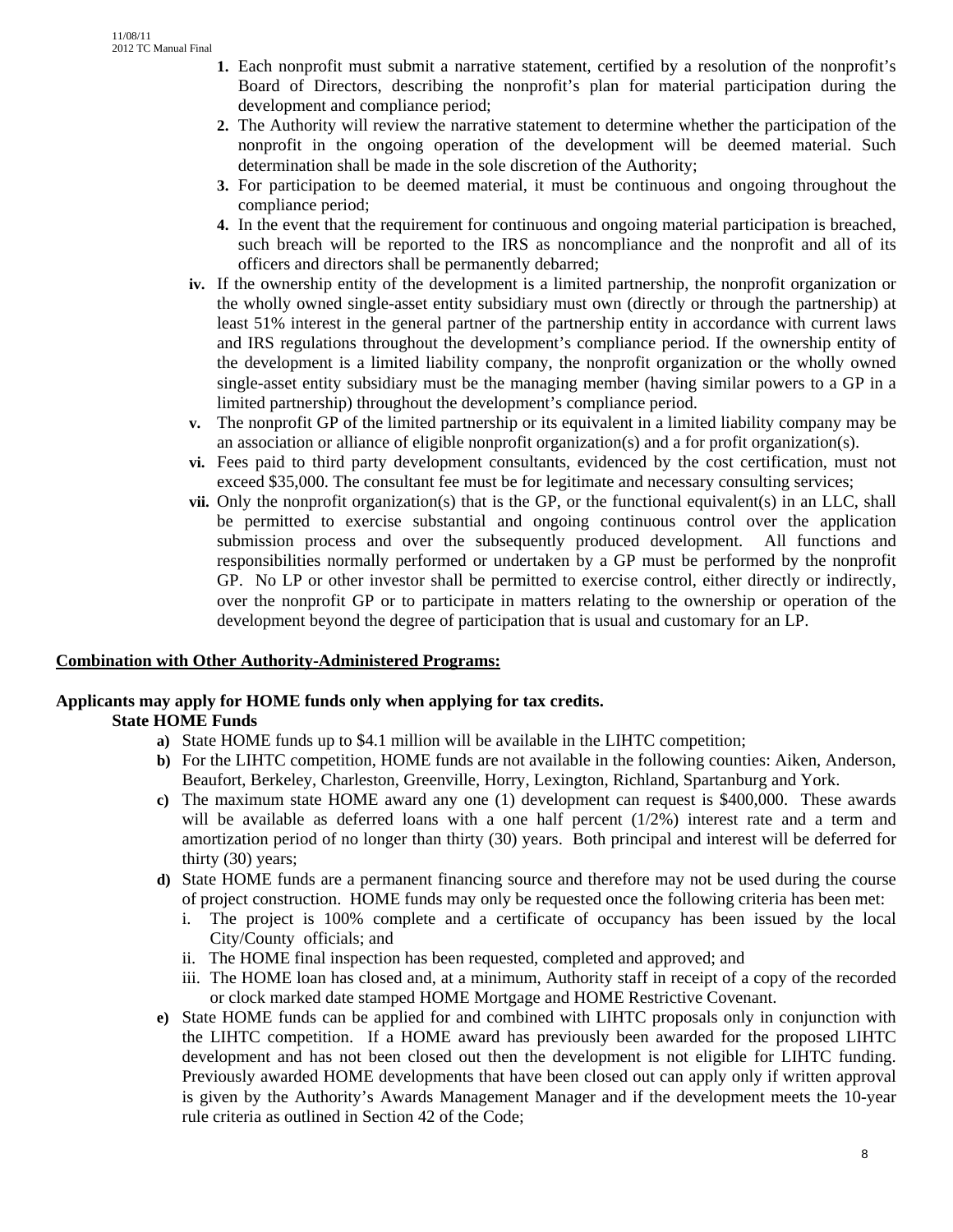- **f)** State HOME funds may be awarded to any LIHTC development if, and only if, at least twenty percent (20%) of the development's total units are rent and income restricted and HOME restricted, based on the fifty percent (50%) Area Median Income. The maximum HOME subsidy per unit cannot exceed the per unit HUD 221(d) limits by bedroom size;
- **g)** Only one state HOME award will be allocated per development;
- **h)** LIHTC will not be allocated to any development that applies for state HOME funds but does not receive a state HOME award; and
- **i)** The Applicant must provide at the Tax Credit Application submission a Phase I Environmental Site Assessment Report prepared by a third party independent licensed environmental professional and addressed to the SC State Housing Finance & Development Authority. For developments with existing buildings, a report must also be included that contains the results from lead-based paint testing. The Phase I ESA must be prepared in accordance with the American Society for Testing and Materials Practice Standards E-1527-05, or as may be amended. If the Phase I indicates that there are environmental issues at the site which will require a Phase II ESA then the applicant must submit not only a Phase I ESA but also a Phase II ESA with the Tier One Application submission. The report must be accompanied by a certification from the Applicant stating that any issues raised in the environmental report(s) have been reviewed. HOME funds will not be awarded to developments which require mitigation for hazardous materials, other than lead-based paint and/or asbestos, found on, within, or adjacent to the proposed site.
- **j**) For the purposes of this section, Applicant(s) means any person associated with the 2012 LIHTC Application and any prior HOME awards. In order to receive a reservation of LIHTC in conjunction with state HOME funds, each of the following provisions are applicable and must be met by the Applicant by March 1, 2012:
	- **i.** All 2009 and previous state HOME awards must be officially closed out; and
	- **ii.** All 2010 HOME awards must have a minimum of seventy-five percent (75%) of the funds drawn or seventy-five percent (75%) of the development completed; and
	- **iii.** The percentage complete date for previous HOME awards must be met by March 1, 2012. Written confirmation regarding HOME award percentage completion must be provided with the Tax Credit Application submission from the Awards Management Manager.

# **III. APPLICATION SUBMISSION PROCESS**

## **Application Submission Procedures:**

**It is required that the Tax Credit Application submission be organized using the Tabs corresponding to Exhibit A-Application Checklist. All documents listed on the Application Checklist, if applicable, are to be submitted.** 

- **1. Completed Tax Credit Application** All pages of the Application must be completed and the application certification page executed by the Applicant and notary public. All required signatures must be originals. Faxes will not be accepted. The Authority reserves the right to determine whether any omission in the Application or required documentation is material or non-material for purposes of the satisfaction of the criteria. Each Applicant must submit an original in a three ring binder **and** two (2) binder clipped copies of the entire Application package, including all attachments. All pictures/photos submitted as part of the Application package must be in color, including Application copies. In addition, the Application and all attachments, exhibits, certifications, opinions, etc. must also be submitted on a Flash Drive or CD in PDF format
- **2. Application Submission Fee**  A **\$5,500** fee is due at the time of the Application submittal.
- **3. Market Study Review Fee** A market study review fee of **\$600** is due at the time of the Application submittal. This fee and the Application fee may be submitted as a single check.
- **4. Certification for Development Rejection Form** The Applicant consents to the Authority's review of its Application to determine whether or not it meets requirements, and agrees that a determination made that an Application fails to meet requirements is final and is not subject to further appeal (**Form 1**).
- **5. Rent Roll-** A certified rent roll for all rehabilitation developments must be submitted with the Application.
- **6. Utility Allowance-** The applicable utility allowance from the local PHA or other approved utility provider must be submitted with the Application submittal. The allowance must be dated within 12 months of the tax credit application submission date.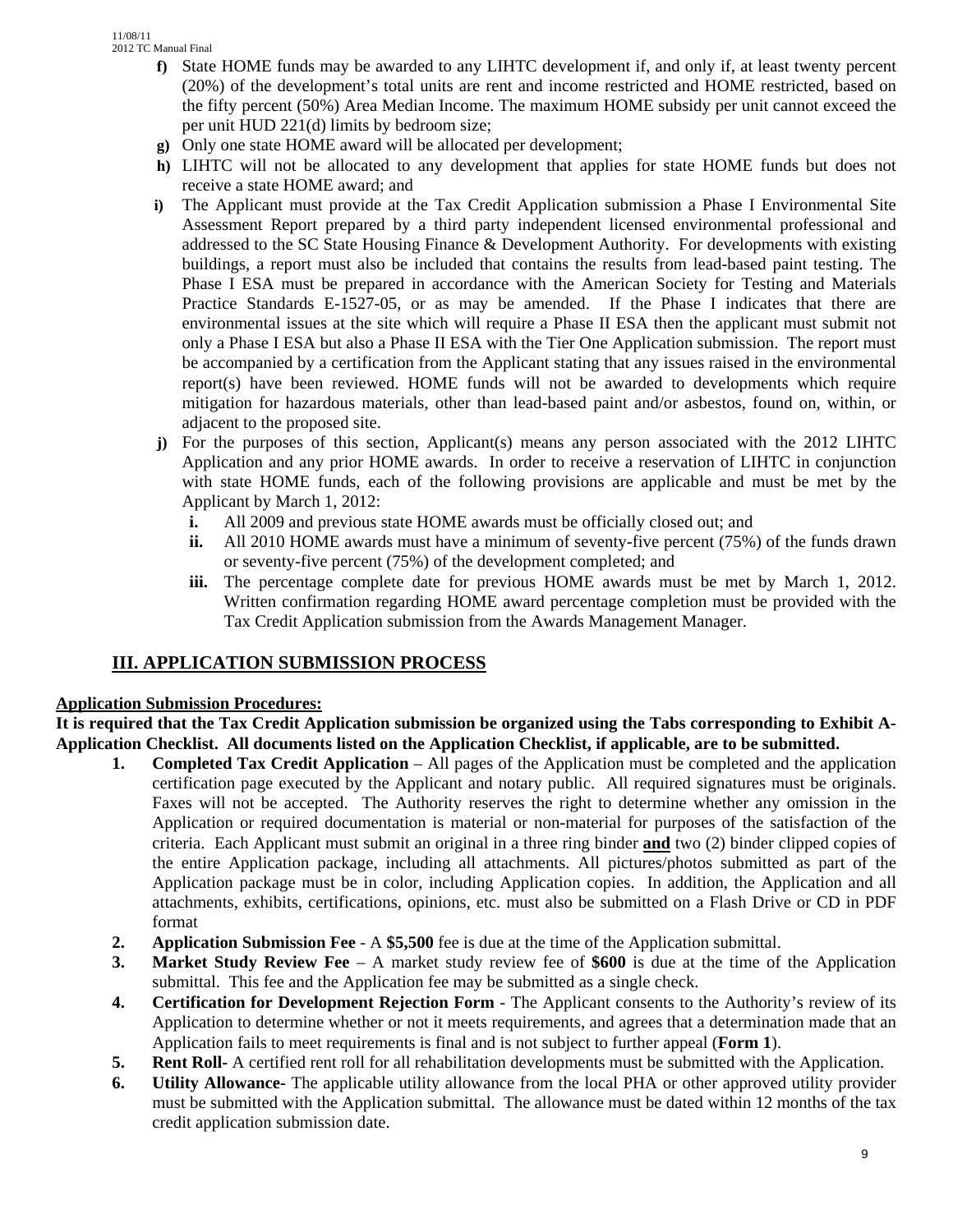- **7. Relocation Certification and Tenant Profile Form** Developments must minimize the displacement of low income households.
	- **a**) Should permanent or temporary displacement occur, a detailed, step by step relocation plan must be furnished with the Application describing how displaced persons will be relocated, including a description of the costs of relocation. The Applicant is responsible for all relocation expenses, which must be included in the project's development budget. All Applicants applying for acquisition/rehabilitation developments must complete **FORM 3**, Developer Relocation Certification and Tenant Profile Form. Applicants applying for HOME funds must comply with the uniform Relocation Assistance and Real Property Acquisition Policies Act of 1970, as revised in 49 CFR Part 24;
	- **b)** Developments involving permanent relocation of tenants are discouraged and will be considered for LIHTC only application submittals. No more than ten percent (10%) of the existing tenants may be permanently displaced. A detailed, step by step relocation plan must be furnished with the Application describing how permanently displaced persons will be relocated, including a description of the costs of relocation. The Applicant is responsible for all relocation expenses, which must be included in the project's development budget.
- **8. Development Narrative** The Authority requires a description of:
	- **a)** The current use of the site;
	- **b)** All development and unit amenities;
	- **c)** Older person amenities, if applicable;
	- **d)** Number of units to receive project based rental assistance and the type of assistance;
	- **e)** Utilities to be used and if tenant or owner will be responsible;
	- **f)** Proposed supportive services, if applicable;
	- **g)** Furnishings, if applicable; and
	- **h)** Identity and proximity of services, including transportation, available to the proposed site and appropriate to its tenant population. Each application must include:
		- **1.** A map identifying the development site and the location of services. Pictures of services must be in color;
		- **2.** Written directions from the site to each service;
		- **3.** The services must be identified by name on the map and in the written directions;
		- **4.** Mileage must be provided from the site to the identified service. Distance should be measured using a computer based mapping system such as Google Maps, or other similar distance calculating systems. All directions must be printed from the mapping system and included in the application for points to be awarded. Distances are subject to Authority verification and GPS verification.
- **9. Site Control Documents** At the time of Application submission, the Applicant must have site control. The Applicant must show evidence of site control by having one of the following executed documents:
	- **a)** The Applicant holds title to the site on which the development will be constructed by a properly executed and recorded deed; or
	- **b)** The Applicant has an executed purchase option (the Authority will not accept options on other options) with date certain performance; or
	- **c)** The Applicant has an executed purchase contract with date certain performance; or
	- **d**) The Applicant has an executed ninety-nine (99) year land lease or option on a long-term lease.
	- **e)** With the exception of **a)** above, the Applicant must also submit a copy of the current deed recorded for the site in order to verify the seller.
	- **f)** For all developments requesting HOME funds the following language **must be** included in any purchase option, purchase contract, or long term lease or included as an executed addendum attached to one of these documents and dated on or before March 22, 2012, "Notwithstanding any provision of this Agreement, if U.S. Department of Housing and Urban Development (HUD) funds are used, including, but not limited to HOME funds, the parties agree and acknowledge that this Agreement does not constitute a commitment of funds or site approval, and that such commitment of funds or approval may occur only upon satisfactory completion of an environmental review and receipt of a release of funds notice from the U.S. Dept of HUD under 24 CFR Part 58. The parties further agree that the provision of any federal funds to the project is conditioned on the determination to proceed with, modify or cancel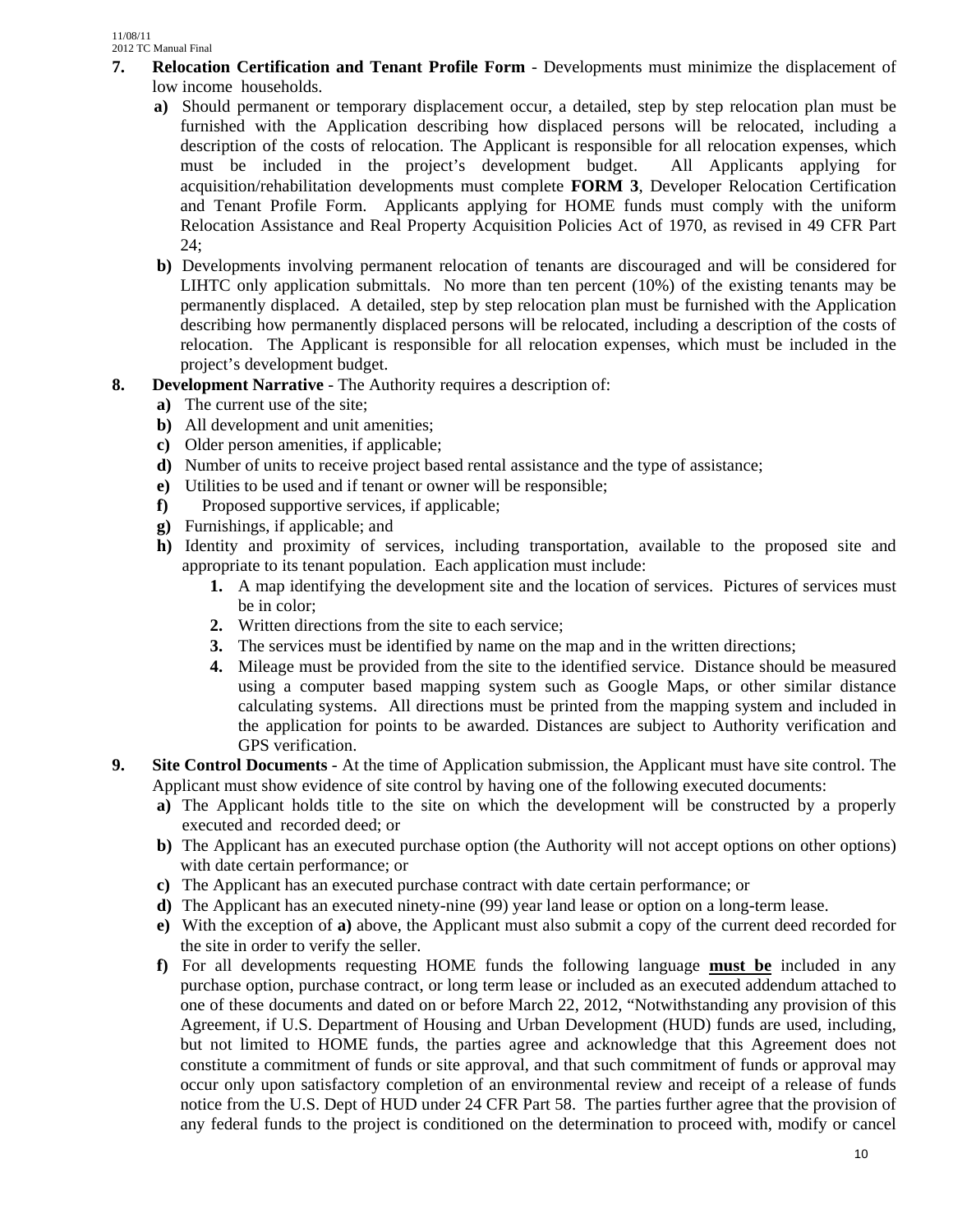the project based on the results of a subsequent environmental review. If no HUD funds are utilized in regard to this property, this provision shall be considered null and void."

- **10. Zoning**  The Applicant must provide at Application submission:
	- **a)** For new construction developments, evidence that the land use requirements for each site on which the development will be located is currently zoned multifamily residential. Evidence should verify that the proposed development site currently meets the local zoning or land use restrictions.
	- **b)** For rehabilitation developments, evidence that this type of development, as existing, is allowed by local zoning or land use restrictions.
	- **c)** For adaptive reuse developments, evidence that the zoning currently in place allows for multifamily residential developments.
- **11. Site Suitability Determination and General Site Information** The Applicant must provide:
	- **a) Labeled color photographs** (or color copies) of the proposed development site and all adjacent properties;
	- **b)** A **map clearly identifying the exact location** of the development site. The site must be marked with survey tape and/or some other identifying material. All corners of the property's boundaries must be marked and the site entrance noted in some distinctive way. In addition, a sign or number marker that clearly identifies the proposed site must be placed on the site and a photograph of the sign or number marker included with the color photographs submitted as part of the Application;
	- **c)** A **map with directions** to the development site from 300-C Outlet Point Blvd., Columbia, SC, 29210;
	- **d)** A **site plan/ schematic site plan** that shows how the development is to be built. The plan must show the site boundaries and setbacks, indicate the placement of buildings on the site, parking areas, sidewalks, planned landscaping, amenities (i.e. gazebo/picnic/playground areas), easements for power lines/sewer and water lines/ cable and phone lines/etc, utility locations for water/ sewer/ gas/ electric/ phone and cable, trash dumpsters, buffers, retaining walls, etc.;
	- **e) Preliminary Development Plans** Plans must include the front, rear and side elevations of the buildings as well as detailed unit floor plans for each bedroom size. Plans must include square footages of each room in the unit as well as the total square footage of the unit itself. Acquisition with rehabilitation development must provide preliminary plans showing all proposed changes to existing buildings, parking areas, utilities, etc.;
	- **f)** A **Schematic Site Plan/Topography Map Overlay.** A map using the criteria from item (d) above must be provided. The map must clearly identify the site contour lines at twenty (20) foot intervals or less. A bar graph indicating the scale for distance must also be included on the map.
	- **g)** The most current **Aerial Photograph,** preferably a Google Earth map, with the location of the site clearly marked. The site location must be in the center of the aerial photograph. The map must also show a ¼, ½, and 1mile radius circle beyond the development site.
	- **h) Water and Sewer Letter** Written verification by City/County official or the utility service provider indicating that the water and sewer utility tie-ins are accessible and within the specified 350 feet or 351- 500 feet of the proposed site, if claiming points.

NOTE: All required plans and maps must be no larger than 11x17, utilize a scale in which one inch (1") equals one hundred feet (100') or less, and fit, neatly folded if necessary, in a 3-ring binder.

- **12. Phase I Environmental Assessment Report**  The Applicant must provide at Application submission a Phase I Environmental Site Assessment Report prepared by a third party independent licensed environmental professional and addressed to the SC State Housing Finance & Development Authority. For developments with existing buildings, a report must also be included that contains the results from leadbased paint testing. The Phase I ESA must be prepared in accordance with the American Society for Testing and Materials Practice Standards E-1527-05, or as may be amended. If the Phase I indicates that there are environmental issues at the site which will require a Phase II ESA then the applicant must submit not only a Phase I ESA but also a Phase II ESA with the Tier One Application submission. The report must be accompanied by a certification from the Applicant stating that any issues raised in the environmental report(s) have been reviewed. HOME funds will not be awarded to developments which require mitigation for hazardous materials found on, within, or adjacent to the proposed site.
- **13. Market Study**  A third party independent market study, prepared by an Authority approved market analyst, must be submitted with the Application. The market study must adhere to the Authority's 2012 Market Study Guideline Procedures.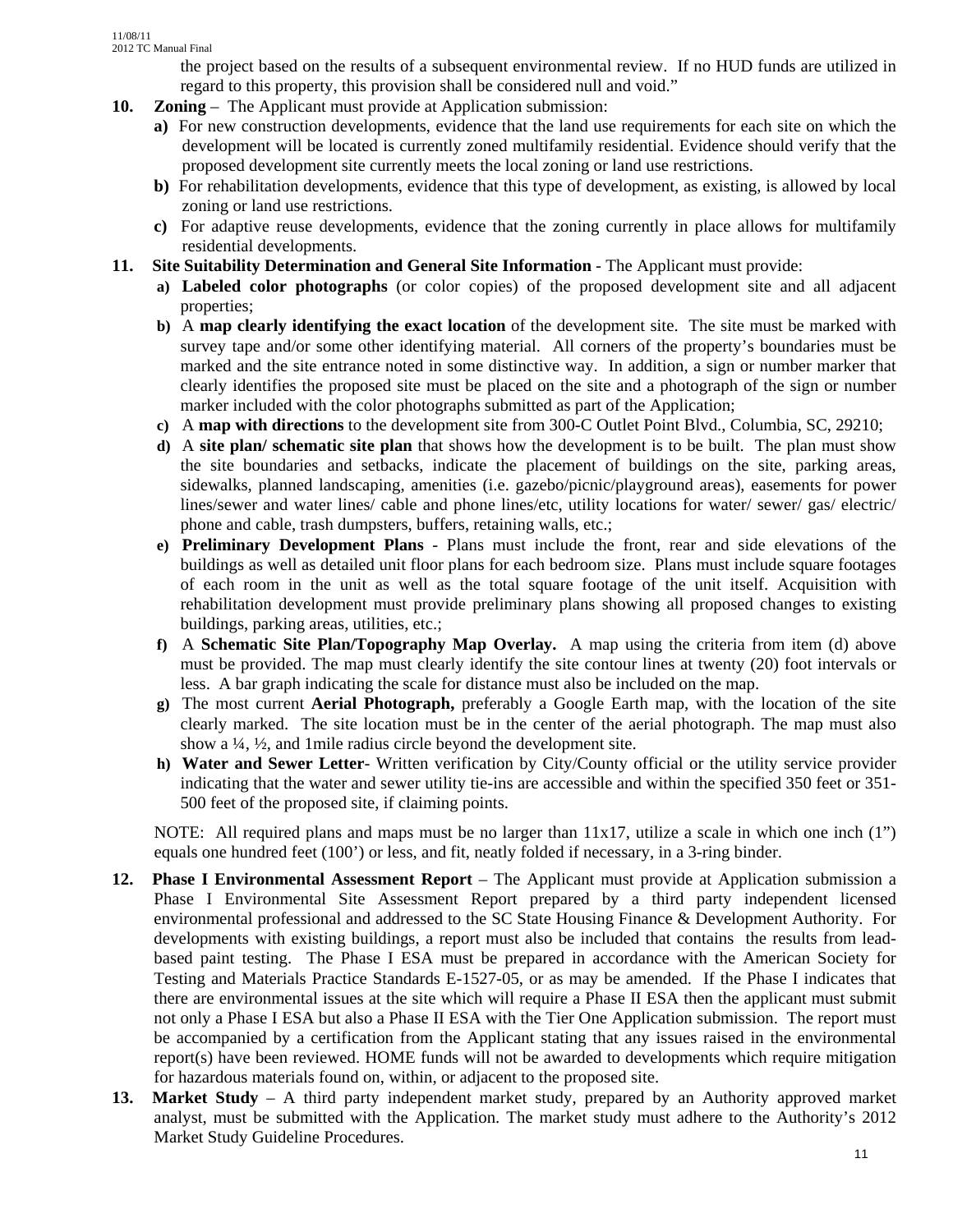- **14. Physical Needs Assessment Report (PNA)** A PNA report prepared and certified by a third party independent licensed engineer or architect is required for rehabilitation developments. The PNA report must not be dated prior to September 1, 2011.
	- **a)** The Authority requires a minimum of \$15,000 per unit in hard construction costs with at least fifty percent (50%) of the hard construction costs attributed to interior unit costs.
	- **b**) Developments that do not reflect at least \$15,000 per unit in hard construction costs will be disqualified for LIHTC consideration. If the PNA report represents needed repairs in excess of \$15,000 per unit, then the application must reflect the higher rehabilitation costs.
	- **c)** The PNA report must state that one hundred percent (100%) of the units were inspected and provide information unit by unit. **If the PNA report does not reflect that one hundred percent (100%) of the units were inspected then the proposed development will be eliminated from further funding consideration.**
	- **d)** All rehabilitation developments must adhere to mandatory design criteria as outlined in the QAP. Any mandatory items replaced on or after January 1, 2006 are not required to be replaced as part of the rehabilitation. The PNA report must include a unit by unit listing of all mandatory items replaced on or after January 1, 2006.
	- **e)** The report must include a comprehensive list of the immediate necessary repairs and their costs. Additionally, the remaining "useful life" of major systems including the HVAC, electrical, plumbing, and roofing must be estimated. Major systems that have been replaced within the past seven (7) years are not allowable rehabilitation expenditure items for meeting the **\$15,000** in hard construction costs per unit requirement.
	- **f)** The PNA report must also address the overall structural integrity of each existing building(s).
	- **g)** Developments applying in the RHS set-aside may submit the rehabilitation assessment utilized by RHS. The assessment must not be dated prior to September 1, 2011.
	- **h) Exhibit R** must be submitted with the PNA report. The hard construction costs per unit indicated on page 11 of the Tax Credit Application must be greater than or equal to the hard construction costs indicated on **Exhibit R**.
	- **i)** Adaptive reuse developments are not required to submit a PNA report.
- **15. Parking Space Criteria**  Parking areas must be located on the development site. In localities that do not have their own parking space regulatory code/requirement, the Authority requires that the development provide adequate parking spaces. If tenants are required to pay for parking, those charges must be included in the rental fees and are subject to the LIHTC allowable rent limitations. The minimum number of parking spaces is as follows (again, only in those localities that **DO NOT** have their own regulatory code/requirements):
	- **a)** For older persons developments a minimum of one-half (.5) parking space per unit is required;
	- **b**) For a homeless/transitional development a minimum of one (1) parking space per every ten (10) beds is required in addition to sufficient parking for all development staff;
	- **c)** For all other developments, for each unit of three (3) or more bedrooms a minimum of two (2) parking spaces per unit is required; for each unit of two (2) or fewer bedrooms – a minimum of one and one-half (1.5) parking spaces per unit is required;
	- **d)** Existing properties being submitted for acquisition or rehabilitation are not required to increase existing parking as stated in (a), (b) or (c) above.
- **16. Community Revitalization Development Plan (CRDP)** Applicants must provide written verification from the City/County official that the proposed site is located within a designated Community Revitalization Development Plan (CRDP) area. Verification from the City/County official must indicate the CRDP was adopted not later than November 15, 2011. In addition, the Applicant must provide evidence (i.e., photographs and site addresses) that the proposed development is part of an existing and ongoing revitalization effort in the area that promotes affordable housing to include single and multifamily developments.
- **17. Qualified Census Tract (QCT) Verification** Applicants must provide written verification from the City/County official that the proposed site is located within a federally designated QCT.
- **18. Opinions, Certifications and Exhibits** All opinions, certifications and exhibits submitted by attorneys, the Applicant, or other professionals must be based on an independent investigation into the facts and circumstances surrounding the proposed development. All opinions, certifications, and exhibits must be in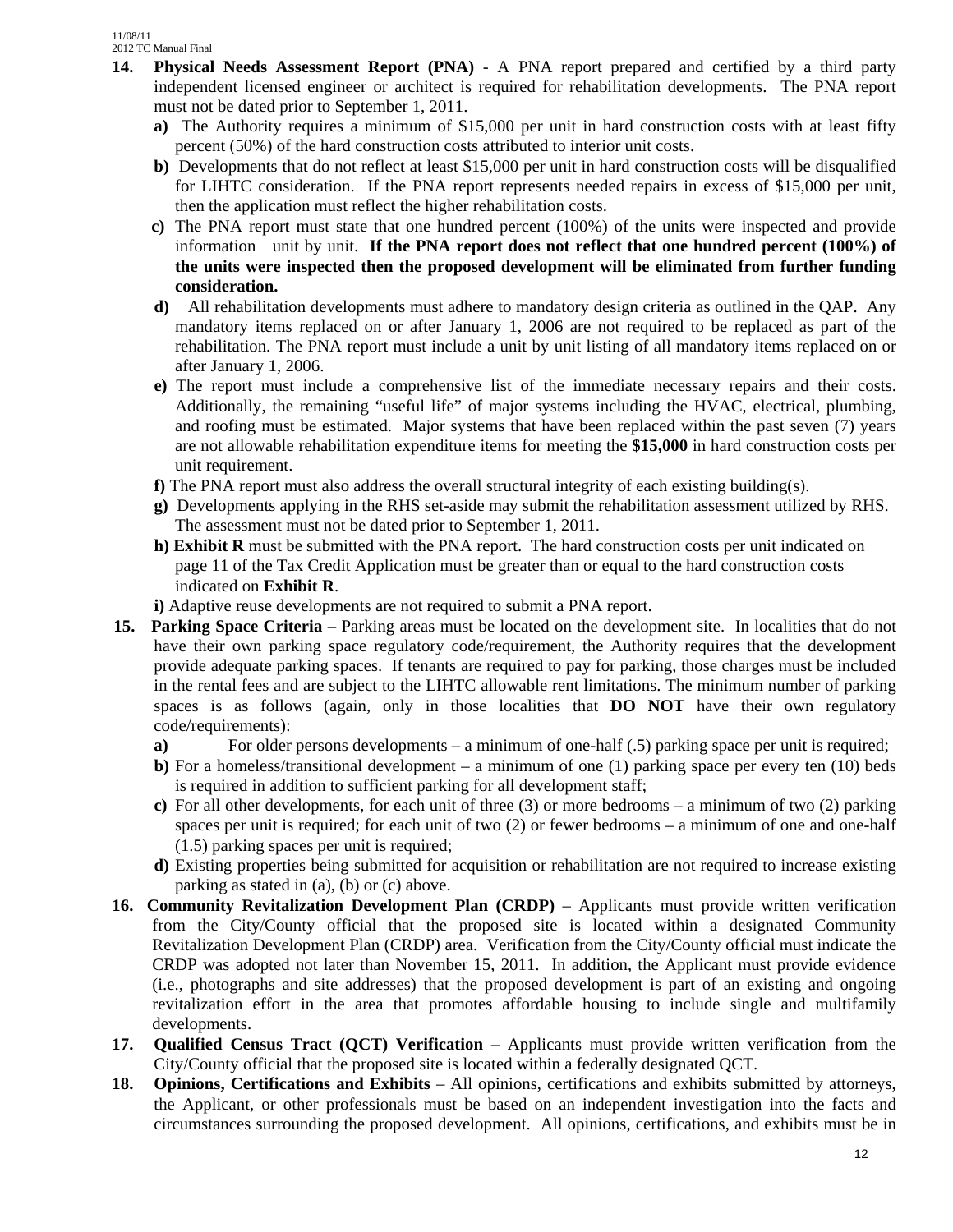the form specified by the Authority. **Applications will be disqualified if an opinion, certification, or exhibit has been materially altered, amended, or changed.** All opinions and certifications submitted by attorneys, architects and/or engineers, and certified public accountants (CPAs) must be on letterhead and with original signatures. Changes in professionals hired by the Applicant, i.e. attorneys, architects, and certified public accountants, are permissible; however, the new professionals must adhere to the original certifications made by previous professionals.

**19. Third Party Professionals -**Architects, engineers and certified public accountants must be independent third-party professionals and be licensed to practice their professions in South Carolina. Attorneys must be independent third-party professionals and be licensed to practice law by any state. Matters of South Carolina law must be opined on by South Carolina licensed attorneys.

## **Application Review:**

# **1. Internal Completeness Review**

- **a)** Applications will be reviewed for completeness after the submittal deadline. It is the Applicant's responsibility to submit all required documentation. Applicants will be notified in writing of any documents that are missing and/or incomplete and given seven (7) business days to submit those documents. The Authority will make the final determination if applications are complete. The Authority has the right to request clarification or additional information if it deems necessary;
- **b)** Applications with three (3) or fewer missing and/or incomplete documents will be assessed a \$2,000 administrative fee. If any missing and/or incomplete documents to be resubmitted are not received by the seven (7) business day deadline, the Application will be disqualified;
- **c)** If an Application has four (4) or more missing and/or incomplete documents the Application will be disqualified;
- **d)** Any document(s) determined to be missing and/or incomplete and are identified as document(s) needed for points consideration may be accepted but the Applicant will not receive points;
- **e)** Authority staff will review and point score all Applications. Final point scores will be posted to the Authority's website.
- **f)** If there is a tie between developments when final point scores are determined, the Authority will utilize the Authority Discretion and Tie Breaker Criteria outlined in Section IV of the 2012 QAP to determine the development(s) to be awarded tax credits.
- **g)** Applications that do not score high enough to receive an award will be placed on a waiting list for consideration should additional tax credits become available.

## **2. Site Review**

- **a)** Authority staff or contract consultant(s) will conduct evaluations for each Application site. A review will determine if there are (1) detrimental site characteristics on or near the proposed development and (2) positive site characteristics. If the Authority determines detrimental site characteristics exist on, adjacent to, or within unallowable distances from the site, the Authority may reject the application.
- **b)** All sites will receive a point score based on positive and detrimental site characteristics.

It is the objective of the Authority to select the best available sites for those developments best satisfying the general purpose and guidelines of this LIHTC Manual and the QAP. The determination of detrimental site characteristics should not be construed as a finding that a site is not a buildable site under any circumstances.

## **3. Market Study Review**

Submitted market studies must conform to the requirements in the Authority's 2012 Market Study Guideline Procedures, contain an Exhibit S-2 form, and a 2012 S-2 Rent Calculation Worksheet. Market analysts must adhere to Market Study Terminology as sanctioned by the National Council of Affordable Housing Market Analysts. The Market Study terminology list is available at: www.housingonline.com . The Authority will engage a third party market analyst to review all market studies submitted with a Tax Credit Application. The Authority's third party market analyst will review each study to ensure that Authority procedures were followed. The Authority's third party market analyst will have at least six (6) weeks to review all submitted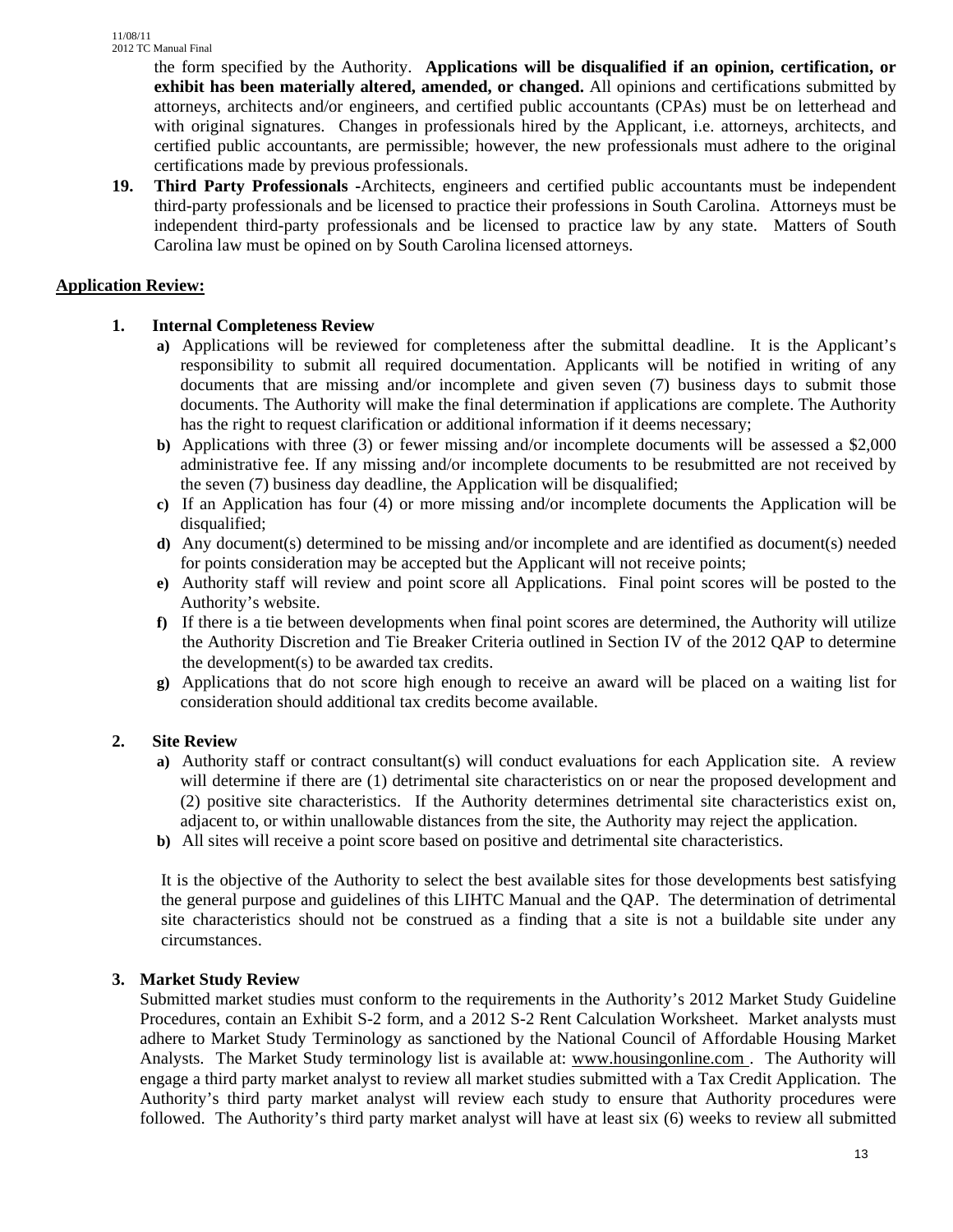market studies. A report for each submitted market study will be prepared noting any deficiencies found in the market study. The report will be provided to both the analyst that prepared the market study, the Applicant, and the Authority. All deficiencies noted in the market study report must be addressed to the satisfaction of the Authority's third party market analyst and Authority staff. The Authority will consider the market study, the market, marketability factors, and any additional information available to determine if an acceptable market exists for a development as proposed. The Authority is not bound by the conclusions or recommendations of the market study submitted with an Application and reserves the right to disqualify any Application in the competition if it determines an acceptable market does not exist.

# **IV. FINANCIAL UNDERWRITING STANDARDS**

## **Basic Financial Feasibility Review:**

- **1.** Section 42(m)(2)(A) of the Code provides that "The housing credit dollar amount allocated to a development shall not exceed the amount the housing credit agency determines is necessary for the financial feasibility of the development and its viability as a qualified low-income housing development throughout the compliance period." **In determining financial feasibility, the Authority will disregard all personal or other guarantees that are required to supply deficiencies in income necessary to pay debt service and operating expenses of the development. Developments that are not financially feasible without such guarantees will not be offered a LIHTC award.**
- **2.** Developments determined not to be financially feasible or determined not to need the LIHTC will be disqualified.
- **3.** To receive an allocation, a development must be underwritten to determine the least amount of credit necessary to be financially feasible at the following times:
	- **a)** When the initial Application is made; and
	- **b)** When the Carryover Allocation is requested; and
	- **c)** When the last building is Placed-In-Service.

# **Financial Characteristics:**

Development income information on any market rate and low income units must be provided. Market rate units are units that are not income or rent restricted and are available without regard to tenant income. The low-income units are units subject to the income and rent restrictions of the Code. The Applicant must indicate all federal, state, or local subsidies that will be providing any type of assistance for the low-income tenants.

In determining maximum allowable gross rent and utility allowances for LIHTC units, the use of an imputed income based on the number of bedrooms in a unit is required by the provisions of the Code. Units with no separate bedroom are treated as being occupied by one (1) person and larger units are treated as being occupied by one and one-half (1.5) persons per separate bedroom.

- 0 Bedroom Unit  $= 1.0$  person income
- 1 Bedroom Unit  $= 1.5$  person income
- 2 Bedroom Unit = 3.0 person income
- 3 Bedroom Unit = 4.5 person income
- $4$  Bedroom Unit  $= 6.0$  person income

Maximum annual gross rents cannot exceed thirty percent (30%) of the imputed income. Gross rent does not include any payment under Section 8 of the U. S. Housing Act of 1937, or any comparable rental assistance program with respect to such unit or the occupants. Gross rent must include an allowance for any utilities paid by the tenant.

The Revenue Reconciliation Act of 1993 requires the housing credit agency to consider the reasonableness and appropriateness of development costs and operating expenses. In making this determination, the housing credit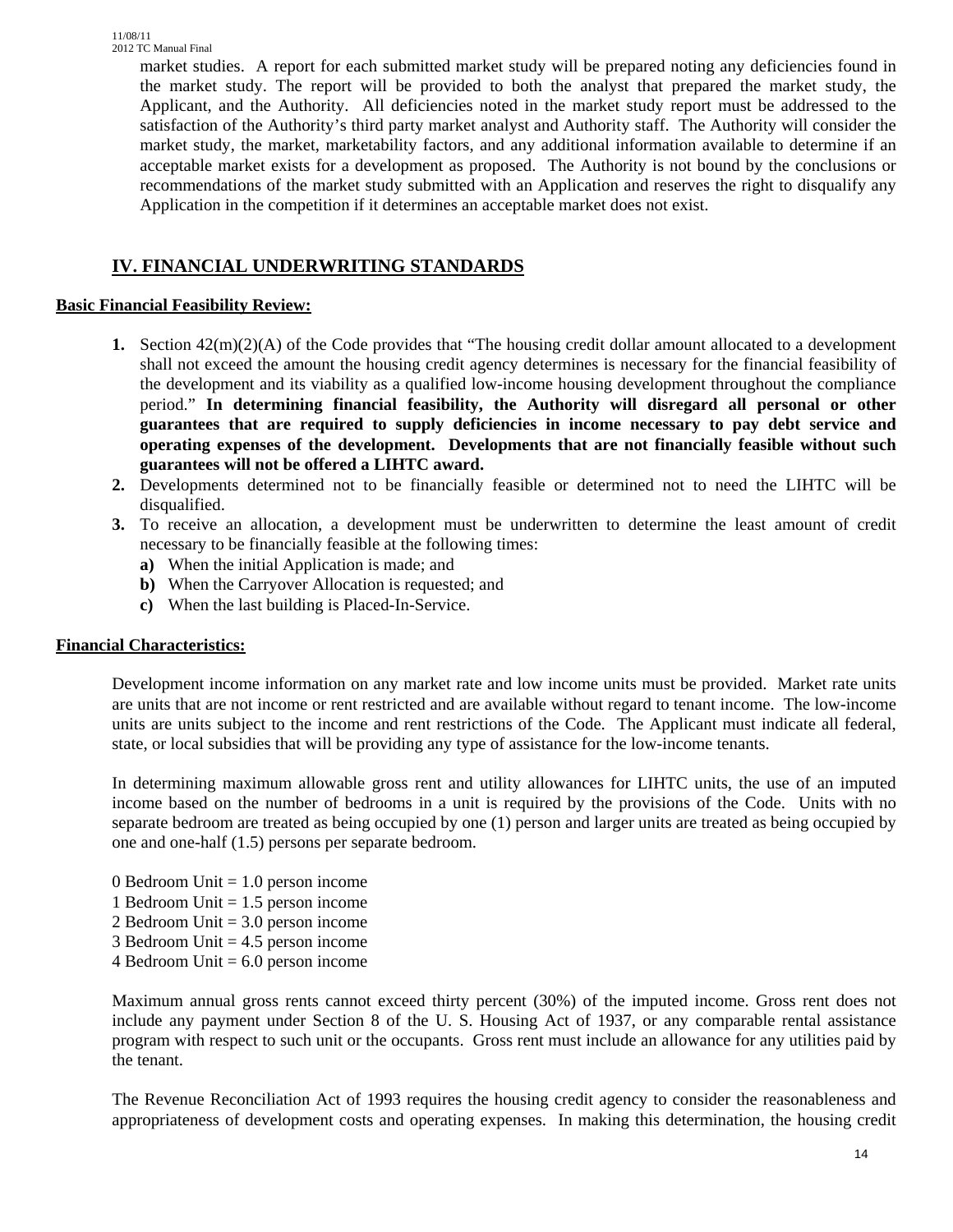agency must consider: (1) the sources and uses of funds and the total financial structure of the development; (2) any proceeds expected to be generated by the syndication of the tax credit; and (3) the percentage of the housing credit dollar amount to be used for development costs other than intermediary costs.

Certain fees are considered to be intermediary costs. The term "intermediary" has not been defined in the Code, and the IRS has not issued regulations concerning this provision. Until such regulations are promulgated, the Authority has defined intermediary costs as all costs other than "land, sticks, and bricks." For evaluating the reasonableness of certain fees and overhead items represented for tax credit basis purposes, additional documentation as to the nature and amount of intermediary costs may be required. The Authority reserves the right to question any fees which are unidentified, unusual or excessive and to limit these fees and overhead items, based on the development size and other associated risk factors. A tax attorney or consultant is recommended to aid in determining which development costs are included in eligible basis under the Code.

The development costs are evaluated for reasonableness, necessity, and eligibility. Cost comparisons with previous development cost certifications and other third party data may be performed for comparability and reasonableness. Acquisition and/or rehabilitation development costs will be evaluated to assess whether the proposed rehabilitation is required and satisfies the PNA. The Authority reserves the right to inspect proposed rehabilitation developments before a reservation is offered.

Applicants are cautioned to be accurate in providing development cost information. Underestimating could result in insufficient tax credits being available to successfully complete the development while overestimating could result in a development being considered infeasible. **Increases in development costs due to cost overruns will not result in an increase in the allocated tax credit.** 

#### **Utility Allowances:**

Any utility services paid for by the tenant must be considered in the calculation of tenant-paid rent. An allowance for tenant-paid utilities is deducted from the maximum allowable monthly gross rent to determine the maximum allowable monthly net rent; the proposed tenant rent may not exceed the maximum allowable monthly net rent. Any services paid for by the owner should not be included in the utility allowance.

- **1. Sources:** Applicants may submit utility allowances only from those sources approved by the Authority. The Authority will accept utility allowances provided by:
	- **a)** Rural Housing Service (RHS) but only if RHS provides financing of the proposed development;
	- **b**) The Authority's Contract Administration Division for those developments utilizing HAP contracts;
	- **c)** The local public housing authority (PHA) serving the proposed project; or
	- **d)** Third party certified utility company estimates only if that utility company will be providing services to the development.

The Authority will not accept utility allowances determined by any other sources, including engineers, consultants, and applicants/developers.

- **2. Mandatory Services:** Utility services which must be provided to all tenants are heating, air conditioning, cooking, lighting and/or other electric, hot water, water and sewer, and trash collection. Air conditioning must be separately identified in the allowance calculation.
- **3. Other Charges:** The utility allowance must include an amount for the cost of any service paid for by the tenant. In addition the allowance must include any charges imposed by the utility provider for access or connection, such as electric or natural gas facilities fees. Charges for services must accurately reflect any surcharges based on the location of the development, such as higher water and sewer fees for sites outside the city limits. Charges for specific appliances, such as ranges and refrigerators, should be included in the allowance only if the tenant must supply the appliance(s).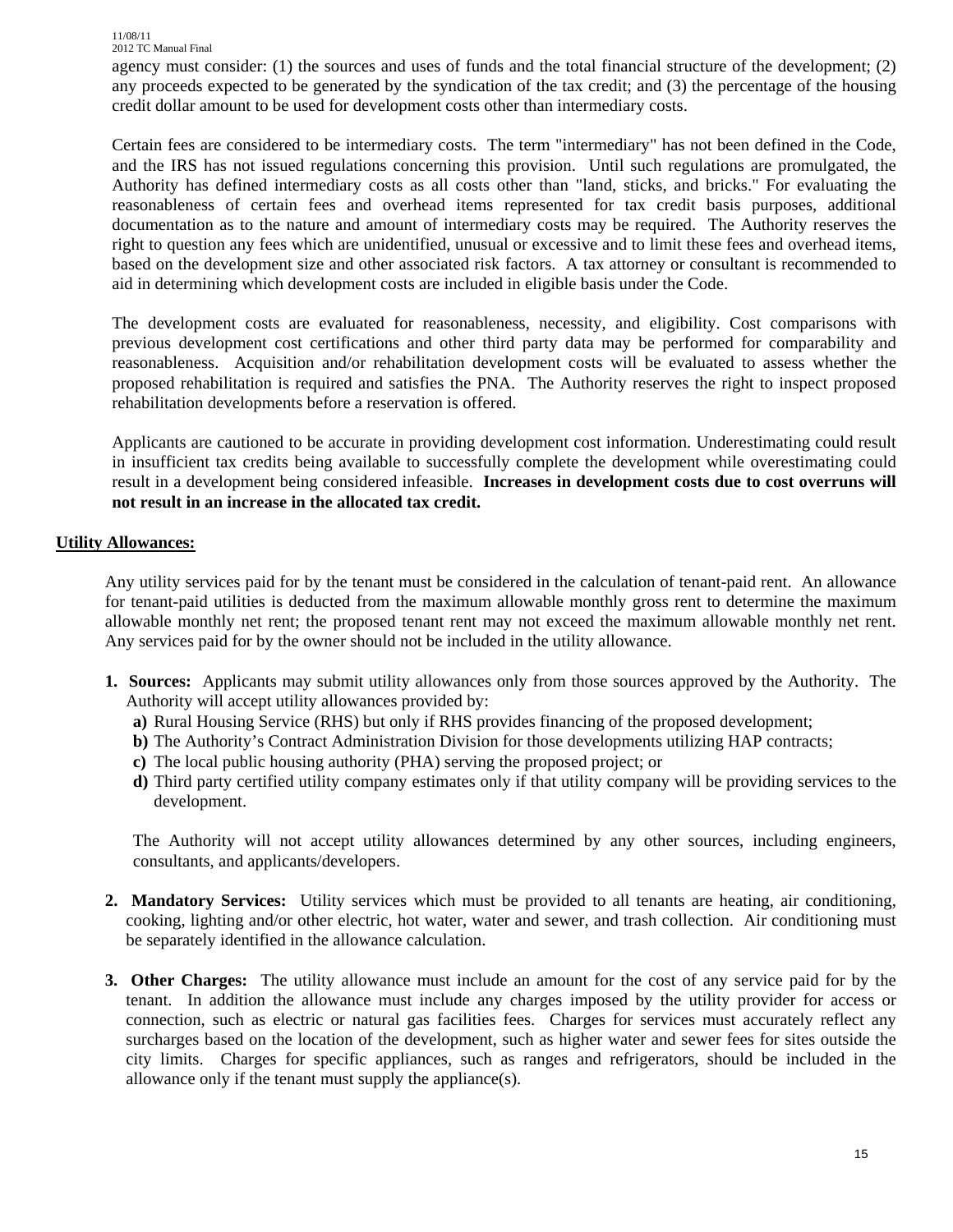**4. Calculation:** The utility allowance is computed by first adding the exact amount of each individual utility service (e.g., heating, cooking) for each bedroom size, without rounding. The resulting total utility allowance for each bedroom size is then rounded upward to the next whole dollar if it contains any fraction of a dollar (i.e., .01-.99). See Exhibit U for an example of a completed utility allowance schedule.

#### **Authority Designated Difficult Development Areas (DDAs):**

 As outlined in H.R. 3221, the Housing and Economic Recovery Act of 2008, the Authority must establish criteria for determining which areas will be treated as Difficult Development Areas (DDAs) and which projects will be eligible to receive additional tax credits up to 130%. Developments utilizing tax exempt bonds are not eligible for this basis boost. The DDA criteria established by the Authority are separate from the federally designated DDA areas. Developments meeting any of the following criteria are eligible to receive a basis boost of up to 130%:

- **a)** If any part of the proposed site is in a federally designated Qualified Census Tract (QCT), the Authority will treat the entire site as a DDA area and allow the basis boost to all buildings in the development; or
- **b)** Developments that are 100% elderly (62 years and older); or
- **c)** Developments that are 100% special needs; or
- **d)** Developments that are targeted for older persons or families.

#### **Underwriting Standards:**

**1. Operating Reserves -** Developments receiving loan funds from RHS may satisfy the operating reserve requirement of the LIHTC program by establishing the two percent (2%) operating and maintenance capital reserve account and by maintaining this account as required by RHS. Developments not subject to the RHS two percent (2%) operating and maintenance capital reserve requirements must establish and maintain minimum operating reserves equal to six (6) months of projected operating expenses. The reserve must be established at the time the development places in service and must be maintained at the required level throughout the compliance period unless earlier release of the reserves is approved by the Authority and the Syndicator of the low-income housing tax credits.

 The Authority may allow for release of operating reserves after certain requirements are met. The following conditions must be met for consideration:

- **a)** The Syndicator of the low-income housing tax credits must provide a written statement verifying the Syndicator's approval of the release of operating reserves and must attest that the agreement is the result of the property meeting the conditions of release specified in the partnership agreement or operating agreement. The Syndicator must use **Exhibit OR-1** to report the approval for release of the reserves and must indicate on this form the conditions that have been met which allow for the release.
- **b)** The Owner/Principal(s) must provide a statement that the conditions required by the Syndicator for release of the operating reserves have been met. This must be certified on **Exhibit OR-2.** Providing false or misleading information to obtain the release of reserves may result in debarment.
- **c)** Before a release of operating reserves will be considered, the property must have been placed in service a minimum of five (5) years and have maintained a minimum debt coverage ratio of 1.15 for the three (3) most recent consecutive calendar years.

The Authority reserves the right to hire an accounting firm at the property owner's expense to confirm that the required conditions for release of the operating reserves have been met.

**2. Replacement Reserves** - Applicants are required to establish and maintain minimum replacement reserves of **\$250** per unit annually for new construction and for rehabilitation developments serving older persons (aged 55 and up). Replacement reserves for all other rehabilitation developments are **\$300** per unit annually. The Authority requires evidence of the existence of Replacement Reserves. Replacement Reserves must be reflected in the development's annual audited financial statements.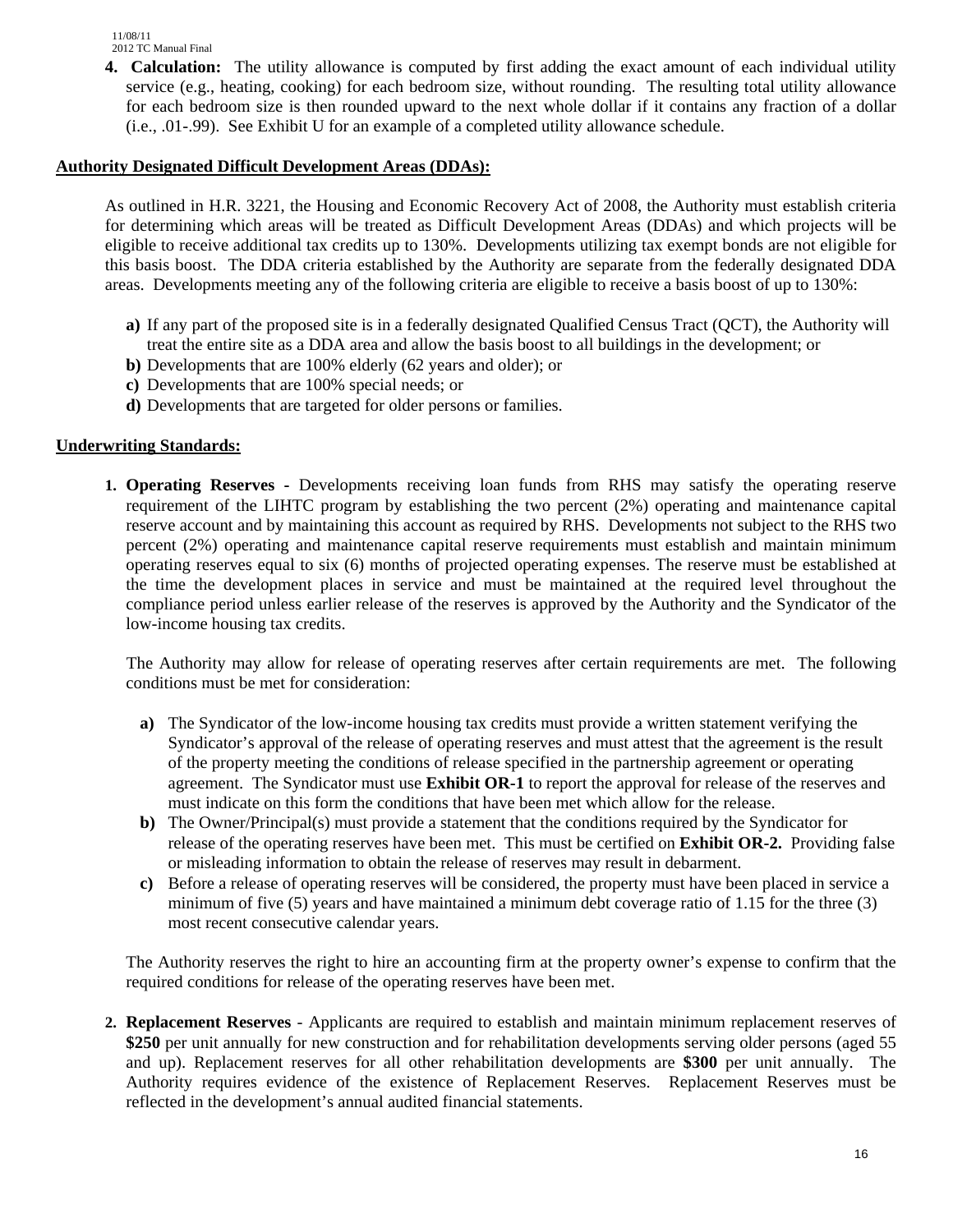- **3. Developer Fees, Developer Overhead, and Consultant Fees (the "Fees")**  In evaluating the reasonableness of Fees the Authority has established limits as follows:
	- **a) New Construction** The sum of **Fees** may not exceed fifteen percent (**15 %)** of Adjusted Development Costs\*.
	- **b) Rehabilitation without a change in ownership** The sum of **Fees** may not exceed fifteen percent (**15%)** of Adjusted Development Costs\*.
	- **c) Acquisition with rehabilitation** 
		- **i. Acquisition** For acquisition with rehabilitation developments, **Fees** allowed on the acquisition costs are limited as follows:
			- **1. Acquisition costs up to \$500,000 Fees** may not exceed eight percent (**8%**) of Adjusted Development Costs\*.
			- **2. Acquisition costs from \$500,001 to \$1,000,000** – **Fees** may not exceed the **greater of \$40,000** or seven percent (**7%**) of Adjusted Development Costs\*.
			- **3. Acquisition costs from \$1,000,001 to \$1,500,000 Fees** may not exceed the **greater of \$70,000** or six percent (**6%**) of Adjusted Development Costs\*.
			- **4. Acquisition costs greater than \$1,500,000 Fees** may not exceed the **greater of \$90,000** or five percent (**5**%) of Adjusted Development Costs\*.
			- **5. Acquisition cost limit Fees** on acquisition costs are capped at a **maximum of \$150,000**.
		- **ii. Rehabilitation Fees** on rehabilitation costs may not exceed fifteen percent (**15%)** of Adjusted Development Costs\*.

**\***Adjusted Development Costs = Total Development Costs (Line 51) \_\_\_\_\_\_\_\_\_\_\_\_\_\_

|  |  | Less Land (Line 1)                       |                          |
|--|--|------------------------------------------|--------------------------|
|  |  | Less Consulting Fees (Line 20)           |                          |
|  |  | Less Developer Fees (Line 45)            |                          |
|  |  | Less Developer Overhead (Line 46)        | $\overline{\phantom{0}}$ |
|  |  | Less Other Developer Costs (Line 47) $-$ |                          |
|  |  |                                          |                          |

Line numbers refer to page 10 in the Tax Credit Application, the 10% Expenditure Test Application, and Placed In Service Application.

- **4. Deferred Developer Fees** Developer fees can be deferred to cover a gap in funding sources when:
	- **a)** The entire amount will be paid pursuant to the standards required by the Code to stay in basis.
	- **b)** The deferred portion does not exceed fifty percent (**50%**) of the total amount in the Tier Two application.
	- **c)** Payment projections do not jeopardize the operation of the development.
	- **d)** Nonprofit organizations must include a resolution from the Board of Directors authorizing a deferred payment obligation from the development.
	- **e)** Applicants must include with the application a statement describing the terms of the deferred repayment obligation, including any interest rate charged and the source of repayment.
	- **f)** The Authority will require a Note evidencing the principal amount and terms of repayment of any deferred repayment obligation to be submitted at the time of the PIS cost certification.
- **5. Contractor Cost Limits** The combined total of Contractor Profit, Overhead, and General Requirements (the "Contractor Fees") shall be limited to fourteen percent **(14%)** of Hard Construction Costs. The restrictions on Contractor Fees are the following:

| <b>Contractor Profit and Overhead:</b> | may not exceed 8% of Hard Construction Costs  |
|----------------------------------------|-----------------------------------------------|
| <b>General Requirements:</b>           | may not exceed 6% of Hard Construction Costs  |
| <b>Total Contractor Fees:</b>          | may not exceed 14% of Hard Construction Costs |

If there is an identity of interest between the Applicant and contractor, as defined in the LIHTC Manual, the Authority, at its sole discretion, may require an additional cost certification with the PIS application of the construction costs. The Authority will commission the CPA and the associated accounting fees will be charged to the Applicant.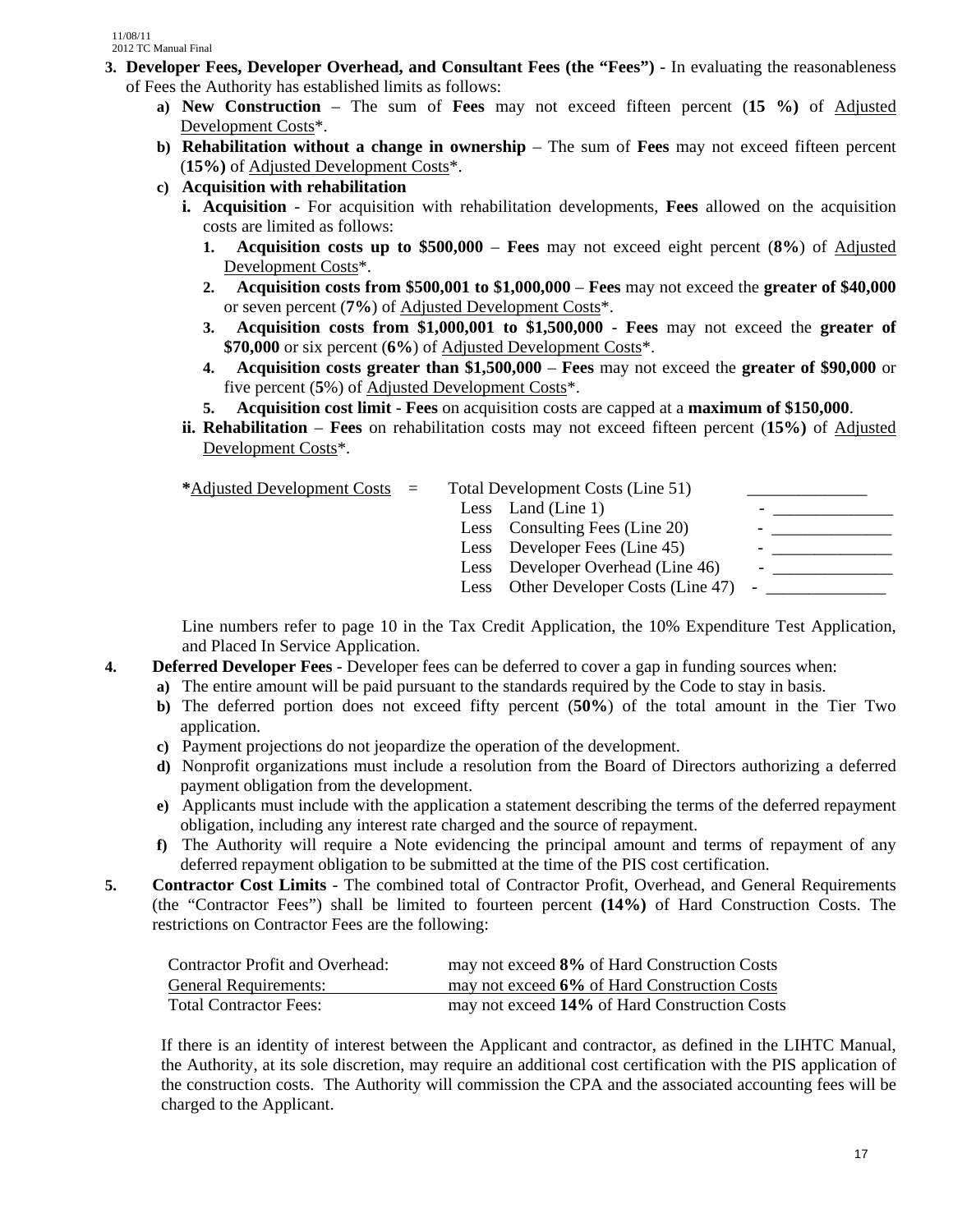- *\*\*\*Hard Construction Costs* are limited to the following line items from the development cost budget in the Application:
	- Line 3 Demolition
	- Line 5 On Site Improvement
	- Line 6 Off Site Improvement
	- Line 7 Other (Site Work)
	- Line 8 New Building
	- Line 9 Rehabilitation
	- Line 10 Accessory Building
	- Line 15 Contractor Contingency

# **6. Annual Operating Expenses (AOE)**

- **a)** Applicants must provide a detailed explanation of the methodology used in determining AOE.
- **b**) AOE must be projected in a range from a minimum of \$3,000 to a maximum of \$4,000 per unit.
- **c)** AOE per unit are to be calculated excluding reserves.
- **d)** The Authority may, in its sole discretion, consider and approve AOE outside of this range. The Applicant must present support for those expenses and provide evidence supporting the higher amount (e.g., insurance for coastal properties). Owner-paid utilities, other than water, sewer, and trash, will also be considered.
- **7. Development Cost Review** The Authority will utilize a construction cost consultant to render an opinion on the development cost projections for proposals considered for funding. Applicants will be required to provide detailed cost information to substantiate the projected costs. Should the construction cost consultant require additional information to render an opinion, applicants will be given seven (7) business days to provide the additional information. If the additional information is not received within seven (7) business day, the application will be disqualified. If the construction cost consultant determines that the projected costs cannot be substantiated or determines that the project's costs are not reasonable for an affordable housing development, then the development will be eliminated from the tax credit competition.

# **8. Debt Coverage Ratio (DCR)**

- **a)** LIHTC dollars will not be reserved or allocated to developments that are not made financially feasible by the credit or which are financially feasible without the credit. The development's initial DCR must fall within the range of **1.20** to **1.45.**
- **b)** The DCR is calculated as Net Operating Income (NOI) divided by the annual debt service. For this purpose, NOI is the income remaining after subtracting Operating Expenses and Replacement Reserves from the Effective Gross Income (EGI).
- **c)** For the purpose of determining the appropriate amount of tax credits to be allocated to a development, the Authority assumes that each development will bear the maximum level of permanent debt. **When calculating the tax credit amount, the Authority will limit the maximum DCR to 1.45. A proposed development may exceed the 1.45 maximum DCR for financial feasibility purposes, but when calculating the credit to be allocated, the Authority will limit the DCR to 1.45. In the event that the development DCR, as submitted, is greater than 1.45, the Authority will increase debt based on the terms submitted in the application in order to reduce the DCR to 1.45 for the calculation of the credit amount. This increase in debt will be included in the equity gap calculation**.
- **d)** The maximum DCR of 1.45 restriction will be waived if the initial projected annual Cash Flow/Unit (CFU) does not exceed six hundred dollars (\$600). CFU is calculated by subtracting annual debt service from the NOI and dividing this result by the number of units that will be rented to tenants. In the event that the development DCR, as submitted, is greater than 1.45 and the development CFU, as submitted, is greater than \$600, the Authority will increase debt based upon the terms submitted in the application in order to reduce the DCR to 1.45 or the CFU to \$600, whichever is met first, for calculation of the credit amount. This increase in debt will be included in the equity gap calculation.

# **9. Expense Coverage Ratio (ECR)**

**a)** For developments whose funding sources do not include repayable debt, financial feasibility will be measured by the Expense Coverage Ratio (ECR). The development's initial ECR must be a minimum of **1.20**. Development utilizing the ECR may not have an initial projected annual cash flow per unit in excess of \$600.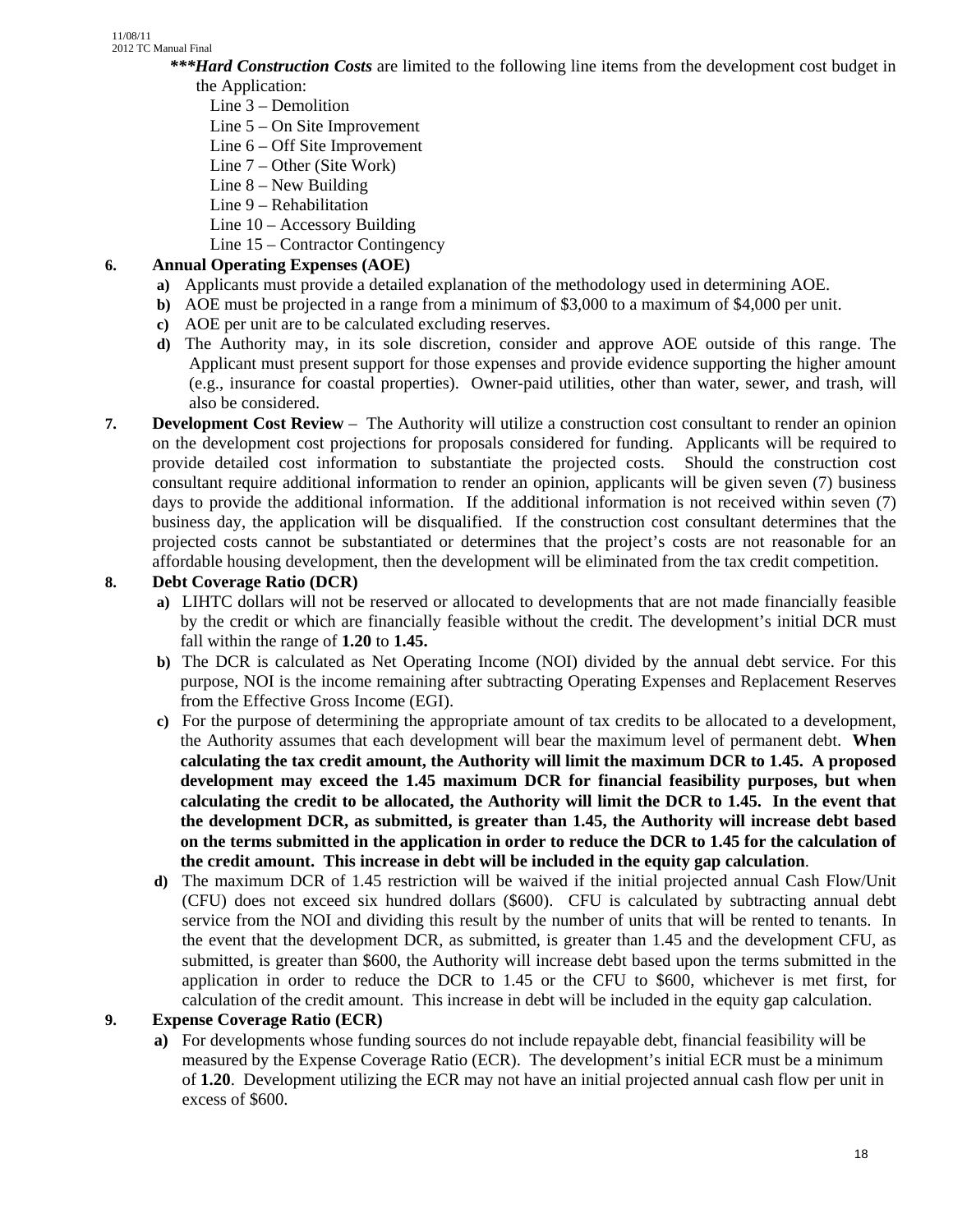- **b)** The ECR is calculated as Effective Gross Income (EGI) divided by the sum of Annual Operating Expenses (AOE) plus Replacement Reserves.
- **c)** For the purpose of determining the appropriate amount of tax credits to be allocated to a development, the Authority assumes that each development will bear a reasonable level of permanent debt if it is feasible for the development to do so. If it is determined in the Authority's underwriting analysis that a proposed development can bear a level of permanent debt, then debt will be imputed at current rates and the debt coverage ratio (DCR) rules identified in 8 a) through 8 d) above will apply.

## **10. Funding Sources**

- **a)** Applicants receiving "soft loans" (e.g., AHP, Deferred Developer Fees, etc.) must adequately explain in their applications the repayment terms of these loans.
- **b)** Income that is projected to be generated by a property during the construction or rent up period may not be used as a funding source in the proposal for low-income housing tax credits. Examples of this are "rent-up cash flow" and interest earnings.

## **11. Permanent Financing**

A letter of intent is required for all permanent financing sources. The letter must clearly state the term of the permanent loan, the amortization period, how the interest rate will be indexed, the current rate at the time of the letter, the anticipated principal amount of the loan, and the lien position. All permanent loans are required to amortize so that debt service on such loans is paid in equal installments over a period of twenty (20) years or longer. Any permanent loan represented as having an amortization period shorter than twenty (20) years or with an accelerated payment of debt service (such that the loan is paid off in less than 20 years) will be underwritten by Authority staff with a minimum twenty (20) year amortization with 240 equal monthly debt service payments. Should a proposal fail to meet other underwriting guidelines resulting from projecting a minimum twenty (20) year amortization, the proposal may be disqualified.

## **12. Annual Rent, Expense Trends and Vacancy Rates**

- **a)** Development rents will be trended upward at a two percent (2%**)** annual increase.
- **b)** Operating expenses will be trended upward at a three percent (3%**)** annual increase.
- **c)** For the vacancy rate, the Authority will utilize the greater of seven percent (7%) or the vacancy rate represented in the market study for the primary market area.
- **d)** The pro-forma financial statements must substantiate that the development will maintain a positive cash flow for the full fifteen (15) year period.

## **13. Other Income**

Projected income from services or charges other than monthly rental of dwelling units must be clearly specified with type and amount of income identified in detail in the application for tax credits. Other Income projections may not exceed three percent (3%) of the total potential annual rent. For this purpose, total potential annual rent will be defined as the sum of all rents to be collected assuming one hundred percent (100%) occupancy at the proposed tenant rents as represented in the application for tax credits.

# **14. Brokering / Reselling of Services to Tenants**

Revenue and expenses resulting from acting as a broker or reseller of services to tenants **may not be included** in a proposal for low-income housing tax credits. Examples include, but are not limited to, the brokering or purchase and resale of cable, satellite, and/or internet service to tenants. These activities are not prohibited as long as they are in compliance with IRC Section 42, but income projected to be generated from such endeavors will be excluded when performing the Authority's underwriting analysis.

**15. Minimum Hard Cost Requirement** - The Authority requires a minimum hard cost ratio of not less than sixty-five percent (**65%)** of total development costs.

*Hard Costs* are the following line items on the development cost budget in the Application:

- Line 1 Land
- Line 2 Existing Structure
- Line 3 Demolition
- Line  $4$  Other (Land  $\&$  Buildings)
- Line 5 On Site Improvement
- Line 6 Off Site Improvement
- Line 7 Other (Site Work)
- Line 8 New Building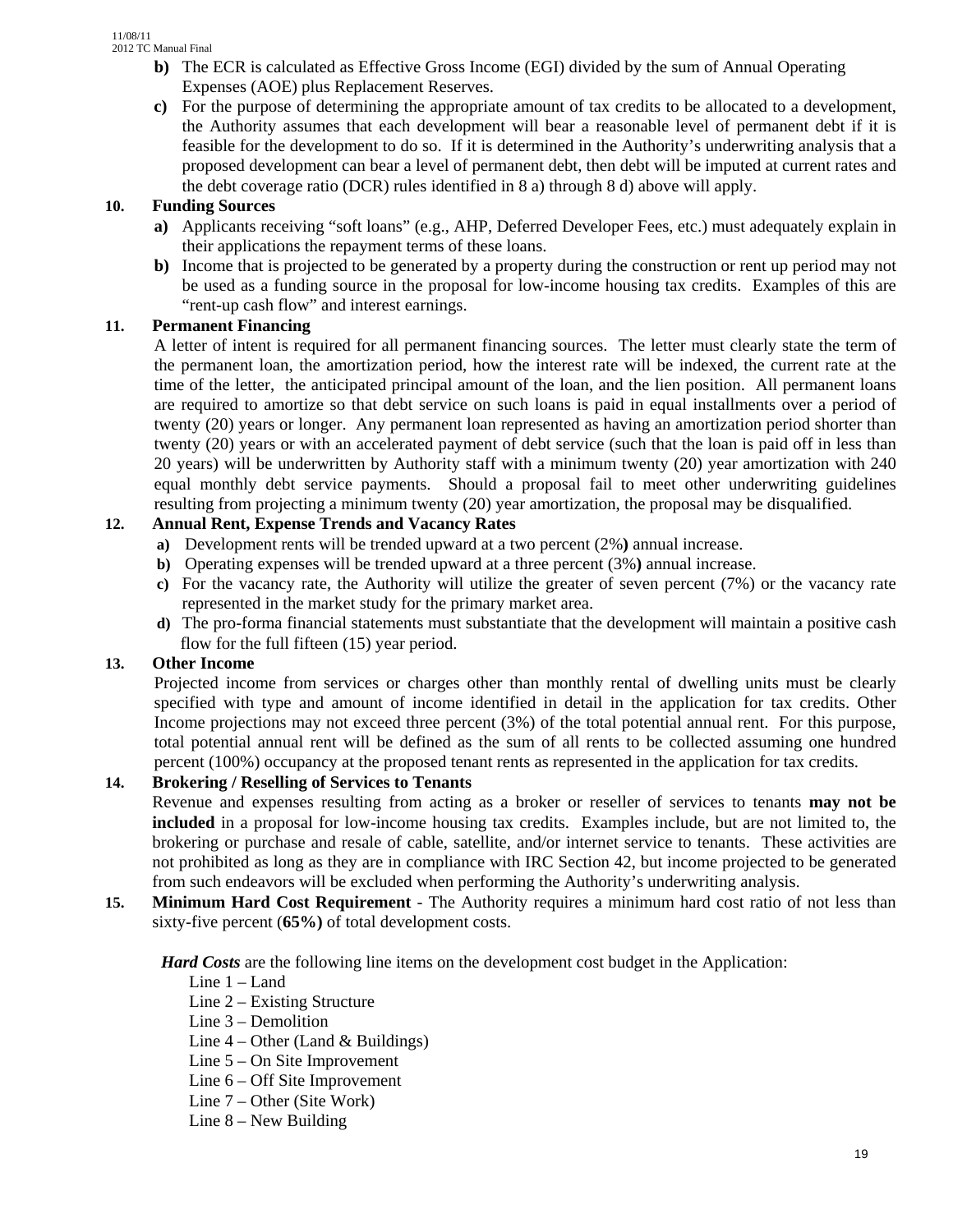Line 9 – Rehabilitation

Line 10 – Accessory Building

Line 15 – Contractor Contingency

Although the total of soft costs can be up to thirty-five percent (35%) of total developments costs, the Authority and its third party cost consultant will review soft cost budget items to ensure that these costs are within reasonable and acceptable ranges based on current industry standards. If costs are determined to be too high or too low, an explanation of how the costs were determined will be requested. Depending on further review of the explanation, costs may be adjusted as deemed necessary.

- **16. Alternative Plan for AHP Funding Source** Applications that compete for tax credits and represent that Affordable Housing Program (AHP) funds will be sought from the Federal Home Loan Bank (FHLB) must provide a narrative with the Application detailing how the funding gap will be filled if not awarded AHP funds. Additionally, revised pages 7, 8 (rental income section only), 9, and 12 (rental income section only) of the application must be attached to the narrative. The only changes allowed are changes in funding sources and rental income. Changes not allowed include, but are not limited to, operating expenses, total development costs, total number of units, and unit mix. This information will be required at the Application submittal. This requirement may be waived for Applicants that provide a firm commitment of the AHP funding.
- **17. Value Assigned to Land-** For all proposals involving the purchase of land and building(s), the Applicant must provide a detailed explanation of the method used to allocate acquisition costs to land. If the Authority determines that the explanation or method of allocation is inadequate, an appraisal or a copy of the latest tax assessment may be required to support the allocation of costs to land.

#### **18. Appraisals**

- **a)** The Authority reserves the right to require appraisals on all development proposals.
- **b)** If the Authority deems submitted acquisition costs of land and/or buildings to be unusual or excessive, an appraisal will be required.
- **c)** In such a case, the Authority will hire the appraiser at the expense of the Applicant.
- **d)** The land value and building(s) value will be appraised "as is" and reported separately.
- **e)** The Authority will use discretion in allowing acquisition costs in excess of appraised value. These situations will be reviewed on a case-by-case basis and the Applicant must provide justification to support acquisition costs in excess of the appraised value. If the Authority finds the justification offered to be unacceptable, acquisition costs in excess of the appraised value will be excluded from the development's eligible basis.
- **f)** Developments not meeting minimum underwriting requirements or found to be financially infeasible as a result of this reduction will be disqualified.

#### **Syndication Information:**

If the information as to the syndication value is unusual, the Authority in its sole discretion may assign a value based on existing market information. If any elements of the syndication proposal are unusual, the Applicant must provide an explanation. The Authority anticipates underwriting using a minimum 75 cents on the dollar for a syndication factor.

## **Determination of Credit Award:**

**1.** Equity Gap Calculation:

Equity gap is defined as total development costs minus the total of all non-LIHTC sources of funds (i.e., the development costs not covered by debt financing, grants, etc.). The Authority will impute debt for owner financed developments. **When calculating the tax credit amount to be awarded/allocated, the Authority will limit the maximum DCR to 1.45. In the event that the DCR for the proposal submitted is greater than 1.45, the Authority will increase debt based on the terms stated in the application in order to**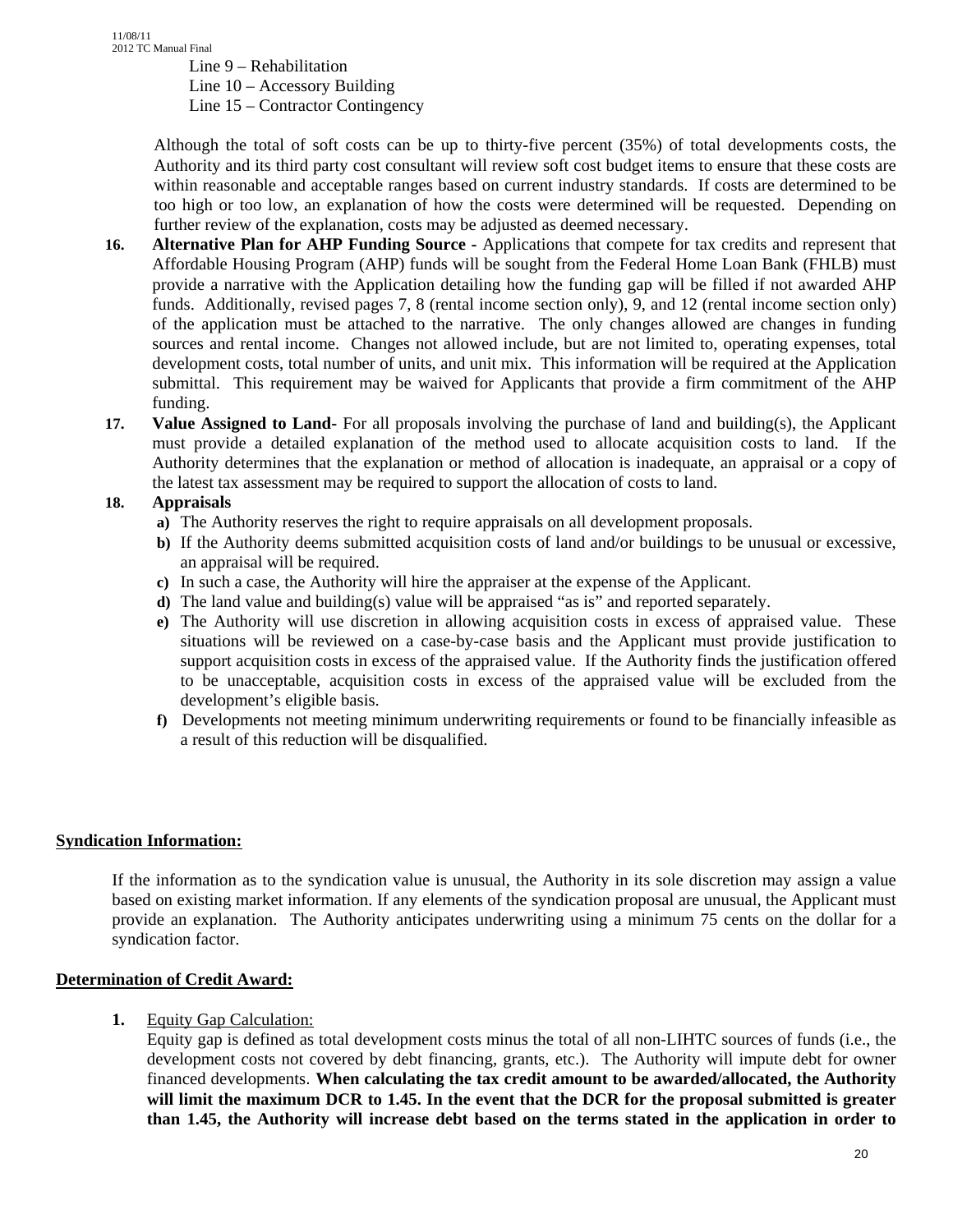**reduce the DCR to 1.45 for the purpose of calculating the tax credit. This increase in the debt amount will be utilized in the equity gap calculation.** The tax credit amount is calculated so that, over ten years, the allocation equals the excess development costs, thereby "closing" the equity gap. If credits are syndicated, only a portion of the ten (10) year allocation amount is returned to the developer as equity. The rest is used to cover the Syndicator's expenses and reserve requirements. The equity factor is the percentage of the ten (10) year credit returned to the development owner in the form of equity.

A certified statement from the Syndicator or private placement entity identifying the syndication factor per tax credit dollar and the amount of syndication proceeds is required when available, but not later than the PIS date. The equity gap is calculated as follows:

| <b>Total Development Cost</b>             |  |
|-------------------------------------------|--|
| Less:                                     |  |
| Total Sources of Funds*                   |  |
| <b>Equity Gap</b>                         |  |
| Divide by 10 Year Credit Period $\div 10$ |  |
| <b>Annual Tax Credit Required</b>         |  |
| Divide by Syndication Value               |  |
| Returned Per Tax Credit Dollar            |  |
| <b>Annual Credit Amount</b>               |  |
|                                           |  |

\* For the purpose of the equity gap calculation, a developer fee note will not be considered as a source of funding.

## **2.** Maximum Credit Allowable:

The amount of the tax credit awarded will be limited to the amount necessary to fill the equity gap but cannot exceed the amount determined using the applicable percentage set monthly by the Secretary of the Treasury.

| <b>Total Qualified Basis</b>        |      |
|-------------------------------------|------|
| Multiplied by Applicable Percentage | $\%$ |
| Maximum Annual Credit Amount        |      |

The actual amount of the credit for the development is determined by the Authority.

If the development is eligible for historic tax credits, include a detailed narrative description of the calculation of eligible basis for the historic credit and other information critical to the successful combination of the two (2) tax credit programs.

# **V. RESERVATION/CARRY-OVER ALLOCATION PROCEDURES**

#### **Notification of Reservation Award:**

**Reservation Certificate** – Reservation Certificates will be sent to Applicants for those developments in order of highest to lowest point score until tax credits have been exhausted. To acknowledge acceptance of the reservation of tax credits, Applicants must execute and return the Reservation Certificates. Once all Reservation Certificates have been executed and returned, the LIHTC Awards List will be released and posted on the Authority's website: www.schousing.com . The date of the Reservation Certificate is the "Reservation Date."

Under Section  $42(b)(2)(A)$ , only developments that place in service by December 30, 2013 are eligible for the flat 9% credit rate. The amount of tax credits reserved for new construction or rehabilitation costs for the 2012 Tax Credit funding cycle will be calculated using a minimum applicable percentage rate of nine percent (9%). The amount of tax credits reserved for acquisition costs is based on the **greater of** the tax credit applicable percentage (%) in effect for the month of credit reservation or the applicable percentage (%) in effect for the month of the Tax Credit Application submission. Applicants who receive a reservation of tax credits will be notified of the dollar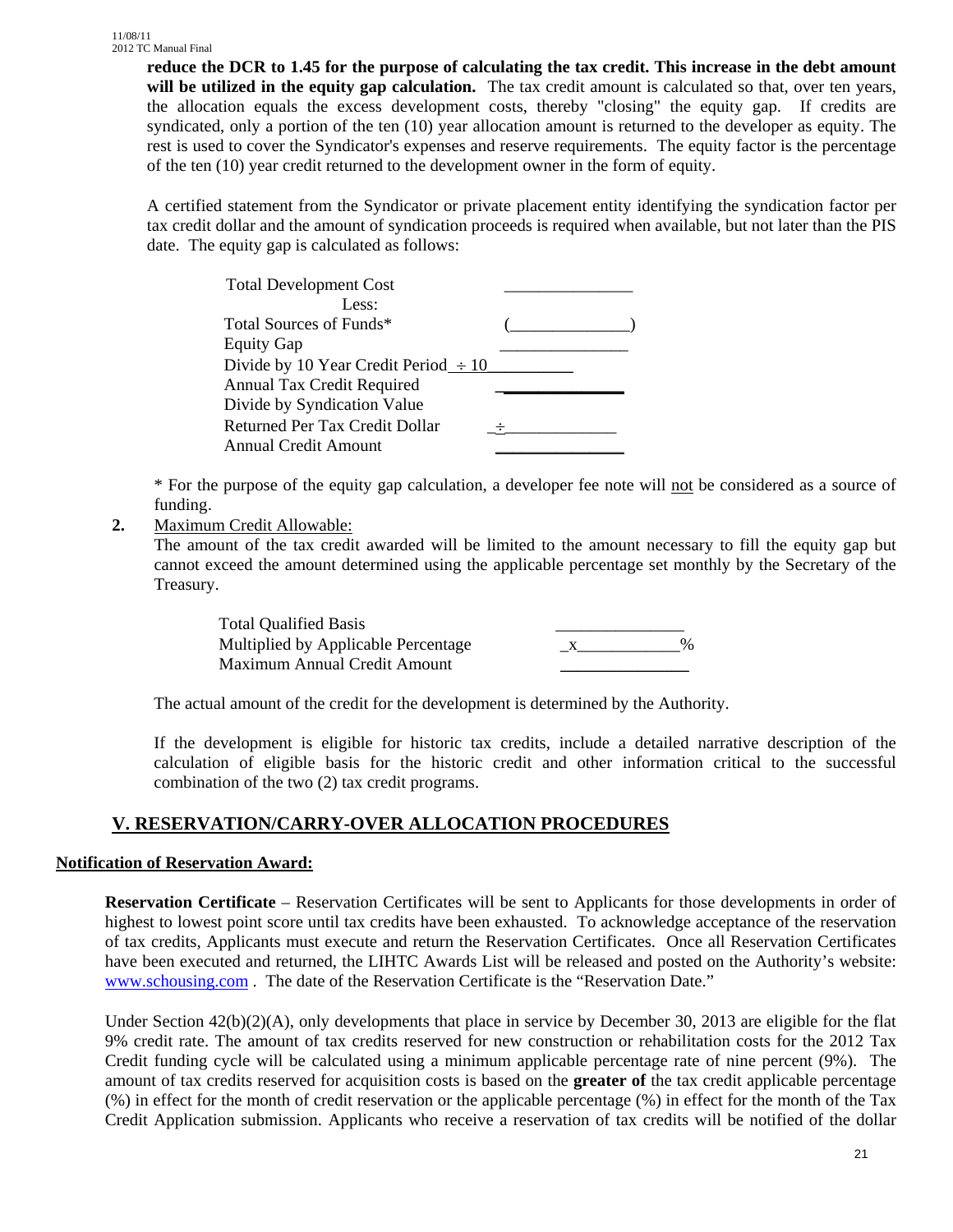11/08/11

2012 TC Manual Final amount of tax credits preliminarily reserved and the Reservation Fee which must be submitted to the Authority. Applicants have ten (10) business days from the date of the notification letter to submit fees and the executed original Reservation Certificate. Upon receipt of the Reservation Fee, Construction Inspection Fees, and the executed Reservation Certificate, the Authority will execute the Reservation Certificate and forward a copy to the Applicant.

Tax credit developments that do not place in service **on or before** December 30, 2013 will be underwritten at the applicable federal rate for the month the development places in service. Additional tax credits may not be available to fill any funding gaps created by the difference between the flat nine percent (9%) credit rate and the applicable federal rate after December 30, 2013. It is the Applicant's responsibility to ensure that developments are financially feasible and have all sources of funding in place and committed at the time a Placed in Service Application is submitted.

## **Reservation Certificate Conditions:**

**Reservations of LIHTCs are not transferable**. Any changes in GP, partnership, or individual, etc., listed as the "owner" entity on the initial Application will result in cancellation of the reservation of tax credits. A nonrefundable Reservation Fee will be charged in an amount equal to ten percent (10%**)** of the annual LIHTC amount reserved for the development. Applicants must strictly comply with the following reservation conditions:

- **1.** Developments may, because of the limited supply of credit dollars, be offered reservations in an amount less than the maximum amount for which it would otherwise qualify. Additional LIHTC amounts that may become available for reallocation will be reserved only upon payment of a Reservation Fee equal to ten percent (10%**)** of the additional amount awarded.
- **2.** Developments will be subject to three (3) construction inspections by an independent third party consultant during the course of construction. This includes two inspections during the construction phase and a final inspection. In addition, all development plans and specifications will be reviewed for compliance with Exhibit G criteria, for which points were taken, as well as ADA compliance. The Authority's fee schedule for these reviews are as follows:
	- **a)** Construction inspection fee \$750.00 per inspection; and
	- **b)** Plan and specification review \$1,750.00.

A total of \$4,000.00 to cover these reviews is due at the time the executed Reservation Certificate is returned.

- **3.** Developments seeking a Placed-In-Service (PIS) allocation the year in which the reservation was made must submit a PIS application on or before the second Monday in December not later than 5:00 p.m. (EST).
- **4.** Developments with a reservation of LIHTC that will PIS after December 31 of the year in which the reservation was issued must submit an Application for a Carryover Allocation to the Authority no later than the date specified in the Reservation Certificate.
- **5.** Issuance of additional regulations by the IRS may change the amounts and terms of the Reservation Certificate, or may cause it to be revoked in order to comply with such regulations.
- **6.** Failure to meet any of the above conditions will render the Reservation Certificate null and void.
- **7.** Any untimely submission of documentation referenced in the Reservation Certificate will result in its cancellation.

## **Carryover Allocation Procedure:**

Applicants receiving a Reservation Certificate will be notified of the requirements to apply for an **allocation** of tax credits at the time of the reservation.

Issuance of a Reservation Certificate does not guarantee that the development will be the recipient of an allocation of LIHTC, nor does it guarantee that, if the development becomes the recipient of an allocation of LIHTC, such credit will be in the amount stated in the Reservation Certificate*.* All allocations will be determined by the Authority. The Authority reserves the right to investigate the validity of any certifications and/or opinions and reserves the right to request supplemental information. Also all allocations will be based upon the determination by the Authority of the least amount of credit which will render the development financially feasible. Should it be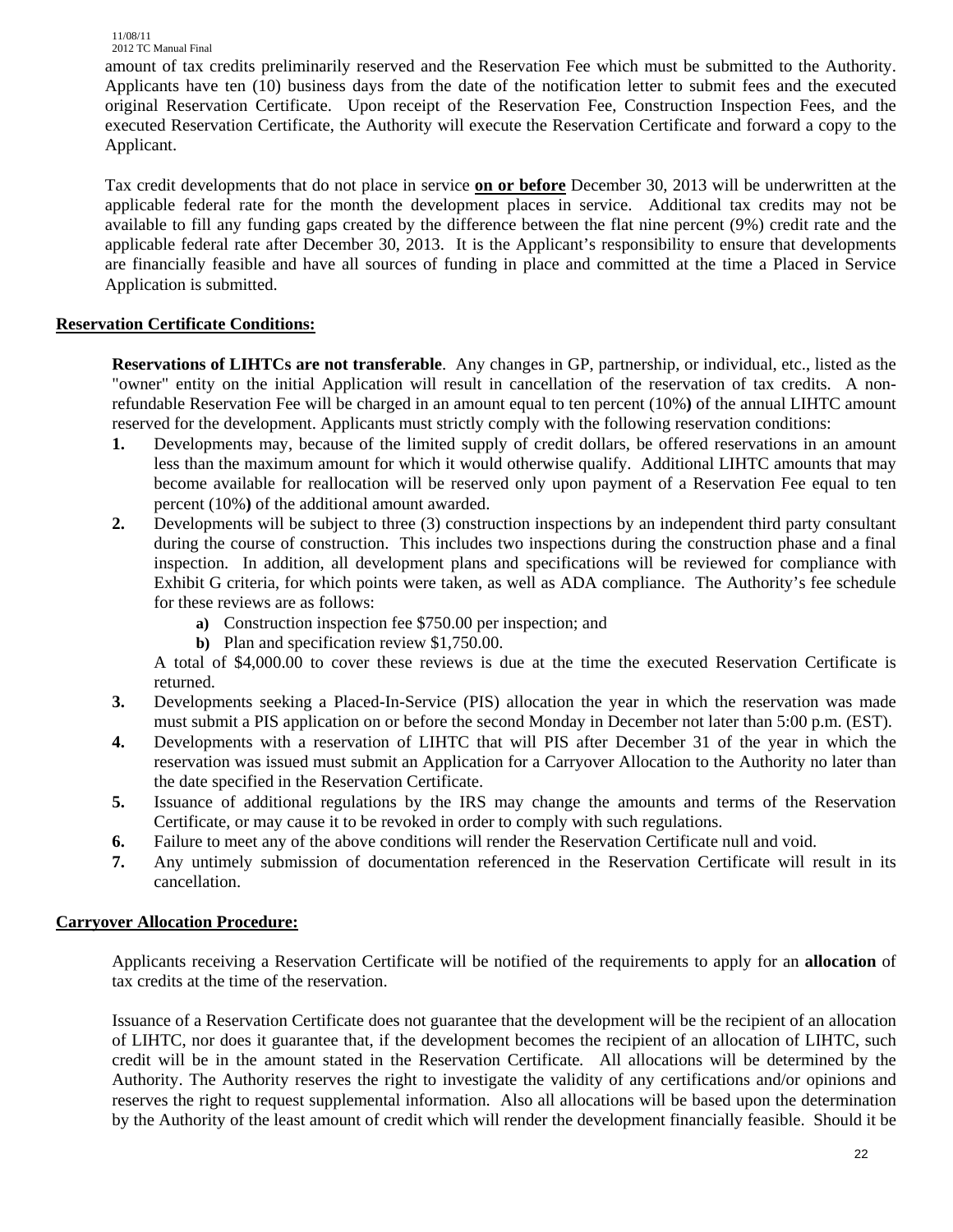determined that the development is financially feasible without an allocation of the credit, then no LIHTC will be allocated to the development and the reservation certificate will be null, void and of no force or effect.

**Carryover Allocations are not transferable**. An Application, together with all supporting documentation must be received in the Authority's office on or before the date specified in the Reservation Certificate. No extension will be given.

If the Carryover Application is complete and deemed eligible, the Authority will mail a Carryover Agreement together with a Binding Agreement for signature. The Applicant must return the original documents by the due date indicated in the notification letter. In addition, the Applicant must enter into an Agreement as to Restrictive Covenants with the Authority and record the Covenants in the Office of the Register of Mesne Conveyance (or office of the Clerk of Court if there is no RMC) in the county in which the development is located. The Authority requires the recorded Restrictive Covenants to be submitted within twelve (12) months after the Reservation Date.

#### **Verification of Ten Percent Expenditure:**

The Code allows the Verification of Ten Percent Expenditure (10% Test) to be met no later than twelve (12) months after the Carryover Allocation date. However, the Authority requires the Verification of Ten Percent Expenditure (10% Test) to be met no later than six (6) months after the Carryover Allocation date.Any extension of this date will be permitted only at the Authority's discretion and only under circumstances deemed to be beyond the Applicant's ability to control. In any event, the Authority will not grant any extension longer than ten (10) months after the Carryover Allocation date.

- **1.** The 10% Expenditure Test Application is due and must be submitted in a three ring binder by the due date specified in the Carryover Allocation Agreement. Failure to submit by the due date will result in the cancellation of the LIHTC award.
- **2.** This date will be three (3) weeks after the date that the development is required to have met the 10% Test.
- **3.** In the event that the three (3) week period does not end on a business day, the due date will be extended until 5:00 p.m. (EST) on the next business day.
- **4.** The 10% Test must be complete and correct as of the date on which it is submitted.
- **5.** The 10% Test will be reviewed for completeness and accuracy to allow the Authority to compare the information with **Exhibit A - 10% Expenditure Information Checklist**. If any of the required documents are found to be missing/incomplete the following will apply:
	- **a)** Prior to the Application deadline the missing/incomplete document(s) may be submitted without penalty.
	- **b)** After the Application deadline the missing/incomplete document(s) may be submitted upon payment of a \$1,000 administrative fee for each business day after the deadline until the documents are submitted.
- **6.** If the missing/incomplete documents are not corrected and resubmitted to the Authority within seven (7) business days following the notification, the development will forfeit its allocation of tax credits.
- **7.** Costs incurred to meet the 10% Test must be certified by an independent (unrelated third party) CPA by the date that the Carryover Allocation Agreement requires the 10% Test information to be submitted to the Authority.

The following documents must be submitted with the 10% Test:

- **1.** Certification of 10% Expenditure (**Exhibit H)**; and
- **2.** Accountant Certification of Costs and 10% Expenditure **(Exhibit I)** (all cost certifications must be issued by a CPA licensed by South Carolina Board of Accountancy); and
- **3.** If land cost is being used to meet the 10% Test then a copy of the executed deed or executed ninety-nine (99) year land lease with a recorder's clock mark or a recorder's receipt must be provided. The grantee on the deed or the land lease must be same entity as the owner listed on the Reservation Certificate and Carryover Allocation application. The recordation date must reflect that the deed or land lease was recorded no later than six (6) months from the allocation date; and
- **4.** Attorney Opinion Letter for 10% Expenditure **(Exhibit F)**; and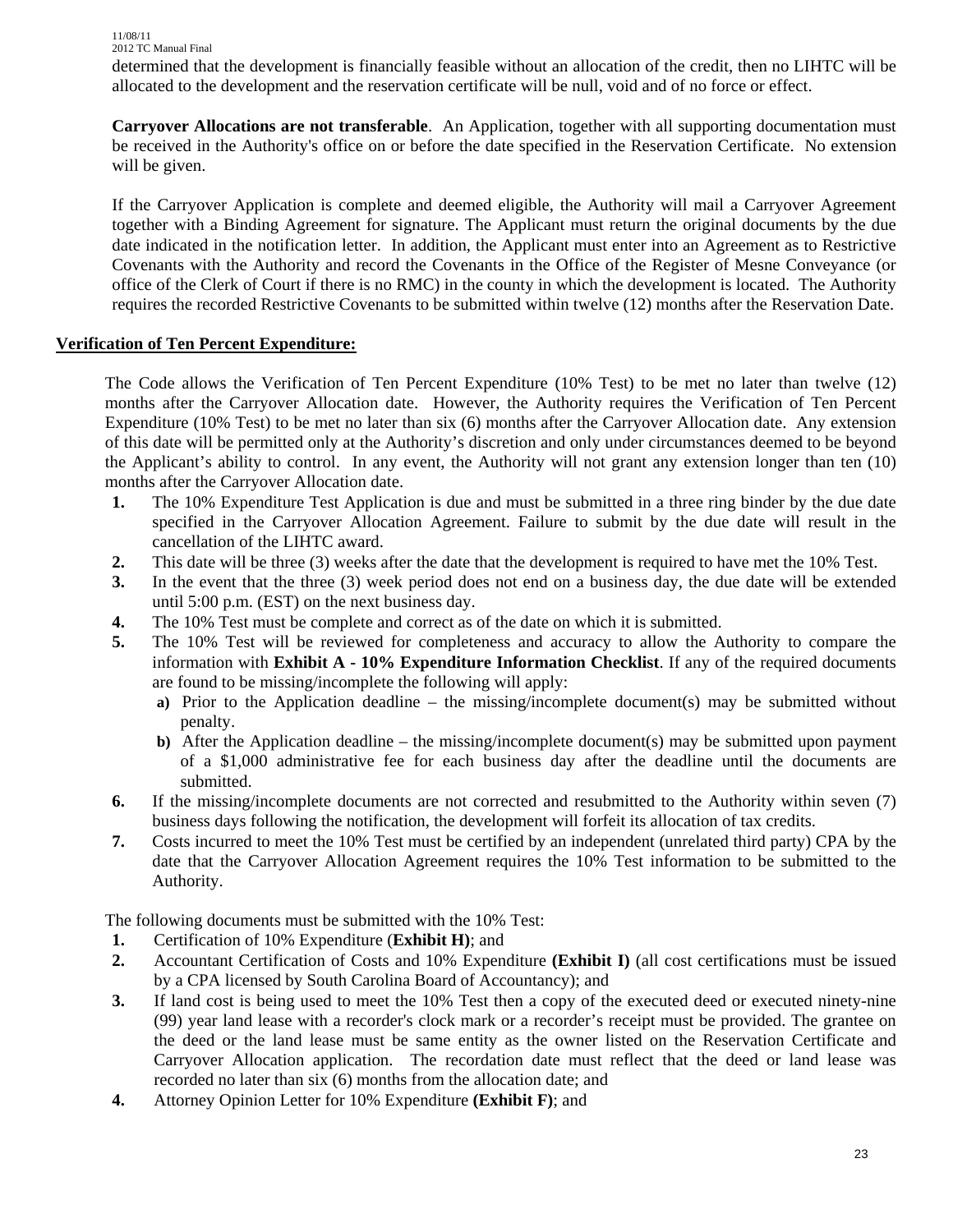**5.** All supporting documentation required by the application Checklist **(Exhibit A- 10% Expenditure Checklist).**

# **VI. DEVELOPMENT PROGRESS REPORT REQUIREMENTS**

#### **Exhibit L Progress Reports- (For Developments/Buildings from Reservation through initial Rent-up period):**

- **1.** The Authority will accept **Exhibit L** Progress Reports by fax (803) 551-4925 or email.
- **2.** The Applicant must file quarterly Exhibit L Progress Reports. The first  $(1<sup>st</sup>)$  Report will be due on April 7 of the calendar year following Reservation/Carryover. Subsequent reports are due July 7, October 7, and January 7 thereafter until the development reaches a stabilized occupancy of at least ninety-three percent (93%). "Stabilized occupancy" is defined as sustaining at least ninety-three percent (93%) occupancy for six (6) consecutive months.
- **3.** Exhibit L Progress Reports must accurately describe the status of the development and will be used to track the initial lease-up progress of the development.
- **4.** All developments are subject to inspection by Authority staff at any time.
- **5.** A fine of \$1,000 will be assessed against any development for which Exhibit L Progress Reports are not received by the due date. Report dates falling on Saturday, Sunday, or state holidays will be due the next business day.

Applicants are required to submit Exhibit L Progress Reports until the development reaches stabilized occupancy. Failure to submit the required Exhibit L Progress Report within seven (7) business days of the due date may result in a revocation of the reservation award or Carryover Allocation.

From the date of reservation, the applicant is expected to adhere to the time constraints as outlined below. The Authority may grant a forty-five (45) calendar day extension of certain items for a fee of \$1,000. The Authority will only accept and grant extensions for individual categories and will not accept or approve an overall blanket extension for all categories. All extension requests must be in writing and submitted not less than one (1) week prior to the deadline. Fees must be paid at the same time the extension request is submitted. After the first approved extension the fee for any additional extensions will be \$2,000 per request. Additional extensions will only be made for thirty (30) days at a time.

## **Eight (8) Months after the Reservation Date:**

- **1.** Final architect certified development plans and specifications for LIHTC developments are due to the Authority before 5:00 p.m. (EST) not later than eight (8) months after the reservation date. Development plans and specifications must incorporate all **Exhibit G** design and amenity items. The development architect must include a letter certifying that all design and amenity items are incorporated into the plans and specifications.
- **2.** The land must be purchased by the ownership entity, and the deed and/or land lease recorded as evidenced by a copy of the recorded document. If the recorded deed and/or land lease was previously provided as part of the 10% Test, then another copy is not required.
- **3.** All building permits must be obtained and copies submitted to the Authority.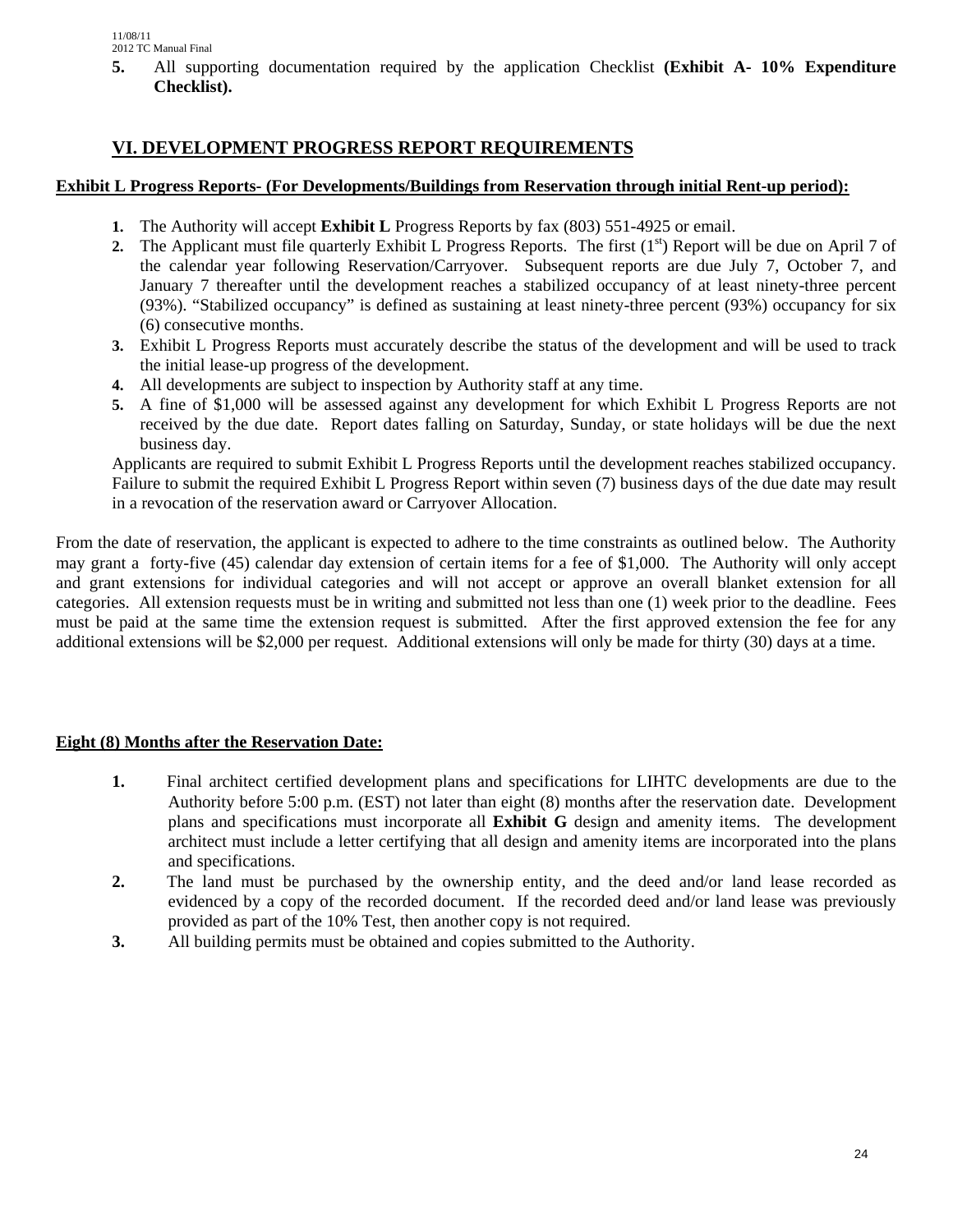- **1.** A certified copy of the executed, recorded, FINAL construction mortgage document for all LIHTC developments is due before 5:00 p.m. (EST) not later than ten (10) months after the reservation date. The construction mortgage document must have the recorder's clock mark date stamp showing the date, book, and page number of recording.
- **2.** The executed and recorded Restrictive Covenants for all LIHTC developments are due before 5:00 p.m. (EST), not later than ten (10) months after the reservation date.
- **3.** The executed binding commitment for syndication for all LIHTC developments is due before 5:00 p.m. (EST), not later than ten (10) months after the reservation date.
- **4.** Applicants must list their development on the South Carolina Housing Search website, www.SCHousingSearch.com . The South Carolina Housing Search website is a database, sponsored by the Authority, that assists South Carolina residents in locating available affordable housing units. This is a free service with no fees charged for listing the development or maintaining development information throughout the compliance period. The applicant must provide evidence that the development has been listed on the website.

## **Twelve (12) Months after the Reservation Date:**

- **1.** All developments must be under construction.
	- **a)** New construction developments must have all footings in place not later than twelve (12) months after the reservation date, as evidenced by photographs submitted with a Progress Report that is certified by the development architect or development engineer. The Authority will allow the use of monolithic slabs as a substitute for the footings requirement.
	- **b)** Rehabilitation developments must have begun actual rehabilitation of the units no later than twelve (12) months after the reservation date, as evidenced by photographs submitted with a Progress Report certified by the development architect.
- **2.** Rehabilitation and new construction must be continuous and progressive from this date to completion. If it is determined that an Applicant started the construction or rehabilitation only to technically meet this requirement, then the Authority will determine that these criteria have not been met.

# **VII. PLACED-IN-SERVICE ALLOCATION**

Placed-In-Service allocations will be issued only in the name of the Applicant named on the initial application. Transfers subsequent to the issuance of the placed in service allocation are subject to provisions of Section 42 (j) (6) of the Code. If the Placed-In-Service application is complete and deemed eligible, the Authority will execute and mail a Form 8609 to the owner following the final underwriting.

# **Placed-in-Service Allocation Requirements:**

The Authority will issue a Form 8609 on a building-by-building basis; however, a Form 8609 will not be issued to a multi-building development until the last building in the development has been placed in service*.* In addition, **the Authority requires that all rental units in all buildings be complete and suitable for occupancy before a Form 8609 will be issued.** The owner must submit to the Authority a Placed-In-Service application on or before the second Monday in December not later than 5:00 p.m. (EST). The Placed-In-Service application must be submitted in a three ring binder and must include the following:

- **1.** All unpaid fees or charges owed the Authority to include development monitoring or administrative fees; and
- **2.** All applicable updated attorney opinion letters, (**Exhibits C, D, & E** ), and final allocation CPA certification package (**Exhibits J-1, J-2, J-3 & J-4**); and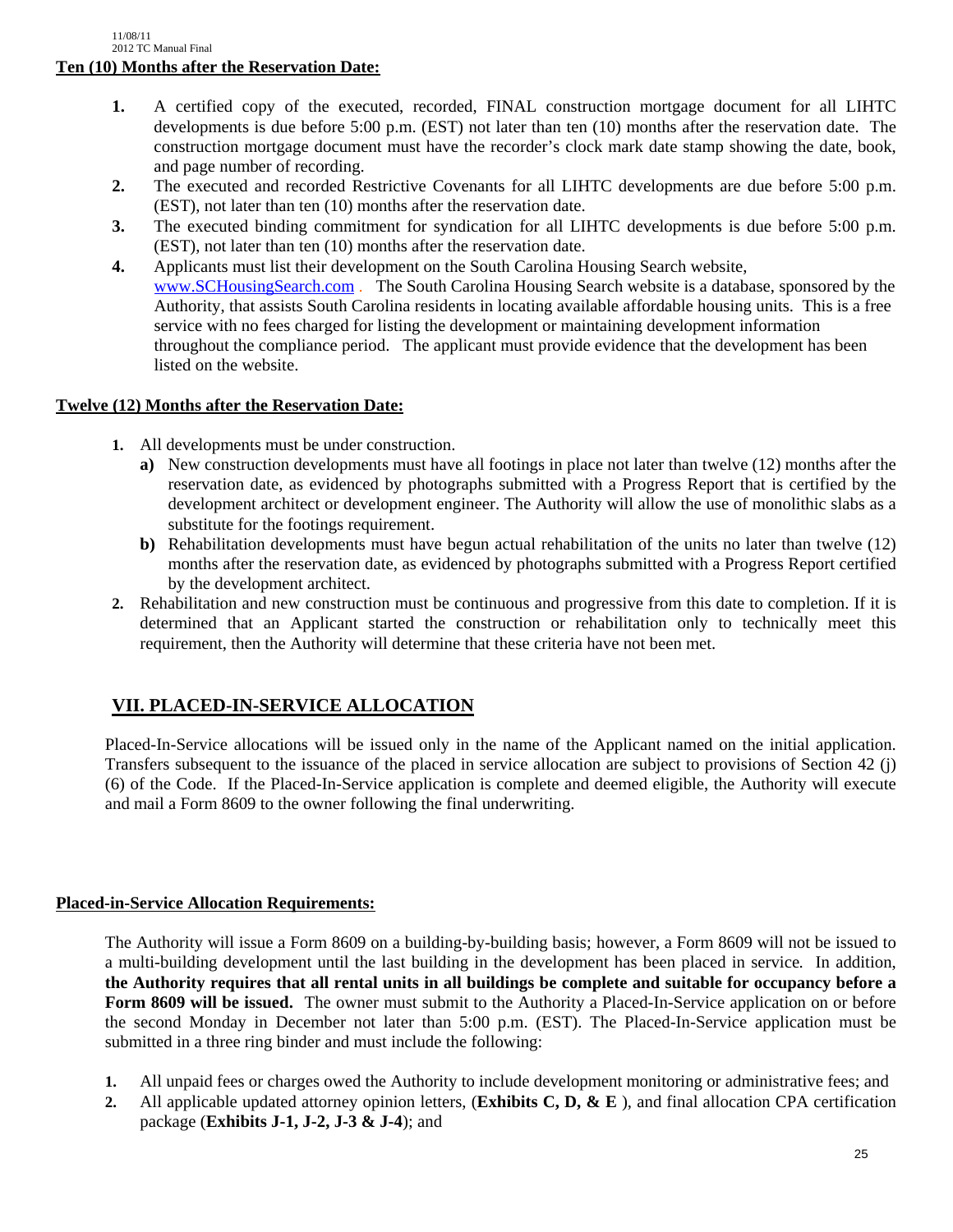- **3.** A final partnership agreement, if the owner entity on the application is a partnership, must be submitted. The final partnership agreement must reflect the annual LIHTC allocation and syndication proceeds. If the owner entity is a limited liability corporation, the operating agreement must also be submitted; and
- **4.** All supporting documentation required by the application Checklist (**Exhibit A**).

This process is subject to change to comply with additional guidance, notices, or regulations issued by the IRS. All deadlines have been established to allow the Authority sufficient time for processing and underwriting. The owner must enter into any agreements that may be required by federal regulations to return unused credits.

#### **Placed-In-Service Application Submission:**

Placed-In-Service applications are due on or before the second Monday in December not later than 5:00 p.m. (EST). The development's compliance monitoring fees, for the first fifteen (15) years, payable in certified funds, must be included or the application will not be accepted. The fee is equal to **\$35.00** for each LIHTC unit in the development. Once the development begins year sixteen (16) of the extended compliance monitoring period, the Authority will collect the then current monitoring fee on an annual basis.

- **1.** Placed-In-Service applications not received by the due date stated above may be submitted until 5:00 p.m. (EST) on the last business day in December, upon payment of an administrative fee equal to \$1,000 for each business day after the second Monday in December. All administrative fees must be paid to the Authority when the late application is submitted.
- **2.** Placed-In-Service applications will be reviewed in the order received for completeness, allowing staff to review the submission against the application Checklist (**Exhibit A-Placed-In-Service Checklist**). If any of the required documents are found to be incomplete or missing, the following will apply:
	- **a)** Prior to the second Monday in December the documents may be submitted without penalty.
	- **b**) After the second Monday in December the documents may be submitted upon payment of a \$1,000 administrative fee for each business day after notification until the documents are submitted.
- **3.** If the Authority does not receive the corrected or missing documents and administrative fee within ten (10) business days following December 31, the development will lose its allocation of tax credits.
- **4. The Authority requires that all units in all buildings must be one hundred percent (100%) complete and available for immediate occupancy by the placed in service deadline.** This must be documented by the Certificates of Occupancy or the equivalent provided by the local government entity. Failure to meet this criterion will result in cancellation of the LIHTC allocation.
- **5.** After a Placed-In-Service application is submitted, the Authority will review the Application and inspect the development to ensure it was constructed as described in the application and in accordance with the representations contained in **Exhibit G.** The development must comply with **Exhibit G** before any Form 8609 will be issued.
- **6.** Should the Authority be required to amend a Form 8609 due to errors in the application submitted, the Applicant must submit an administrative fee of \$100 for each corrected Form 8609. This fee must be paid prior to the issuance of the corrected Form 8609.
- **7.** In accordance with Revenue Procedure 94-57, the IRS will treat the gross rent floor defined in Section  $42(g)(2)(a)$  for a building as taking effect on the date that an allocation of tax credits is made to the building unless the owner elects to have the gross rent floor take effect on the date that the building is placed in service. For buildings described in Section  $42(h)(4)(B)$  (a bond financed building), with respect to the gross rent floor effective date for each building in the development, the building owner must submit an executed gross rent floor designation (**Exhibit N**) with the Placed-In-Service Application.

## **Cost Certification Requirements:**

As part of the Application for final allocation of tax credits, the Applicant is required to submit a cost certification acceptable to the Authority. **The cost certification must be in the form outlined in Exhibit J-2 and must include line item costs and a building-by-building breakout of building designation, building identification number, address, applicable fraction, placed in service date, applicable federal rate, and eligible and qualified basis costs.** The cost certification must be prepared and certified as to accuracy by a CPA licensed by the South Carolina Board of Accountancy. It must also state that a significant portion of the CPA's practice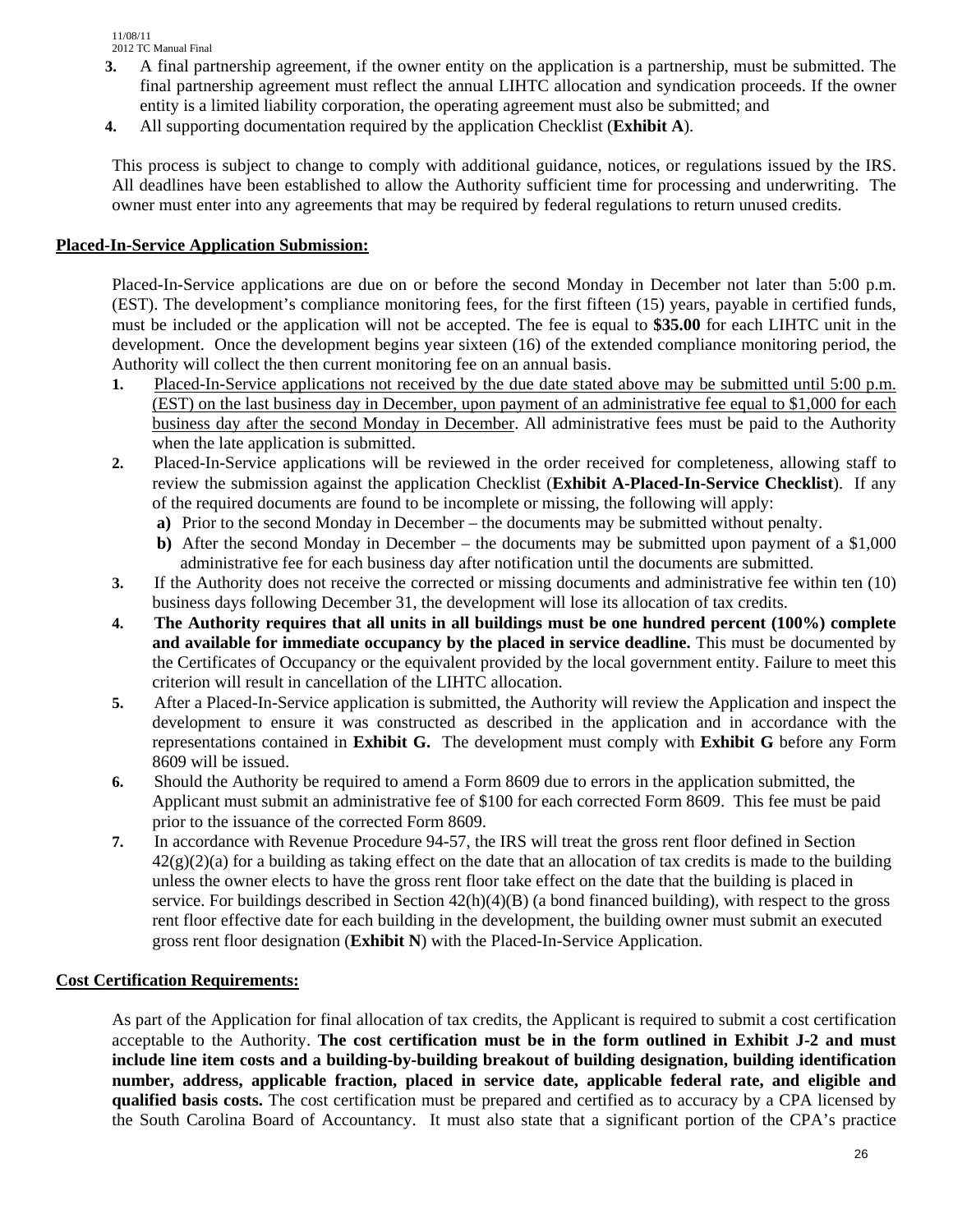relates to tax matters and the interpretation of the Code. It must include a statement that a final copy of all costs incurred has been reviewed and is in accordance with the requirements of the LIHTC Program. The certification must indicate that after careful review and investigation into the eligible basis, the costs that are not includable have been excluded from the eligible basis. The Authority considers ineligible costs to include, but not to be limited to, costs for land, reserves, syndication, and permanent loan origination fees. **The Authority reserves the right to require an attorney opinion for costs that are questionable as to their eligibility for tax credit purposes. The Authority assumes no responsibility for determining which costs are eligible and urges the Applicant and their tax attorney/CPA to perform an independent investigation into the eligibility of all cost items.** 

# **VIII. COMPLIANCE MONITORING PROCEDURES**

These procedures are applicable to all buildings receiving LIHTC to include tax-exempt bond financed developments. Section 1.42-5 (a) of U.S. Treasury Regulations (the "Regulations") requires that each QAP include a procedure that the housing credit agency will follow in monitoring for noncompliance with the provisions of the Code and in notifying the IRS of any noncompliance of which the Authority becomes aware. The procedure for monitoring contained in the QAP must contain procedures consistent with the Regulations that address the following areas: record keeping and record retention; certification and review; on-site inspection; and notification as to noncompliance. This section of the LIHTC Manual complies with the mandate of the Regulations. The Authority reserves the right to make such alteration or amendment to its monitoring procedures as may be required. Such alteration or amendment is expressly permitted without further public hearings. The specific procedures that owners must follow to remain in compliance with program requirements are outlined in the LIHTC Compliance Monitoring Manual. Changes and updates to the manual can be found on the Authority's web site. The web site address is www.schousing.com.

## **Record Keeping:**

In the manner prescribed by the Authority, the owner of a LIHTC development must keep records for each building in the development to which an allocation has been made that show for each year of the compliance period:

- **1.** The total number of residential rental units in the building (including the number of bedrooms and the size, in square feet, of each residential rental unit);
- **2.** The percentage of residential rental units in the building which are LIHTC units;
- **3.** The rent charged on each residential rental unit in the building (including utility allowances);
- **4.** The number of occupants in each LIHTC unit;
- **5.** The LIHTC vacancies in the building and information that shows when, and to whom, the next available units were rented;
- **6.** The annual income certification of each low-income tenant per unit. The Tenant Income Certification Form (TIC) or other Authority approved income certification must be signed and dated by each adult member of the household and executed on or before the date of initial move-in. Thereafter, gross annual household income must be re-certified every twelve (12) months unless the owner has applied for and received the Waiver of Annual Income Re-certification as described in IRS Revenue Procedure 94-64;
- **7.** Documentation to support each low-income tenant's income certification consisting of verifications of income from third parties such as employers or state agencies paying unemployment compensation. Such third party verifications may be supported by copies of the tenant's federal income tax returns or W-2 forms. All income verification documentation must be received before the TIC may be executed. Income verifications are valid for one hundred twenty (120) days from the date of the verifying party's signature or printout. Owners may not rely on verifications that are more than one hundred and twenty (120) days old to support an annual income certification. Tenant income must be calculated in a manner consistent with the determination of income under Section 8 and not in accordance with the determination of gross income for federal income tax liability. In the case of a tenant receiving housing assistance payments under the Section 8 program, the documentation requirement of this paragraph is satisfied if the public housing authority administering the Section 8 program provides the building owner with a statement that the tenants' income does not exceed the applicable income limit under Section 42(g);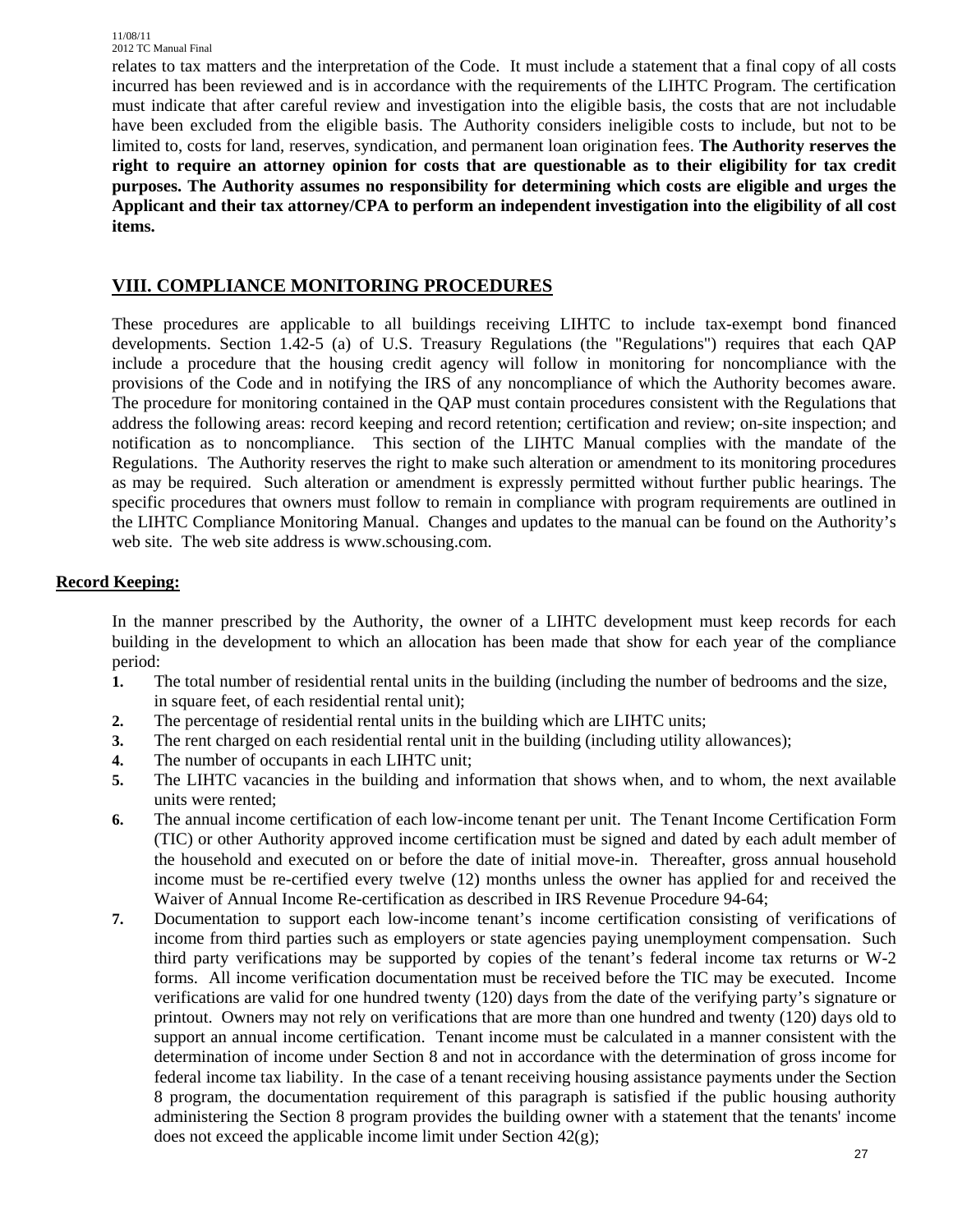- **8.** The eligible basis and qualified basis of the building at the end of the first year of the credit period;
- **9.** The character and use of the nonresidential portion of the building included in eligible basis under Section 42(d) (for example, (i) tenant facilities that are available on a comparable basis to all tenants and for which no separate fee is charged for use of the facilities, or (ii) facilities reasonably required by the development);
- **10.** Copies of executed IRS Forms 8609, Schedules A, Forms 8586, or other applicable documentation filed with the IRS for the purposes of claiming the LIHTC must be retained and available for inspection for the entire compliance period.

#### **Record Retention:**

Other than the records for the first year of the credit period, the owner of a LIHTC development must retain the records for at least six (6) years after the due date (with extensions) for filing the federal income tax returns for that year. The records for the first year of the credit period must be retained for at least six (6) years beyond the due date (with extensions) for filing the federal income tax return for the last year of the compliance period of the building.

#### **Annual Owners Certification:**

The owner of a LIHTC development must provide to the Authority on or before the first day of February of each year after a development has been placed in service, an annual Owner's Certification for the preceding calendar year which certifies:

- **1.** The development met the requirements of the twenty percent (20%) of the units at fifty percent (50%) of AMI requirement under Section  $42(g)(1)(A)$ , or the forty (40%) of the units at sixty (60%) of the AMI requirement under Section 42(g)(1)(B*)*, whichever set-aside was applicable to the development;
- **2.** If applicable, the development met the fifteen percent (15%) of the units at forty percent (40%) of AMI requirement under Sections  $42(g)(4)$  and  $142(d)(4)(B)$  for "deep rent skewed" developments;
- **3.** There was no change in the applicable fraction (as defined in Section 42(c)(1)(B)) of any building in the development, or that there was a change and a description of the changes;
- **4.** The owner has received an annual income certification from each low-income tenant, and documentation which supports the accuracy of that certification, or, in the case of tenants receiving Section 8 housing assistance payments, a statement from the public housing authority, or the owner has a re-certification waiver letter from the IRS in good standing that waives the requirement to obtain third party verification at re-certification and has received an annual income certification from each low-income household and documentation to support the certification at their initial occupancy;
- **5.** Each LIHTC unit in the development was rent-restricted under Section  $42(g)(2)$ ;
- **6.** All units in the development were for use by the general public and used on a non-transient basis (except for transitional housing for the homeless under Section  $42(i)(3)(B)(iii)$ ;
- **7.** Under the Fair Housing Act, 42 U.S.C. 3601-3619, no finding of discrimination to include any adverse final decision by HUD, an adverse final decision by a substantially equivalent state or local fair housing agency, or an adverse judgment from a federal court;
- **8.** Each building in the development was suitable for occupancy, taking into account local health, safety, and building codes, and the state or local government unit responsible for making building code inspections did not issue a report of a violation for any building or LIHTC unit in the development;
- **9.** There was no change in the eligible basis (as defined in Section 42(d)) of any building in the development, or if there was a change, the nature of the change (for example, a common area has become commercial space, or a fee is charged for a tenant facility formerly provided without charge);
- **10.** All tenant facilities included in the eligible basis under Section 42(d) of any building in the development, such as swimming pools, other recreational facilities, parking areas, washer/dryer hookups, and appliances were provided on a comparable basis without charge to all tenants in the building;
- **11.** If a LIHTC unit in the building became vacant during the year, that reasonable attempts were or are being made to rent that unit or the next available unit of comparable or smaller size to tenants having a qualified income before any units in the development were or will be rented to tenants not having a qualifying income;
- **12.** If the income of tenants of a LIHTC unit in the development increased above the limit allowed in Section  $42(g)(2)(D)(ii)$ , the next available unit of comparable or smaller size in the development was or will be rented to tenants having a qualifying income;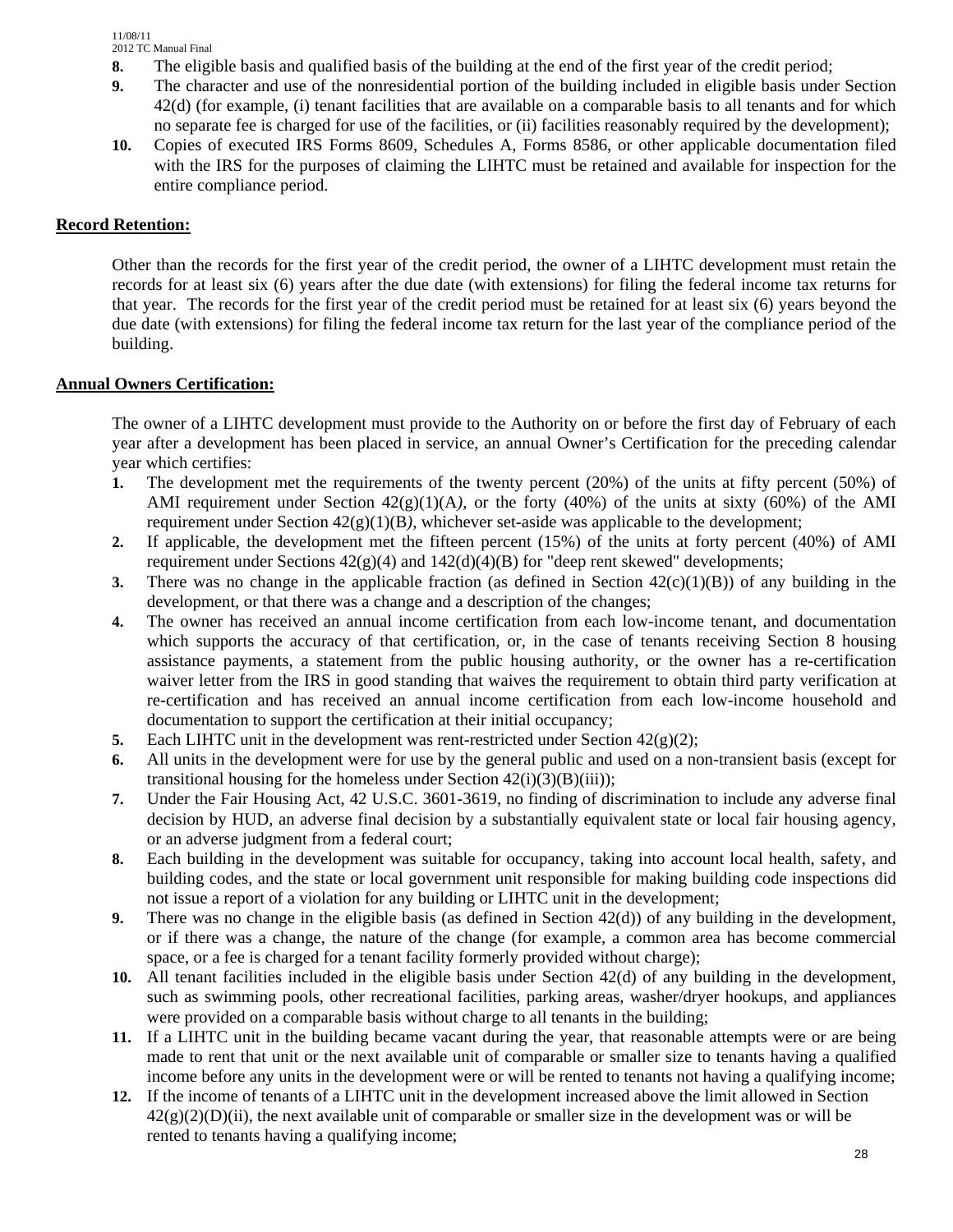- **13.** The LIHTC extended commitment as described in Section 42(h)(6) was in effect (for buildings subject to Section  $7108(c)(1)$  of the Revenue Reconciliation Act of 1989), including the requirement that an owner cannot refuse to lease a unit in the development to a tenant because the tenant holds a voucher or certificate of eligibility under Section 8 of the United States Housing Act of 1937, 42 U.S.C. 1437f, and the owner has not refused to lease a unit to a tenant based solely on their status as a holder of a Section 8 voucher or certificate of eligibility under Section 8 of the United States Housing Act of 1937, 42 U.S.C.1437f;
- **14.** The development meets the provisions, including any special provisions, outlined in the LIHTC extended use commitment;
- **15.** The owner received its credit allocation from the portion of the state ceiling for a development involving "qualified nonprofit organizations" under Section 42(h)(5) of the Code and its nonprofit entity materially participated in the operation of the development within the meaning of Section 469(h) of the Code;
- **16.** There has been no change in the ownership or management of the development, or provide details of changes in ownership or management of the development.

#### **Document Review:**

Annually, the Authority will inspect at least thirty-three percent (33%) of LIHTC developments to which it has made an allocation under the Code. In each development selected for review, the Authority will review the lowincome certifications, the documentation the owner has received to support that certification, and the rent record for no fewer than twenty percent (20%) of the LIHTC units located in each such development. Records relating tenant income, supporting documentation and rent records will be selected at random by the Authority's monitoring officer at the time the review is held. In addition, the Authority's monitoring officer will conduct a physical inspection of each LIHTC unit that receives a record review. The purpose of the physical inspection is to determine whether the units meet Uniform Physical Condition Standards as defined by HUD. The owner will be notified prior to the arrival of the Authority's compliance monitoring officer conducting the management review.

The Authority will review all required certifications submitted to determine whether or not the requirements of the Code have been complied with by the owner. As necessary, the Authority will review documentation to support a nonprofit's continued participation in the development throughout the compliance period as described in the development agreement.

#### **Frequency of Certification Documents:**

Certifications are required annually each year of the credit period. The Certifications are a legally binding document to be made under oath and subject to the penalties of perjury as provided by law. The Authority reserves the right to require additional submissions of any Certifications for review more frequently than an annual basis.

#### **Physical Inspection of LIHTC Development:**

The Authority reserves the right to perform a physical inspection at its discretion of any LIHTC development. The Authority's right to perform such inspection shall be ongoing and shall continue at least through the end of the compliance period and any extended use period.

#### **Authority Retention of Records:**

The Authority will retain records of noncompliance or failure to certify for a period of six (6) years beyond the Authority's filing of the respective Form 8823. In all other cases the Authority shall retain certifications, inspection reports and other records for a period of three (3) years from the end of the calendar year in which the Authority has received or generated the certifications or reports.

#### **Notification of Noncompliance:**

The Authority will provide written notice to the owner of a LIHTC development if the Authority does not receive the required certifications, if it is not permitted to review tenant income certifications, supporting documentation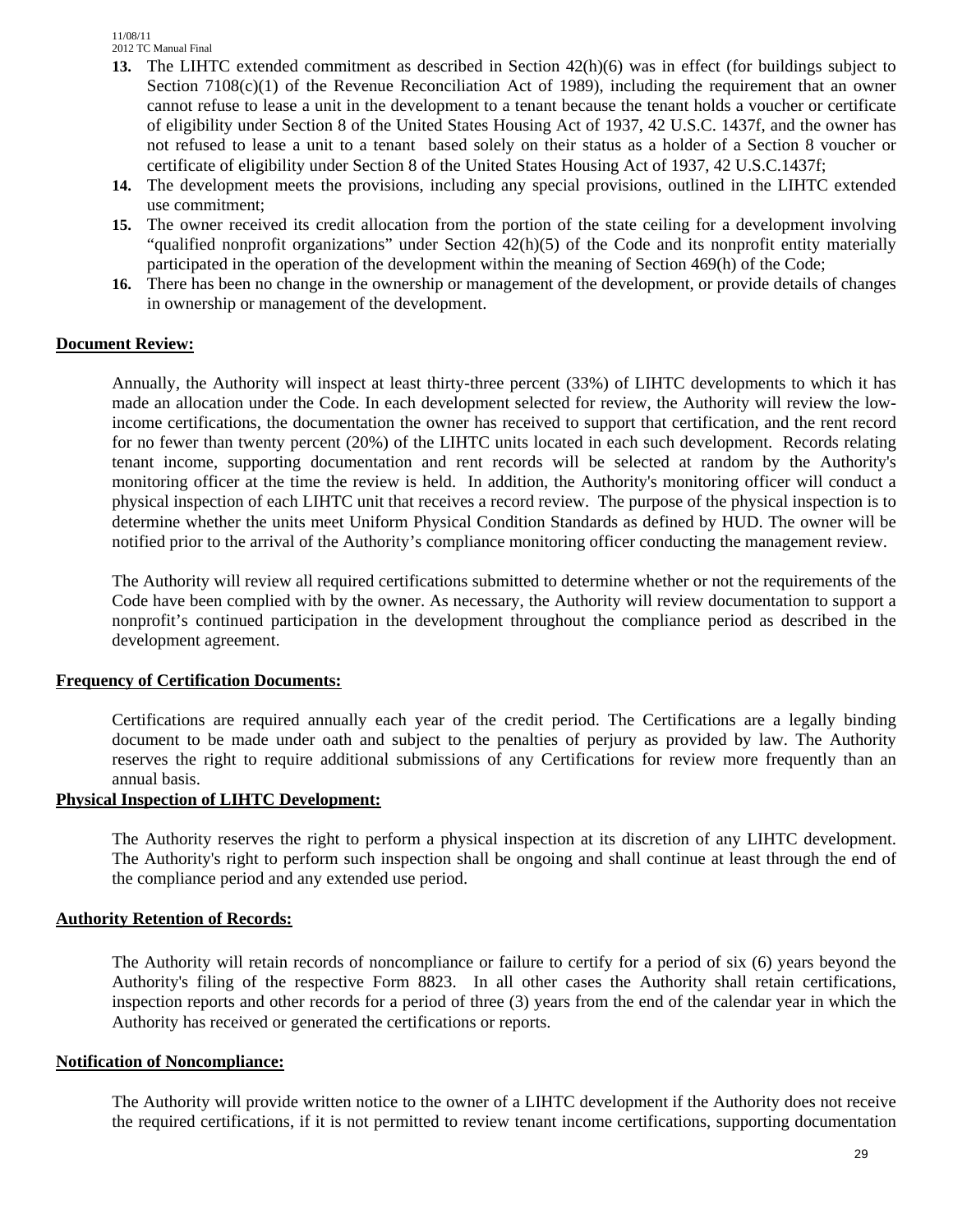and rent records, or if it discovers by inspection, review, or in some other manner, that the development is not in compliance with the provisions of the Code.

The Authority will file Form 8823, "Low-Income Housing Credit Agencies Report of Noncompliance" with the IRS no later than forty-five (45) days after the end of the Cure Period (including any permitted extensions), and no earlier than the end of the Cure Period, whether the noncompliance or failure to certify has been corrected*.*  The Authority shall explain on Form 8823 the nature of the noncompliance or failure to certify and shall indicate whether the owner has corrected the noncompliance or failure to certify. Any change in either the applicable fraction or the eligible basis that results in a decrease in the qualified basis of the development under Section  $42(c)(1)(A)$  is noncompliance and must be reported to the IRS. Should the Authority report on Form 8823 that a building is entirely out of compliance and will not be in compliance at any time in the future, the Authority need not file additional Form 8823's in subsequent years to report that building's noncompliance.

#### **Cure Period:**

The owner will be given the opportunity to supply any missing documentation or correct physical deficiencies to bring the development into compliance with the Code requirements. The Cure Period will not exceed ninety (90) days and will begin on the date of the written notice given by the Authority. The Cure Period for violations that threaten the health and/or safety of tenants will not exceed forty-eight (48) hours. The Authority may grant an extension an additional period not to exceed six (6) months only in the event of judicially caused delays in the eviction of tenants.

#### **Compliance Monitoring Fees:**

The owner of each building to which an allocation of LIHTC has been made by the Authority, prior to the 2011 tax credit funding cycle, shall pay to the Authority an annual compliance monitoring fee of **\$35** for each LIHTC unit contained in each building. All compliance monitoring fees must be certified funds paid to the Authority within thirty (30) days of the date on which the building is PIS and on or before the first day of February of each succeeding year throughout the remainder of the fifteen (15) year compliance period and any extended use period. Checks should be made payable to the Authority. The Authority will assess a ten percent (10%) late fee of the total outstanding balance for payments received after thirty (30) days from the date due. The minimum late fee will be **\$50**. The Authority reserves the right to make adjustments in the amount of the annual compliance monitoring fee to defray the cost of compliance monitoring. Such an adjustment by the Authority shall not be treated as an amendment of the QAP.

Developments receiving non-competitive tax credits in conjunction with tax exempt bonds issued by the Authority shall pay monitoring fees according to the bond program. If the bond program's compliance period expires prior to the end of the tax credit compliance period, monitoring fees shall be assessed as described above. Developments receiving non-competitive tax credits in conjunction with tax exempt bonds not issued by the Authority shall pay monitoring fees as described above.

## **IX. DEVELOPMENTS UTILIZING NON-COMPETITIVE TAX CREDITS WITH TAX EXEMPT BOND FINANCING**

#### **Preliminary Opinion of Eligibility (QAP Requirements):**

Developments proposed for financing by private activity bonds may be eligible to receive an approximate four percent (4%) tax credit without competing for an allocation of tax credits. To be considered for a non-competitive allocation, a development must satisfy the requirements of Sections  $42(h)(4)$ ,  $42(m)(1)(D)$  and  $42(m)(2)(D)$  of the Code. The development must also comply with the applicable procedures and requirements of the QAP and the LIHTC Manual. The LIHTC allocated to a development shall not exceed the amount the housing credit agency determines is necessary for its financial feasibility and viability as a qualified low-income housing development throughout the credit period.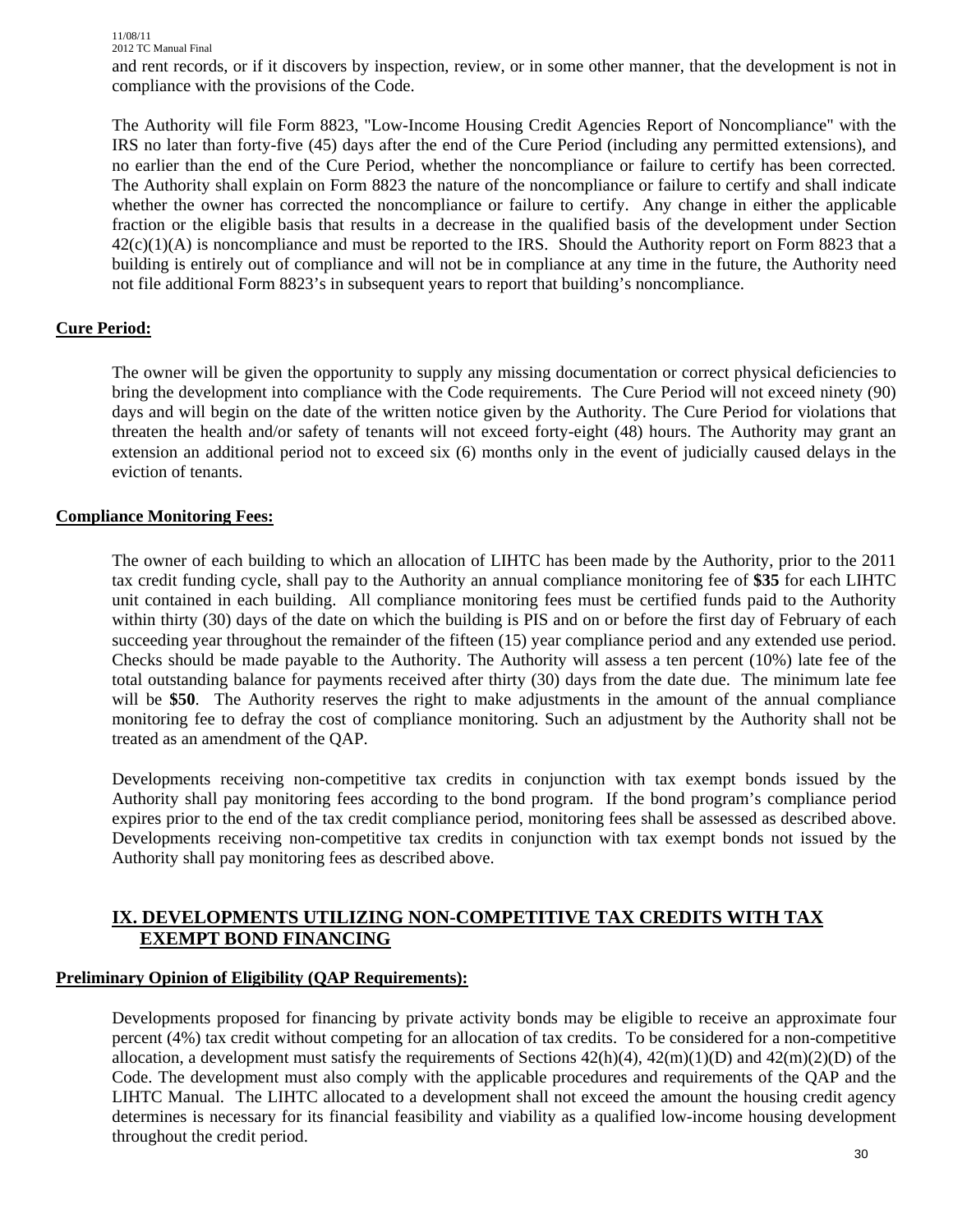To receive an allocation of tax credits, a bond-financed development must be eligible to receive a tax credit allocation under the QAP for the year in which the application for bond financing is filed with the Authority. If tax credits are sought as a funding source, the Applicant must notify the Authority of this at the time of the application for bond financing. Upon notification that a development intends to utilize non-competitive LIHTC, the Authority will evaluate the proposal and will provide a preliminary, non-binding statement as to whether the development, as described to the Authority, is eligible to receive funding under the current QAP. This preliminary Authority evaluation of the proposal will consist of reviewing the site and market of the proposed development for conformity with the QAP. The site must meet all site threshold criteria for consideration for tax credits. If the project is to be financed by bonds offered for sale to the public, the market study must be ordered by the DUS lender and prepared by an independent third-party analyst. If the project is to be financed by bonds that are privately placed or sold as a limited offering to sophisticated investors, the Applicant will notify the Authority and the Authority will either order the market study at the Applicant's expense or require the bond purchaser to order a market study prepared by an independent third-party analyst. The Authority reserves the right to use its own judgment in making a final decision on the site and/or market.

For a development proposing rehabilitation, a Physical Needs Assessment Report (PNA) must be submitted with the Application. The PNA must follow the guidelines provided in the QAP and LIHTC Manual. Developments must meet the minimum rehabilitation standards and all mandatory construction design criteria identified in the QAP and LIHTC Manual to be eligible for low-income housing tax credits.

If the Authority review is favorable, the preliminary, non-binding statement provided by the Authority shall state: (i) that it is based upon information provided to the Authority regarding the development, the accuracy of which has not been finalized; (ii) that it assumes that the development as PIS will exactly match the development described to the Authority; and (iii) that the opinion is preliminary, non-binding, and may not be relied upon by any party. THE APPLICANT ASSUMES ALL RISK FOR REPRESENTATIONS MADE TO THE AUTHORITY IN THE APPLICATION FOR FINANCING.

#### **Application for an Allocation of Non-Competitive LIHTC:**

For bond-financed developments that are seeking LIHTC, an application for LIHTC must be submitted to the Authority only after the development is Placed-In-Service. A Final Cost Certification Package, prepared and certified as to accuracy by a third-party Certified Public Accountant licensed by the South Carolina Board of Accountancy, must accompany this application. This cost certification must follow the format and guidelines identified in the LIHTC Manual. In addition, the CPA must attest that the 50% aggregate basis test has been met to qualify the development for tax credits. This requirement shall be met with a signed opinion accompanied by the CPA's detailed calculation of the aggregate basis financed by the tax-exempt bonds.

The development must meet all financial underwriting standards identified in the QAP and LIHTC Manual except those that are superceded by the following requirements applying only to developments with tax-exempt bond financing:

**1. Operating Reserves:** Bond-financed developments are required to establish and maintain minimum operating reserves equal to three (3) months of projected operating expenses. These reserves must be established at the time the development places-in-service.

**2. Developer Fees:** Developer fees are limited as a percentage of development costs adjusted for project size. For new construction and/or rehabilitation costs, the sum of Developer Fees + Developer Overhead + Consulting Fees is limited as follows:

| Up to 100 units   | 15% of Adjusted Development Costs*   |
|-------------------|--------------------------------------|
| $101 - 150$ units | 12.5% of Adjusted Development Costs* |
| 151 units or more | 10% of Adjusted Development Costs*   |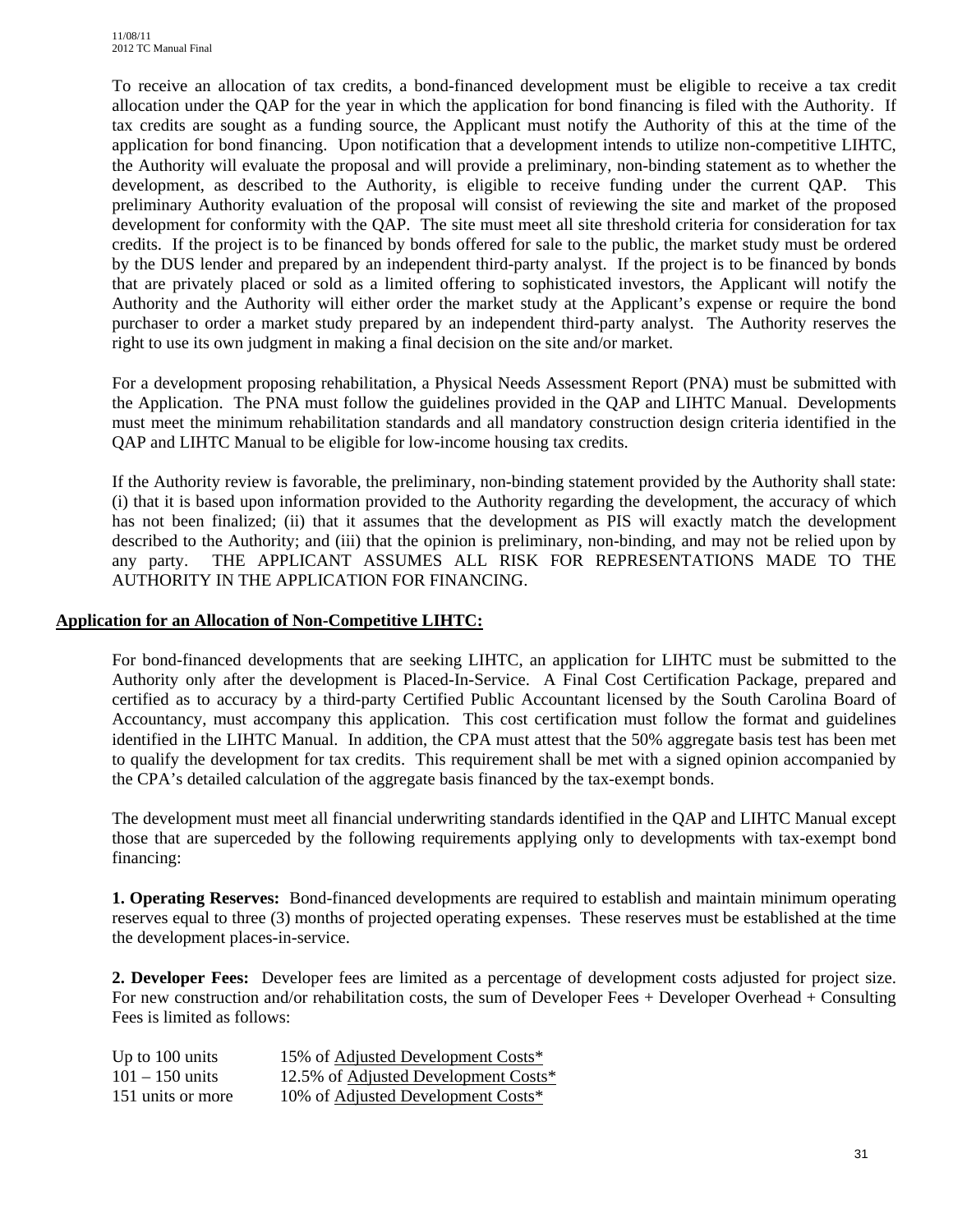Adjusted Development Costs<sup>\*</sup> are defined below. Line numbers refer to page 10 of the LIHTC Application:

 Total Development Cost (Line 51) Less Land (Line 1) Less Consulting Fees (Line 20) Less Developer Fees (Line 45) Less Developer Overhead (Line 46) Less Other Developer Costs (Line 47)

If an identity of interest exists between the developer and any construction contractor, any payments rebated to the developer must be identified and itemized.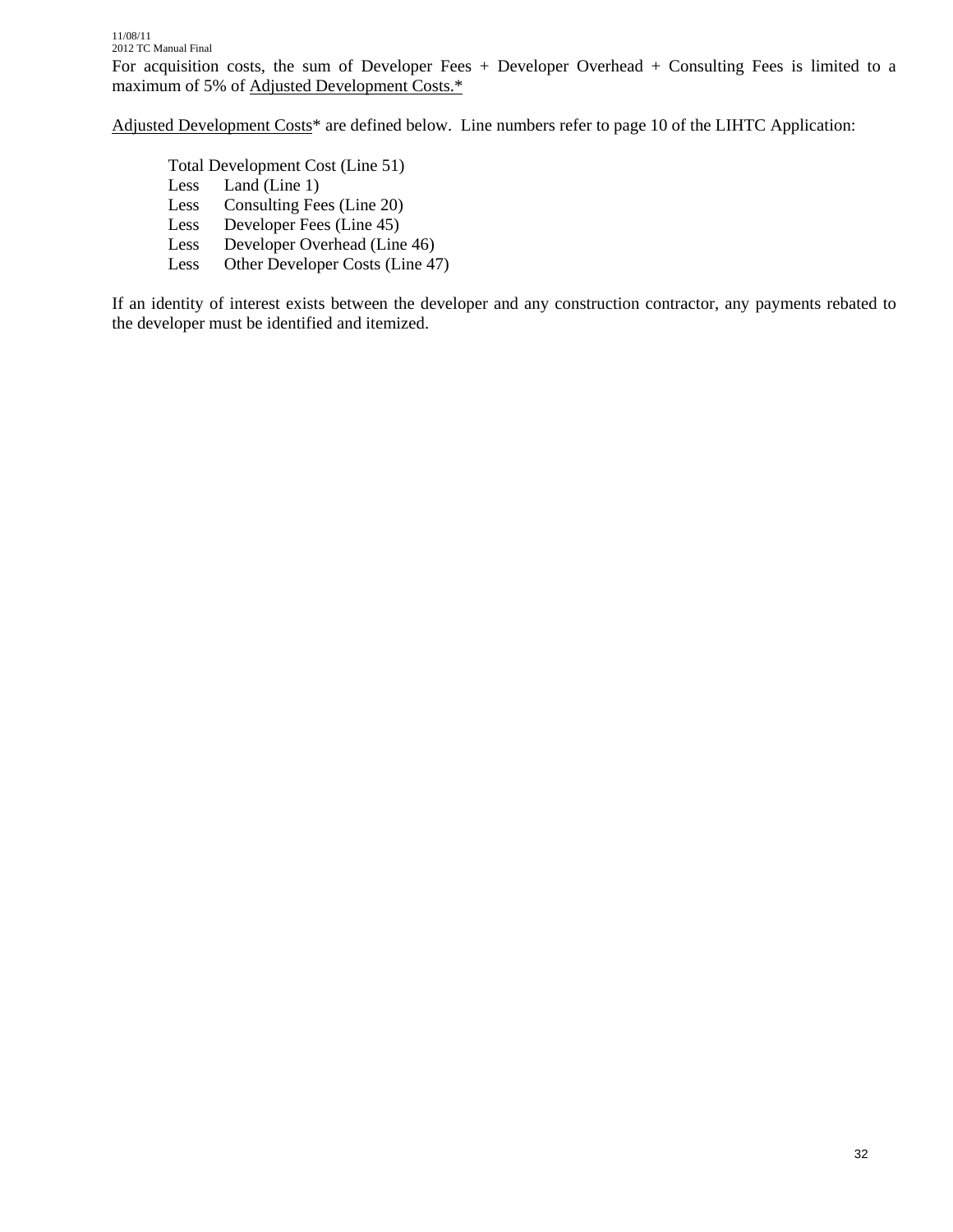# **2012 Market Study Guideline Procedures**

\*All relevant tables should be placed with corresponding text.

#### **Market Study Process:**

The Applicant will be required to submit a cashier's check in the amount of **\$600.00** at Application submission or the Application will be disqualified.

- **1.** Applicants must use an Authority approved market analyst to complete market studies. All market analysts **must adhere** to Market Study terminology as sanctioned by the National Council of Affordable Housing Market Analysts. The Market Study Terminology list is available at: www.housingonline.com/Resources.aspx. An electronic copy of the market study must be submitted with the Tax Credit Application in the form of a CD, DVD or Flash Drive.
- **2.** Submitted market studies must conform to the requirements in these Guideline Procedures and Exhibit **S 2**. The market study should reflect conclusions based on the proposed development. This includes capture rates, absorption periods, market advantage, etc. A Exhibit S – 2 form **and** a 2012 Rent Calculation Worksheet must be completed and included with the market study.
- **3.** Each market study submitted with an Application must include the following:
	- a) A map of the Primary Market Area (PMA);
	- b) A physical description of the PMA including the methodology used to define it;
	- c) Census tracts that encompass the PMA; and
	- d) A list of the comparable/competitive developments to be used in the market study.
- **4.** The Applicant's market analyst must indicate within the conclusion and recommendations section of the market study a determination as to how many units the designated PMA can absorb.
- **5.** Upon receipt of the Tax Credit Applications, the Authority will forward a copy of the market study to the Authority's third party market analyst who will perform a review of each individual market study.
- **6.** The Authority's third party market analyst will have six (6) weeks to complete the review of all market studies. Applicants and the market analyst that prepared the market study will be notified by the Authority's analyst via email of any deficiencies are found in the submitted market study. All issues must be resolved to the satisfaction of the Authority's market analyst and Authority staff in order for the study to be deemed acceptable.
- **7.** In conjunction with the Authority's third party market analyst, the Authority will consider the market study, the market, marketability factors, and any additional information available to determine if an acceptable market exists for a development as proposed. The Authority is not bound by the conclusions or recommendations of the market study submitted and reserves the right to disqualify any application in the competition if it determines an acceptable market does not exist.

#### **Market Study Requirements:**

#### **A. Project Description**

- 1. Give the following information for the proposed subject as provided by the LIHTC Applicant:
	- a. Development Location;
	- b. Construction Type: New Construction, Rehab, Acquisition and Rehab, Adaptive Reuse;
	- c. Occupancy Type: Family, Older Persons, etc.;
	- d. Target Income Group: 50% AMI, 60% AMI, Market Rate;
	- e. Special Needs Population (if applicable);
	- f. Number of units by bedroom/bathroom;
	- g. Number of buildings and stories and if there will be an elevator;
	- h. Unit Size(s);
	- i. Structure Type/Design: Townhouse, Garden Apartment, etc.;
	- j. Proposed Rents and Utility Allowances including energy source (Gas, Oil, Electric) and if utility is Tenant or Owner's responsibility;
	- k. Status of Project Based Rental Assistance: None, Existing, Proposed;
	- l. Proposed Development Amenities;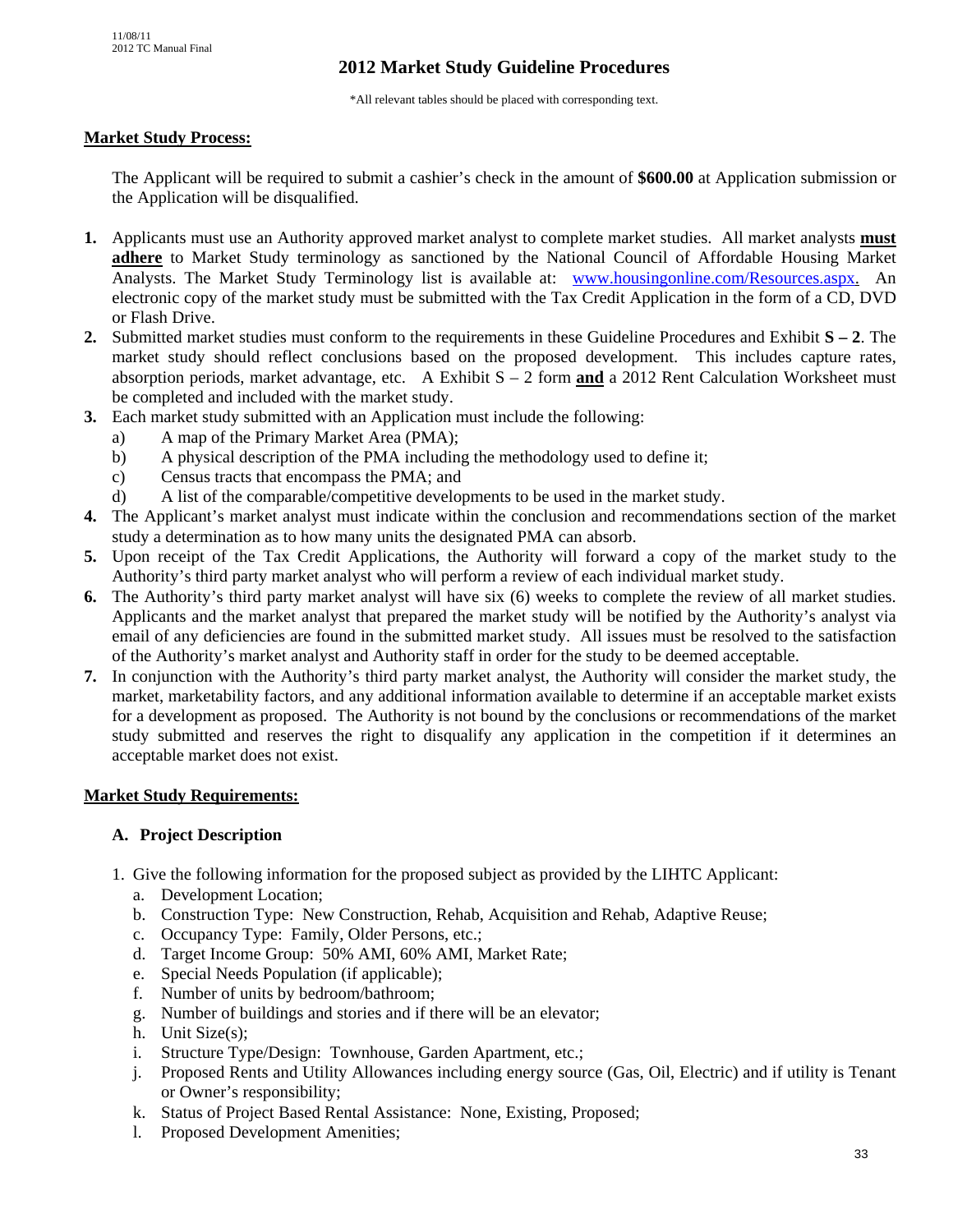- m. Proposed Unit Amenities;
- n. For rehab proposals, please provide: current occupancy levels, current rents being charged (versus proposed rents), tenant incomes, as well as detailed information about the scope of work planned and how the rehabilitation will be carried out.

## **B. Site Description**

- 1. Give the date(s) the senior analyst/market study author made a site visit including surrounding market area developments.
- 2. Describe physical features of the site, adjacent parcels, surrounding structures and neighborhoods. Give a brief description of the surrounding land uses. Note any obvious environmental concerns or any other visible concerns.
- 3. Give the site's general physical location to surrounding roads, public transportation, community amenities, employment, and services. It is extremely important to identify the closest shopping areas, schools, and employment centers, medical facilities and other amenities that would be important to the targeted population.
- 4. Indicate if there are any road or infrastructure improvements planned or under construction in the proposed market area.
- 5. Provide information or statistics as well as local perceptions of crime in the neighborhood, if applicable.
- 6. Comment on access, ingress/egress, and visibility to site.
- 7. Describe overall positive and negative attributes about the site as they relate to marketability.

# **C. MARKET AREA**

- 1. Provide all Primary Market Area pre-market analysis information.
- 2. The analyst may provide information about the secondary market area if desired.

## **D. MARKET AREA ECONOMY**

- 1. A **map** of the site as compared to the locations of major employment concentrations.
- 2. Employment by industry--numbers and percentages (i.e. Manufacturing: 150,000 (20%)).
- 3. The major current employers and anticipated expansions, contractions in their workforces, as well as newly planned employers and their impact on employment in the market area.
- 4. Total workforce figures and employment and unemployment trends for the market area and, where possible, the county. Provide numbers and percentages for both. Provide annualized figures for these trends (i.e. average annual increase of unemployment of 1.2%).
- 5. If relevant, comment on the availability of housing for low- to very low-income employees of businesses and industries that draw from the PMA.
- 6. Provide commuting patterns for workers such as how many workers in the PMA commute from surrounding areas outside the PMA.

# **E. COMMUNITY DEMOGRAPHIC DATA**

Provide the following demographic information for the market area, giving historical data as well as current data and estimates. Include data on population and household trends from 2000 to 2011 and projected to 2014. Projections must be prepared by a reputable source such as Claritas or ESRI. U.S. Census data prior to the 2000 Census is only acceptable as historical data. If the Market Analyst does not agree with these projections, s/he must provide the reasoning, along with substitute projections. Both numbers and percentages should be shown for the data below. Annualized growth figures should be included. Please include a brief narrative of overall conclusions.

## 1. Population Trends

- a. Total Population
- b. Population by age groups
- c. Number of older persons (for older persons projects)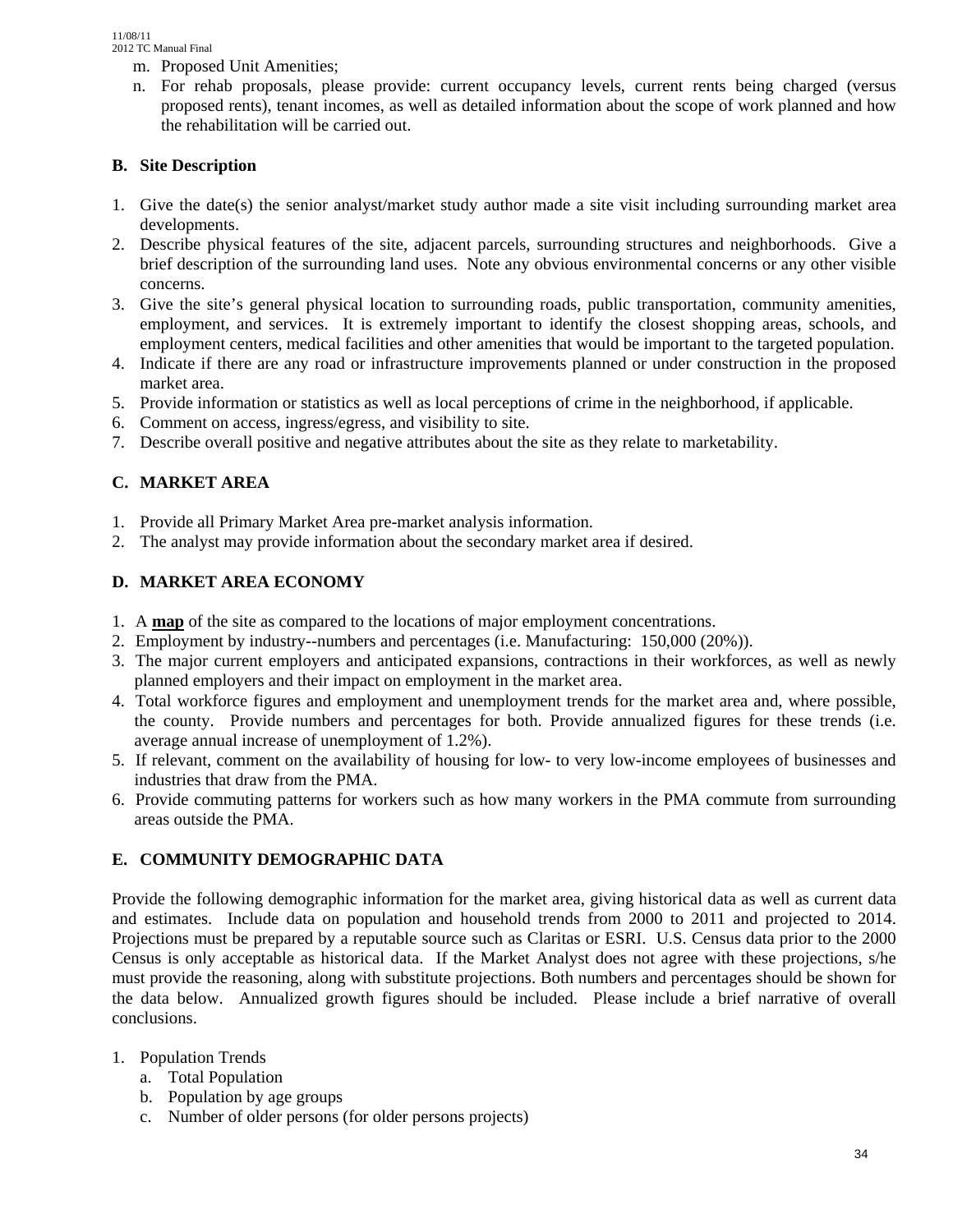- d. If a special population is proposed for the development (i.e. migrant workers, homeless), provide additional information on population growth patterns specifically related to this population.
- 2. Household Trends
	- a. Total number of households, average household size, and group quarter.
	- b. Households by tenure (If appropriate, breakout by older persons and non-older persons).
	- c. Households by income. (Older person(s) proposals should reflect the income distribution of those households only).
	- d. Renter households by number of persons in the household.

## **F. PROJECT SPECIFIC DEMAND ANALYSIS**

- 1. **Income Restrictions**: Use the applicable incomes and rents in the subject's application. Be aware of the specific income restrictions which apply to the tax credit program. Analysts must take the income restrictions designated in the application into account when estimating demand.
- 2. **Affordability**: Analysts must assume that no family households are able to pay more than 35% of gross income towards gross rent and no elderly households are able to pay more than 40% of their gross income toward gross rent. Any such additional indicators should be calculated separately and be easily added or subtracted from the required demand analysis.
- 3. The demand analysis should clearly indicate the minimum and maximum income range for each targeted group.

In cases where the proposed rents for projects with Project Based Rental Assistance are higher than the maximum allowable LIHTC rents, two separate demand analyses must be shown: One with the rental assistance (thereby allowing \$0 for the minimum income) and one without the rental assistance. For the second demand calculation without rental assistance, analysts should use tax credit rents regardless of market conditions.

For projects with market rate units, the analyst must make some reasonable determination of a maximum income level beyond which a household would not likely be a participant in the rental market. The analyst should clearly state the assumptions used in making the aforementioned determination.

- 4. **Demand**: The demand should be derived from the following sources using data established from a reputable source:
	- a. **Demand from New Renter Households**: New rental units required in the market area due to projected renter household growth. Determinations must be made using the current base year of 2011 and projecting forward to the anticipated placed-in-service date of 2014. The population projected must be limited to the age and income cohort and the demand for each income group targeted (i.e. 50% of median income) must be shown separately.
		- In instances where a significant number (more than 20%) of proposed rental units are comprised of three-and four-bedroom units, analysts must refine the analysis by factoring in the number of large households (generally 4+ persons). A demand analysis which does not take this into account may overestimate demand.
	- b. **Demand from Existing Households**: The second source of demand should be determined using 2000 census data, 2010 census data (as it rolls out), ACS 5 year estimates or demographic estimates provided by reputable companies such as Claritas, ESRI, etc., as long as firms are using the same source for all tables and projected from:
		- 1) **Rent over-burdened households**, if any, within the age group, income cohort and tenure targeted for the proposed development. In order to achieve consistency in methodology, all analysts should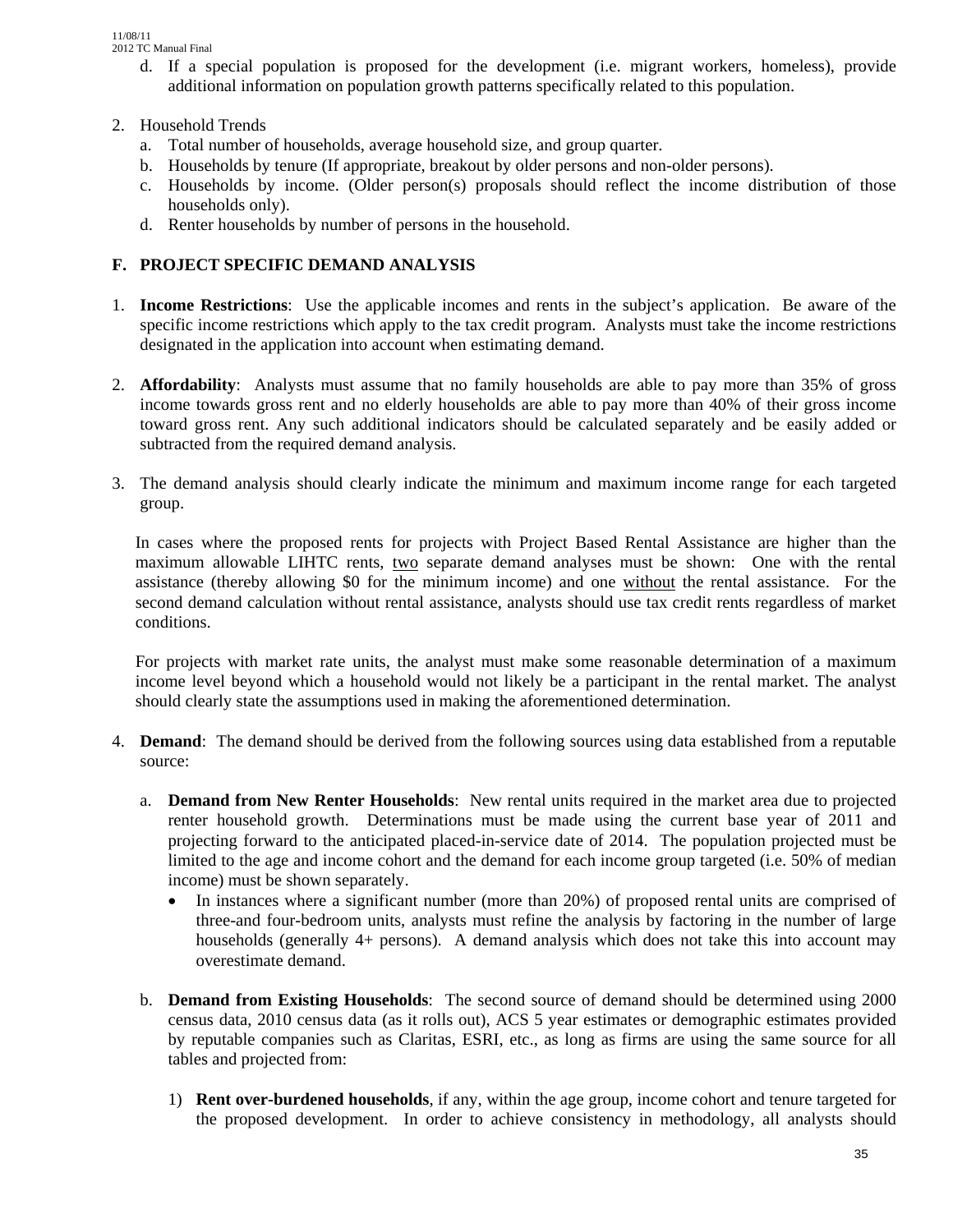assume that the rent-overburdened analysis includes households paying greater than 35% or in the case of elderly 40% of their gross income toward gross rent rather than some greater percentage. If an analyst feels strongly that the rent-overburdened analysis should focus on a greater percentage, they must give an in-depth explanation why this assumption should be included. Any such additional indicators should be calculated separately and be easily added or subtracted from the required demand analysis.

- 2) **Households living in substandard housing**. Households in substandard housing should be adjusted for age, income bands and tenure that apply. The analyst should use their own knowledge of the market area and project to determine if households from substandard housing would be a realistic source of demand.
	- The Market Analyst is encouraged to be conservative in his/her estimate of demand from both households that are rent-overburdened and/or living in substandard housing.
- 3) **Elderly Homeowners likely to convert to rentership**: The Authority recognizes that this type of turnover is increasingly becoming a factor in the demand for elderly tax credit housing. A narrative of the steps taken to arrive at this demand figure should be included.
- 4) **Other**: Please note, the Authority does not, in general, consider household turnover rates other than those of elderly to be an accurate determination of market demand. However, if an analyst firmly believes that demand exists which is not being captured by the above methods, s/he may be allowed to consider this information in their analysis. The analyst may also use other indicators to estimate demand if they can be fully justified (e.g. an analysis of an under-built or over-built market in the base year). Any such additional indicators should be calculated separately and be easily added or subtracted from the demand analysis described above.
- 5. **Method**: Please note that the Authority's stabilized level of occupancy is 93%.
	- a. **Demand**: The two overall demand components added together 4a and 4b above represent demand for the project.
	- b. **Supply**: Comparable/competitive units funded, under construction, or placed in service in 2011 must be subtracted to calculate net demand. Vacancies in projects placed in service prior to 2011 which have not reached stabilized occupancy must also be considered as part of the supply.
	- c. **Capture rates**: Capture rates must be calculated for each targeted income group and each bedroom size proposed as well as for the project overall.
	- d. **Absorption rates**: The absorption rate determination should consider such factors as the overall estimate of new renter household growth, the available supply of comparable/competitive units, observed trends in absorption of comparable/competitive units, and the availability of subsidies and rent specials.

# 6. **Example of Method**:

## **a. Demand**

|                                 | Households at 50% Median<br>Income | Households at 60% of Median<br>Income |
|---------------------------------|------------------------------------|---------------------------------------|
|                                 | (min. income to max. income)       | (min. income to max. income)          |
| Demand from New Households      |                                    |                                       |
| (age and income appropriate)    |                                    |                                       |
|                                 | $^+$                               |                                       |
| Demand from Existing Households |                                    |                                       |
| Rent-Overburdened               |                                    |                                       |
|                                 |                                    |                                       |
| Demand from Existing Households |                                    |                                       |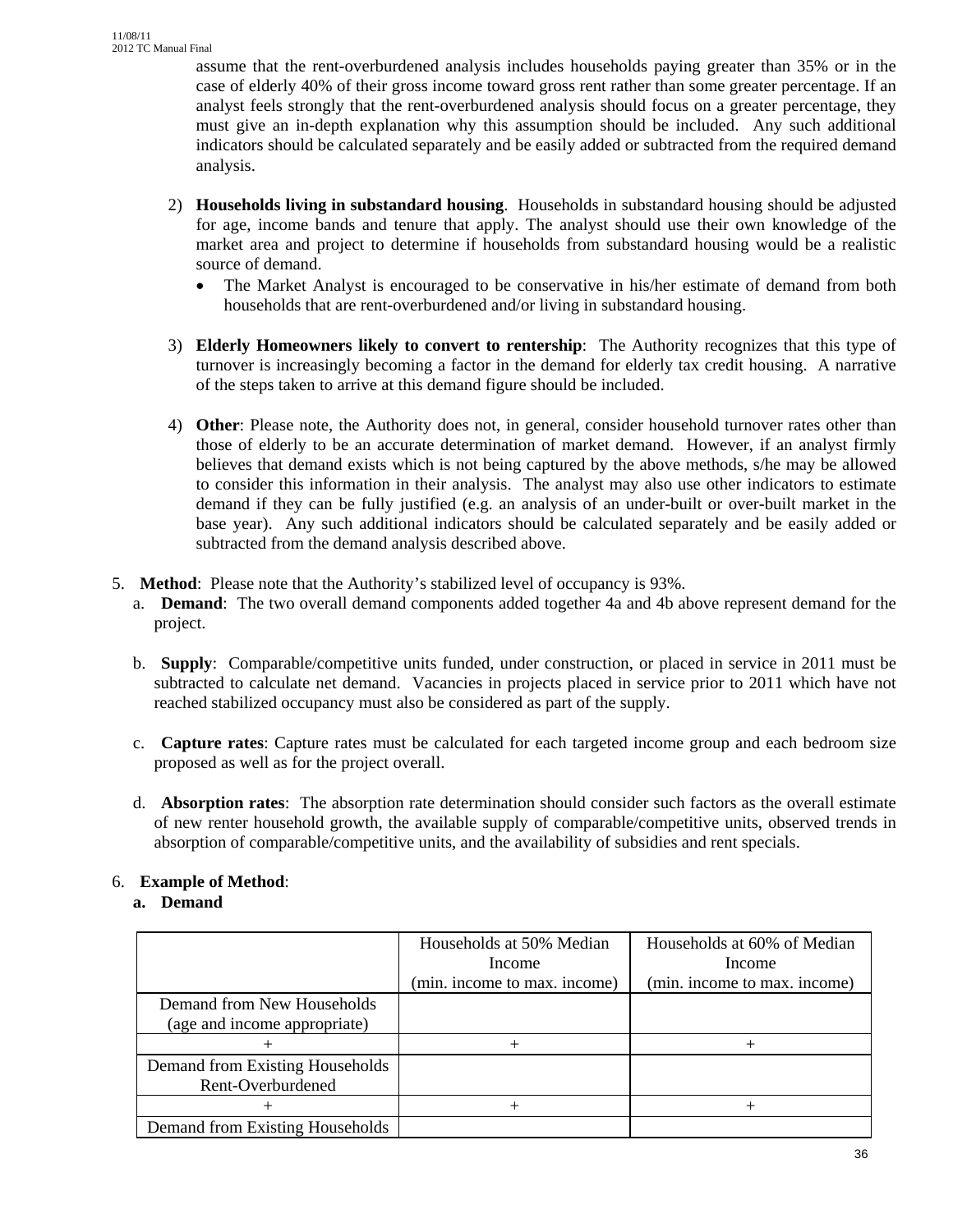| Renters in Substandard Housing    |  |
|-----------------------------------|--|
|                                   |  |
| Demand from Existing Households   |  |
| <b>Elderly Homeowner Turnover</b> |  |
|                                   |  |
| <b>Total Demand</b>               |  |
|                                   |  |
| Supply                            |  |
|                                   |  |
| <b>Excess Demand/Supply</b>       |  |

## **b. Net Demand and Capture Rates**

| <b>Bedrooms</b>    | <b>Total</b><br><b>Demand</b> | <b>Supply</b> | <b>Net Demand</b> | <b>Units</b><br><b>Proposed</b> | <b>Capture Rate</b> |
|--------------------|-------------------------------|---------------|-------------------|---------------------------------|---------------------|
| 1 Bedroom<br>% AMI |                               |               |                   |                                 |                     |
| 2 Bedroom<br>% AMI |                               |               |                   |                                 |                     |
| 3 Bedroom<br>% AMI |                               |               |                   |                                 |                     |
| 4 Bedroom<br>% AMI |                               |               |                   |                                 |                     |

# **G. SUPPLY ANALYSIS (Comparable/Competitive Rental Developments)**

The supply analysis will be given significant weight in the Authority's review of the market study. The senior analyst/market study author must visit all comparable/competitive developments. The analysis must include all existing LIHTC projects and other projects that would compete with or be affected by the proposed project. The analyst must include and consider all developments under construction and/or in the pipeline in the analysis.

- 1. Provide a copy of the email in which the Authority finalized the list of most directly comparable/competitive developments in the pre-market analysis.
- 2. The following information should be included for each comparable/competitive development:
	- a. Name, Address, and Phone Number
	- b. Contact Person's Name and staffing of the comparable/competitive property development
	- c. Photograph
	- d. Monthly Rents and utilities included in the rent, if any
	- e. Type of development (RHS, tax credit, conventional, bond, bond and tax credits, etc.)
	- f. Breakdown of unit sizes by bedroom/bathroom count
	- g. Square footage for each comparable/competitive unit type
	- h. Project age and Condition
	- i. Population Served
	- j. Description of unit amenities (include kitchen equipment) and site amenities
	- k. Concessions given, if any
	- l. Current vacancy rates broken down by bedroom size. Vacancy rates are to be determined using 2011 second and fourth quarter information provided by property management.
	- m. Waiting list information, if any
	- n. Number of units receiving rental assistance, description of assistance as project or tenant based.
	- o. For developments in the planning or construction stages, provide the name, address/location, name of owner, number of units, unit configuration, rent structure, estimated date of market entry, and any other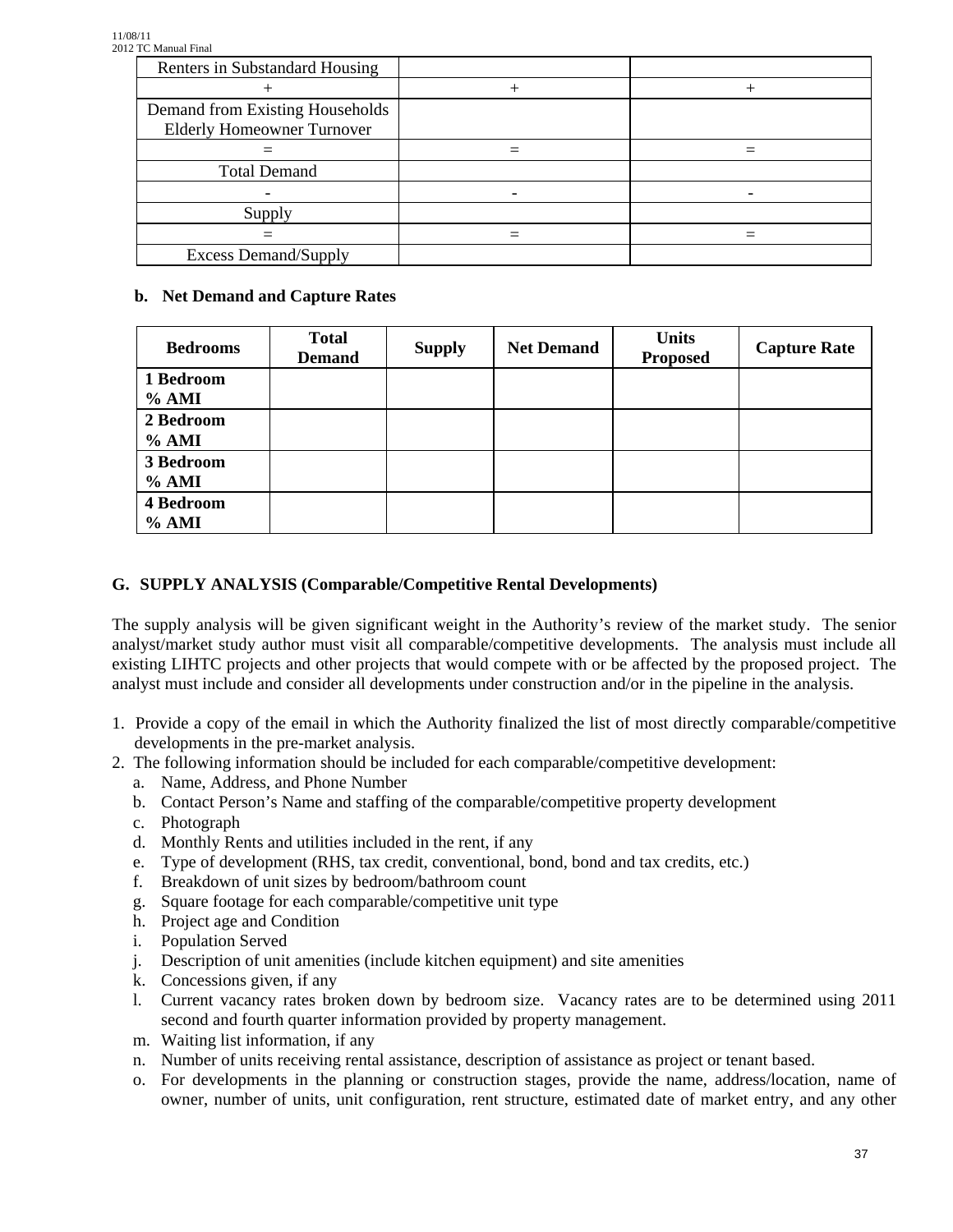relevant market analysis information. If there are no developments in the planning stages or under construction, a statement to that effect must be provided.

p. If the proposed project is an additional phase of an existing project, include a tenant profile as well as any information about a waiting list.

The above information should be provided in a comparative framework **including** the proposed project and those projects under construction and/or in the pipeline. For example, in addition to providing a page of information along with a picture for each comparable/competitive development, the analyst should also provide comparative charts that show such factors as the proposed project's rents, square footages, amenities, etc. as compared to the other projects.

- 3. A **map** showing the comparable/competitive developments in relation to the proposed site. The map should have an identifiable usable scale.
- 4. If applicable to the proposed development, provide data on three and four bedroom single-family rentals, OR provide information on rental trailer homes and single family homes in rural areas lacking sufficient three and four bedroom rental units in an attempt to identify where potential tenants are currently living.
- 5. Derive the programmatic rent and compare them to the proposed development's rents. Quantify and discuss market advantage of the subject and impact on marketability.
- 6. Calculate the overall market vacancy rate, the overall comparable/competitive vacancy rate, and the overall vacancy rate for all LIHTC projects in the market area. (Do not include new projects in the process of "renting up" in vacancy rate.)
- 7. The cost and availability of homeownership and mobile home living, if applicable.
- 8. Conclusion as to the impact that the proposed project will have on the occupancy of other assisted housing projects in the market area.
- 9. Discuss the availability of affordable housing options, including purchase or sale of homes.
- 10. The Market Analyst should note any primary housing voids in the market and comment whether the proposed project will fill such a void or not.

## **H. INTERVIEWS**

The results of formal or informal interviews with property managers, town planning officials or anyone with relevant information relating to the overall demand for the proposed development should be summarized in this section.

# **I. RECOMMENDATIONS**

Market Analysts must provide a recommendation that clearly states whether a proposed project should be awarded tax credits. The Market Analyst must provide a brief summary of all the major factors that led to their conclusion.

The completed market study must meet the minimum threshold requirements stated in the 2012 QAP. If the development cannot meet the threshold requirements the development will be disqualified.

# **J. SIGNED STATEMENT**

The signed statement must include the following language:

I affirm that I have made a physical inspection of the market and surrounding area and the information obtained in the field has been used to determine the need and demand for LIHTC units. I understand that any misrepresentation of this statement may result in the denial of further participation in the South Carolina State Housing Finance & Development Authority's programs. I also affirm that I have no financial interest in the project or current business relationship with the ownership entity and my compensation is not contingent on this project being funded. This report was written according to the SCSHFDA's market study requirements. The information included is accurate and can be relied upon by SCSHFDA to present a true assessment of the lowincome housing rental market.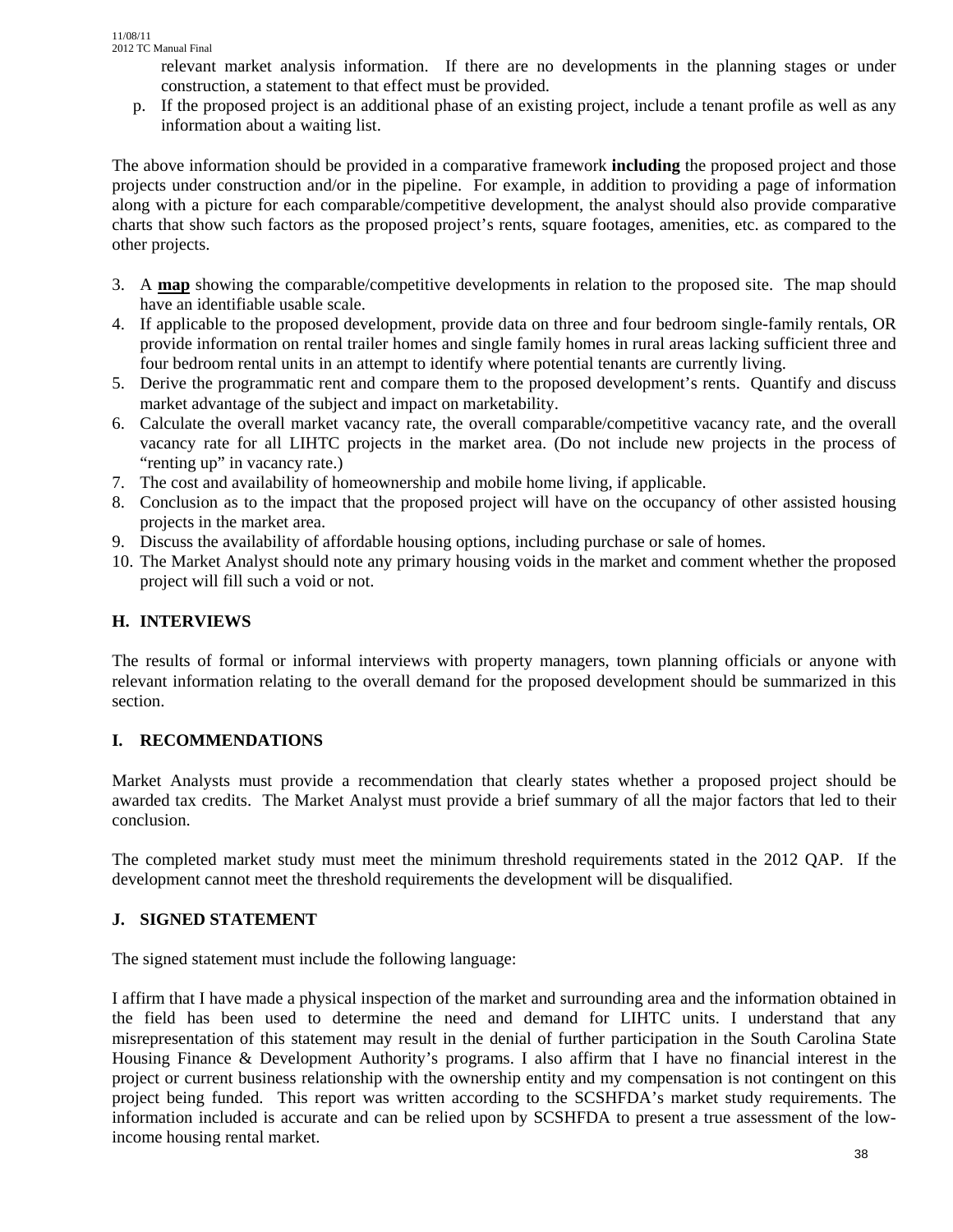# Market Analyst Author

\_\_\_\_\_\_\_\_\_\_\_\_\_\_\_\_\_\_\_\_\_\_\_\_\_\_\_\_\_\_\_\_\_\_\_\_\_\_\_\_\_\_\_\_\_\_

\_\_\_\_\_\_\_\_\_\_\_\_\_\_\_\_\_\_\_\_\_\_\_\_\_\_\_\_\_\_\_\_\_\_\_\_\_\_\_\_\_\_\_\_\_\_

Date

# **2012 LIHTC Program Schedule**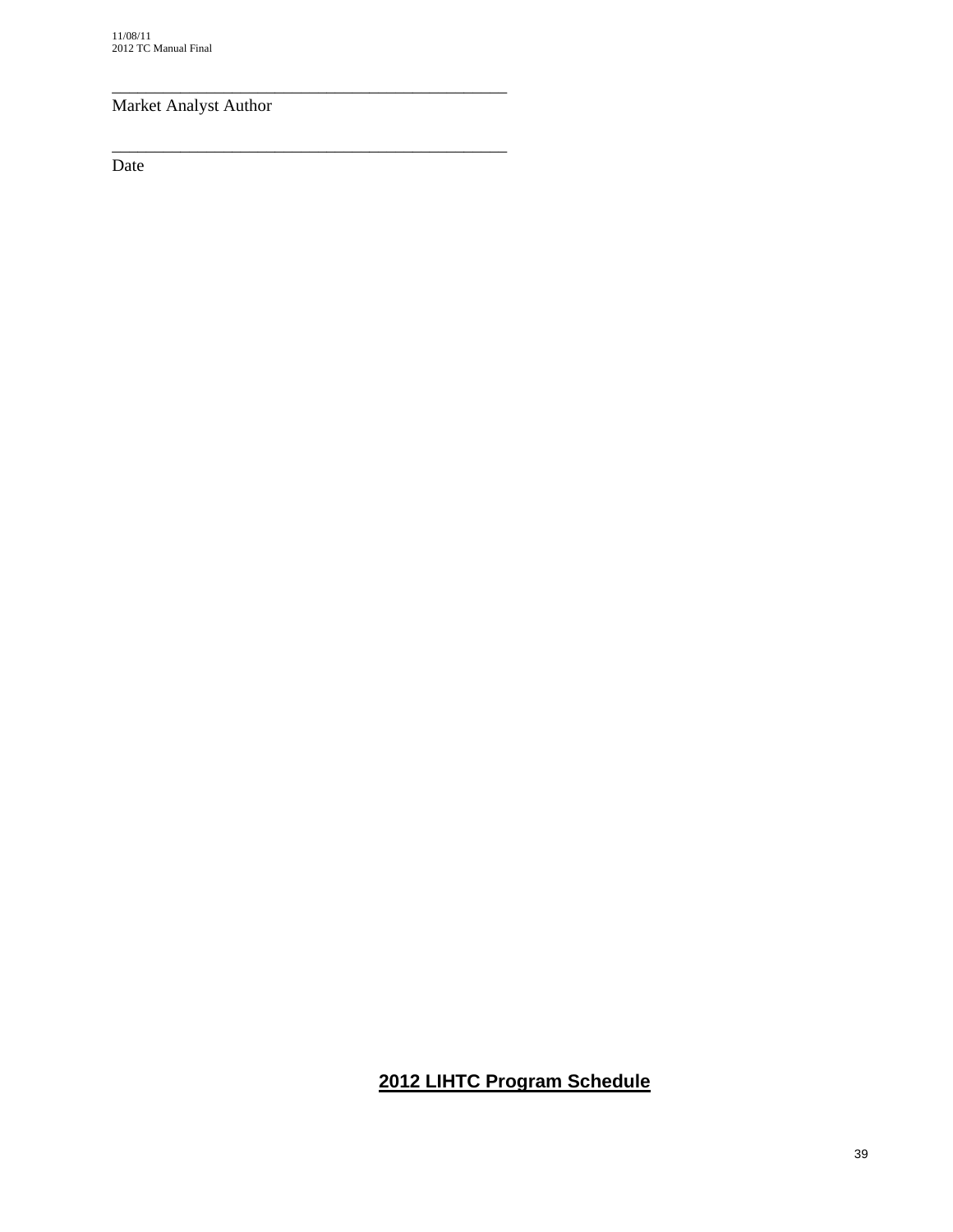#### **October 31, 2011**

A Public Hearing will be held at the Authority's Office, 300-C Outlet Pointe Blvd, Columbia, SC from 10:00 a.m. to 12:00 p.m. (EST).

#### **By January 27, 2012**

Application packages will be posted on the Authority's web site: www.schousing.com

The Authority will provide fill in applications on CDs. The fill-in applications do not require any special system requirements or software to operate on a PC running Windows 95, Windows 98, Windows 2000, Windows NT, or Windows XP. A separate application package must be submitted for each development.

#### **January 2012**

A workshop will be held in Columbia, SC. Authority staff will provide information on the 2012 tax credit program and review the 2012 application procedures. Although attendance is not mandatory, it is strongly recommended. Notification of the exact date of the workshop will be posted on the Authority's website at www.schousing.com

After the workshop, specific questions regarding the 2012 tax credit program and/or application should be emailed to Laura Nicholson at laura.nicholson@schousing.com or faxed to (803) 551-4925. The Authority will respond in writing and will post any programmatic clarifications on the website.

#### **March 19-23, 2012**

Tax Credit Applications are due along with the application fee and the market study review fee. No application will be accepted, under any circumstance, after 5:00 p.m. (EST), March 23, 2012.

#### **June 2012**

It is anticipated that Applicants will be notified of their Application point scores in June. Point scores will be posted on the Authority's website at www.schousing.com

#### **July 2012**

It is anticipated that notification of the Final Tax Credit Reservations will be made in July.

# **List of Code Numbers for South Carolina Counties:**

**1 Abbeville**